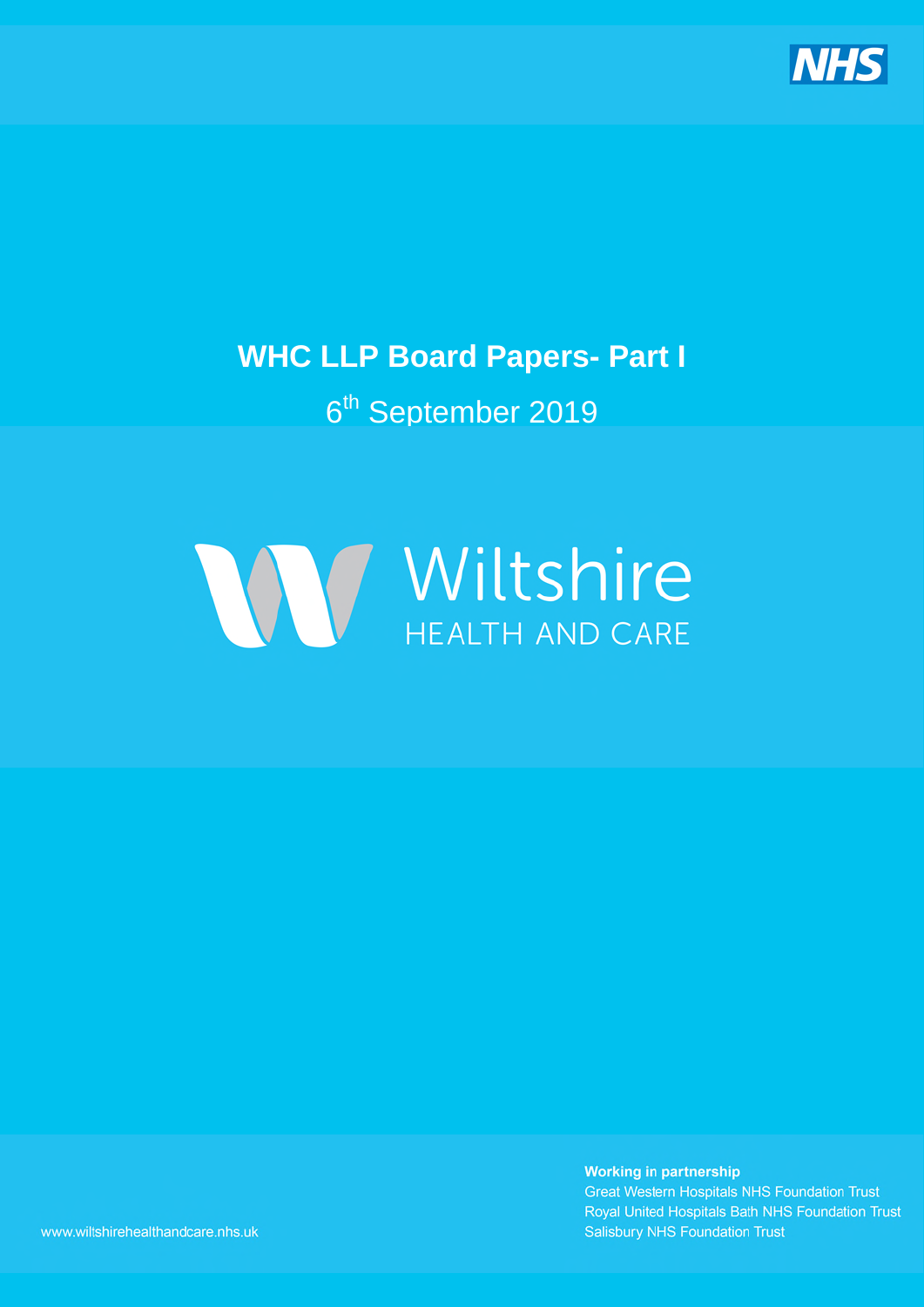



### **AGENDA Meeting of the Board Part I**

| <b>Venue:</b> | Upstairs Meeting Room, 49 Rowden, Chippenham Community Hospital |
|---------------|-----------------------------------------------------------------|
| Date:         | 6 <sup>th</sup> September 2019                                  |
| Time:         | 10.00am -11.50am                                                |

| <b>WHC Board Members</b> |                                                                                                    |            |
|--------------------------|----------------------------------------------------------------------------------------------------|------------|
| Carol Bode (Chair)       | Non-Executive Member, Independent Chair                                                            | <b>CB</b>  |
| <b>Richard Barritt</b>   | Non-Executive Member, Patient Voice                                                                | <b>RB</b>  |
| Adibah Burch             | Non-Executive Member, GP Representative                                                            | AB         |
| Lisa Thomas              | Non-Executive Member, Salisbury Foundation Trust                                                   | LT         |
|                          | ("SFT") Board Representative                                                                       |            |
| <b>Rebecca Carlton</b>   | Non-Executive Member, Royal United Hospitals NHS Foundation Trust<br>("RUH") Board Representative  | <b>RC</b>  |
| Kevin McNamara           | Non-Executive Member, Great Western Hospitals NHS Foundation<br>Trust ("GWH") Board Representative | <b>KM</b>  |
| Douglas Blair            | <b>Executive Member, Managing Director</b>                                                         | DB         |
| Lisa Hodgson             | Executive Member, Chief Operating Officer                                                          | LН         |
| Annika Carroll           | Executive Member, Director of Finance                                                              | <b>AC</b>  |
| Sarah-Jane Peffers       | Executive Member, Director of Quality, Professions & Workforce                                     | <b>SJP</b> |

| In Attendance        |                                              |           |  |  |
|----------------------|----------------------------------------------|-----------|--|--|
| <b>Katy Hamilton</b> | Director of Governance and Company Secretary | KHJ       |  |  |
| Jennings             |                                              |           |  |  |
| Amy Bowden (Minutes) | <b>Corporate Officer</b>                     | ABo       |  |  |
| David James          | Interim Board Secretary, WHC                 | <b>DJ</b> |  |  |
| Giles Peel           | Managing Director of DCO Associates          | GP        |  |  |
| Jane Cheeseborough   | <b>Advanced Information Analyst</b>          | <b>JC</b> |  |  |

### **Apologies**

| <b>Item</b><br>No. | <b>Details</b>                                                        | <b>Presenter</b> | Paper/<br><b>Report</b><br><b>Required</b> | <b>For</b><br>information<br>/Discussion<br>/Decision |
|--------------------|-----------------------------------------------------------------------|------------------|--------------------------------------------|-------------------------------------------------------|
| 1.                 | <b>Welcome, Introduction and Apologies</b>                            | <b>Chair</b>     | <b>NA</b>                                  |                                                       |
| 2.                 | <b>Register of Interests</b>                                          | <b>Chair</b>     | <b>Verbal</b>                              |                                                       |
| 3.                 | <b>Minutes, Actions and Matters Arising</b>                           | <b>Chair</b>     | Paper                                      |                                                       |
| 4.                 | <b>Focus on Diabetes Service including</b><br><b>Patient Stories'</b> | <b>Chair</b>     | <b>Verbal</b>                              | <b>Information</b>                                    |
| 5.                 | <b>Chair's Report</b>                                                 | <b>Chair</b>     | <b>Verbal</b>                              | <b>Information</b>                                    |
| 6.                 | <b>Managing Director's Report</b>                                     | <b>DB</b>        | <b>Verbal</b>                              | <b>Information</b>                                    |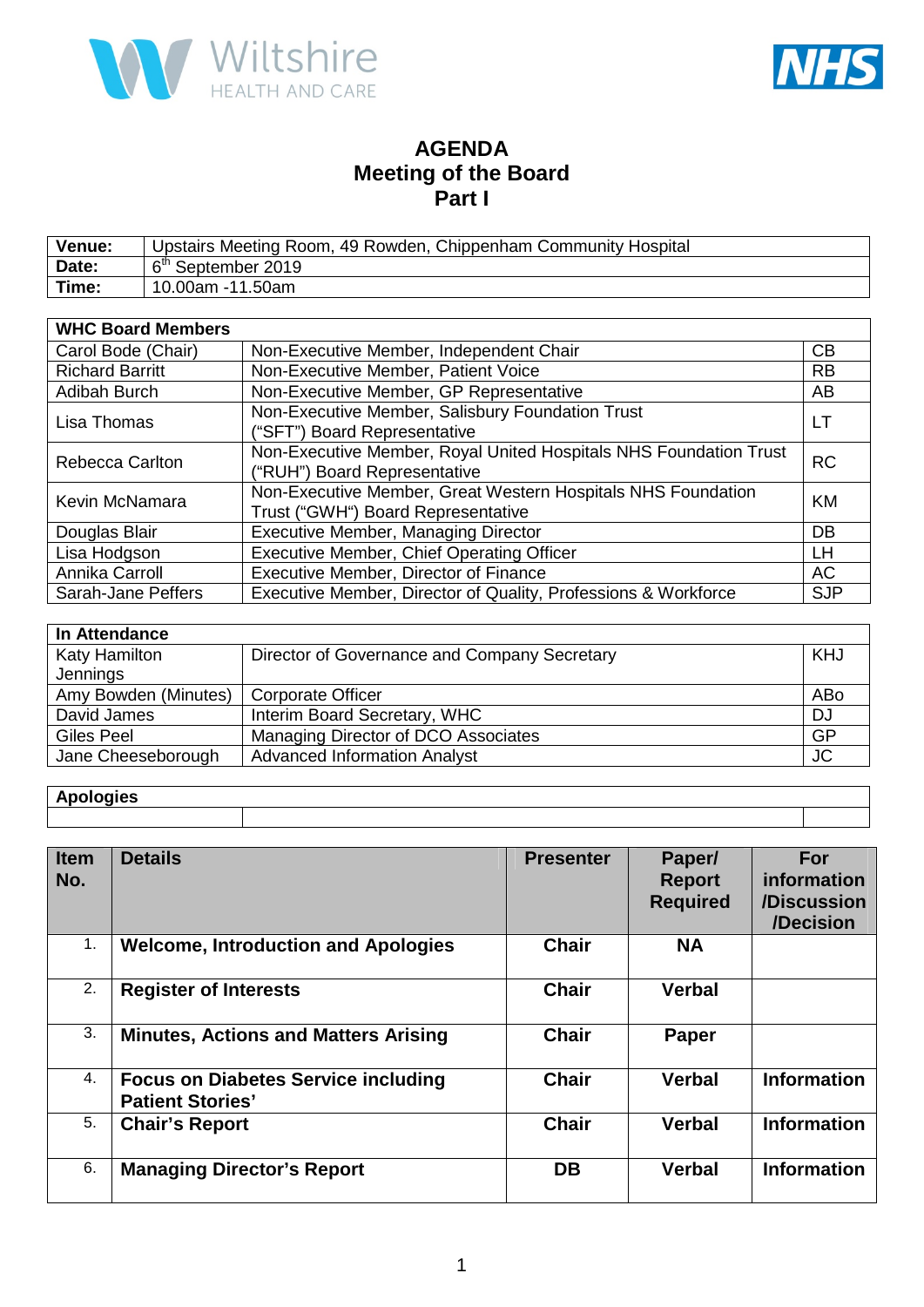



|                  | <b>DECISION/APPROVAL</b>                                                                            |                  |               |                 |  |
|------------------|-----------------------------------------------------------------------------------------------------|------------------|---------------|-----------------|--|
| $\overline{7}$ . | <b>Approval of Modern Slavery Statement</b>                                                         | <b>KHJ</b>       | Paper         | <b>Approval</b> |  |
| 8.               | <b>Adult and Children's Safeguarding</b><br><b>Statement</b>                                        | <b>KHJ</b>       | Paper         | <b>Approval</b> |  |
|                  | <b>DISCUSSION</b>                                                                                   |                  |               |                 |  |
| 9.               | <b>Winter Plan - Presentation</b>                                                                   | <b>LH</b>        | <b>Verbal</b> |                 |  |
|                  | <b>FOR INFORMATION</b>                                                                              |                  |               |                 |  |
| 10.              | <b>Dashboard Presentation</b>                                                                       | <b>JC</b>        | <b>Verbal</b> |                 |  |
| 11.              | Quality, Performance and Finance Report<br>a. Quality, Performance and Finance<br><b>Dashboards</b> | <b>SJP/LH/AC</b> | Paper         |                 |  |
| 12.              | <b>Risk Register Report</b><br>a. Appendix 1: Details of all 12+ risks                              | <b>DJ</b>        | Paper         |                 |  |
| 13.              | <b>Delivery Plan Tracker - Update</b>                                                               | <b>DB</b>        | Paper         |                 |  |
| 14.              | <b>Any Other Business</b>                                                                           | <b>Chair</b>     | <b>Verbal</b> |                 |  |
|                  | <b>Next meeting:</b>                                                                                |                  |               |                 |  |
|                  | 1st November 2019, 10.00-13.00<br><b>TR1 Chippenham Community Hospital</b>                          |                  |               |                 |  |
|                  | Papers due in by close play of:<br>25 <sup>th</sup> October 2019                                    |                  |               |                 |  |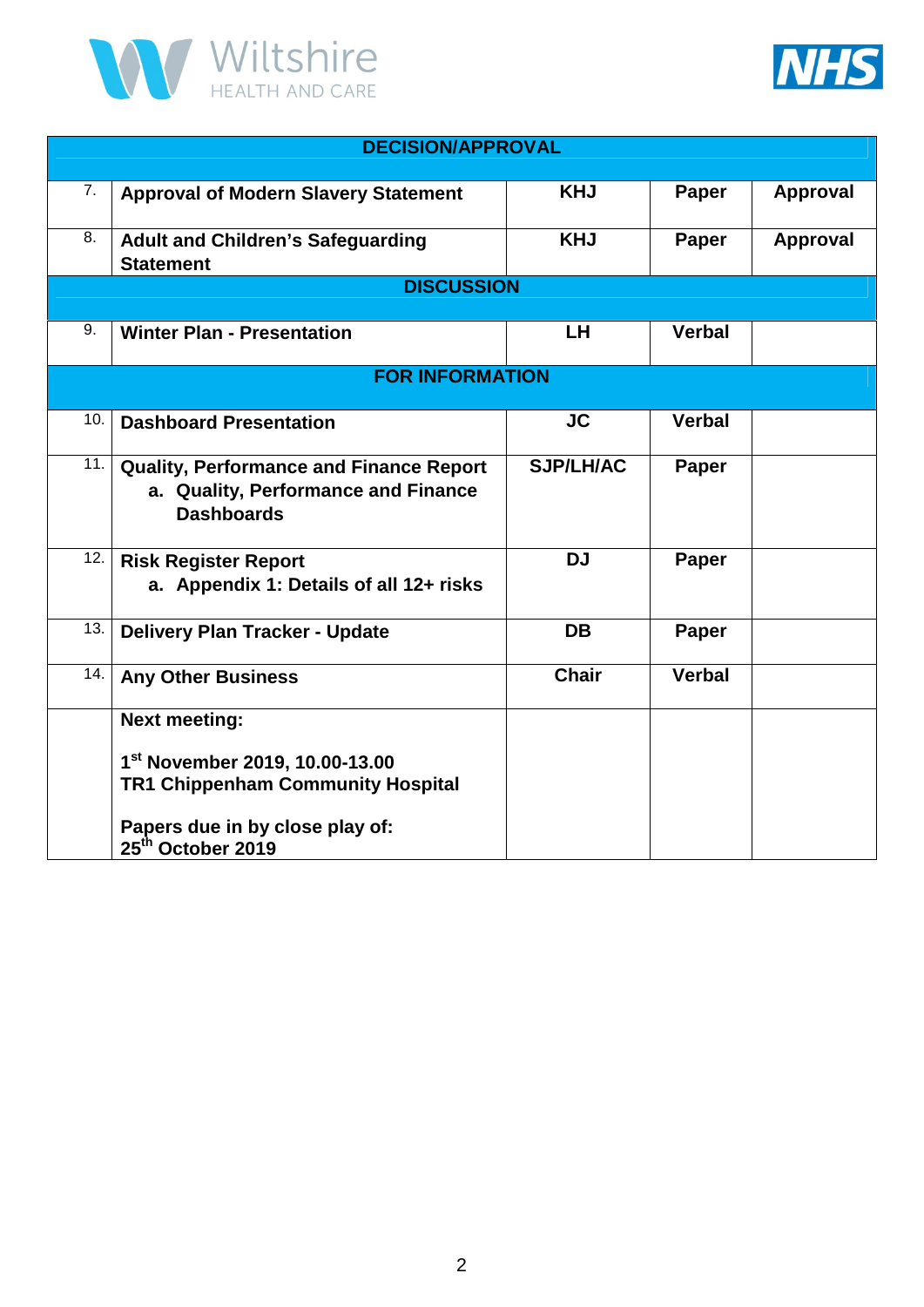



**Item 1** 

**Welcome, Introductions, and Apologies** 

**VERBAL**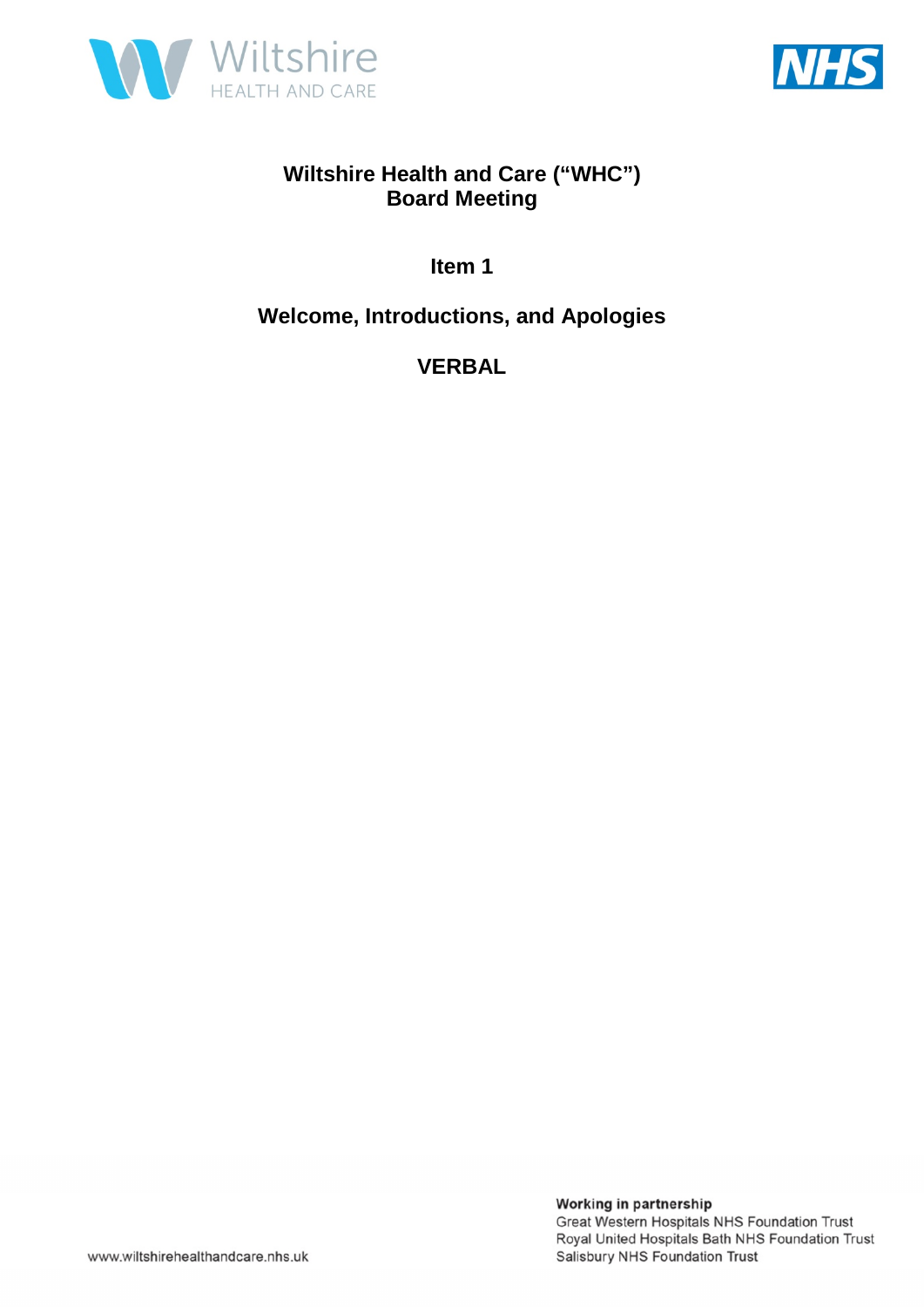



**Item 2** 

**Register of Interests** 

**VERBAL**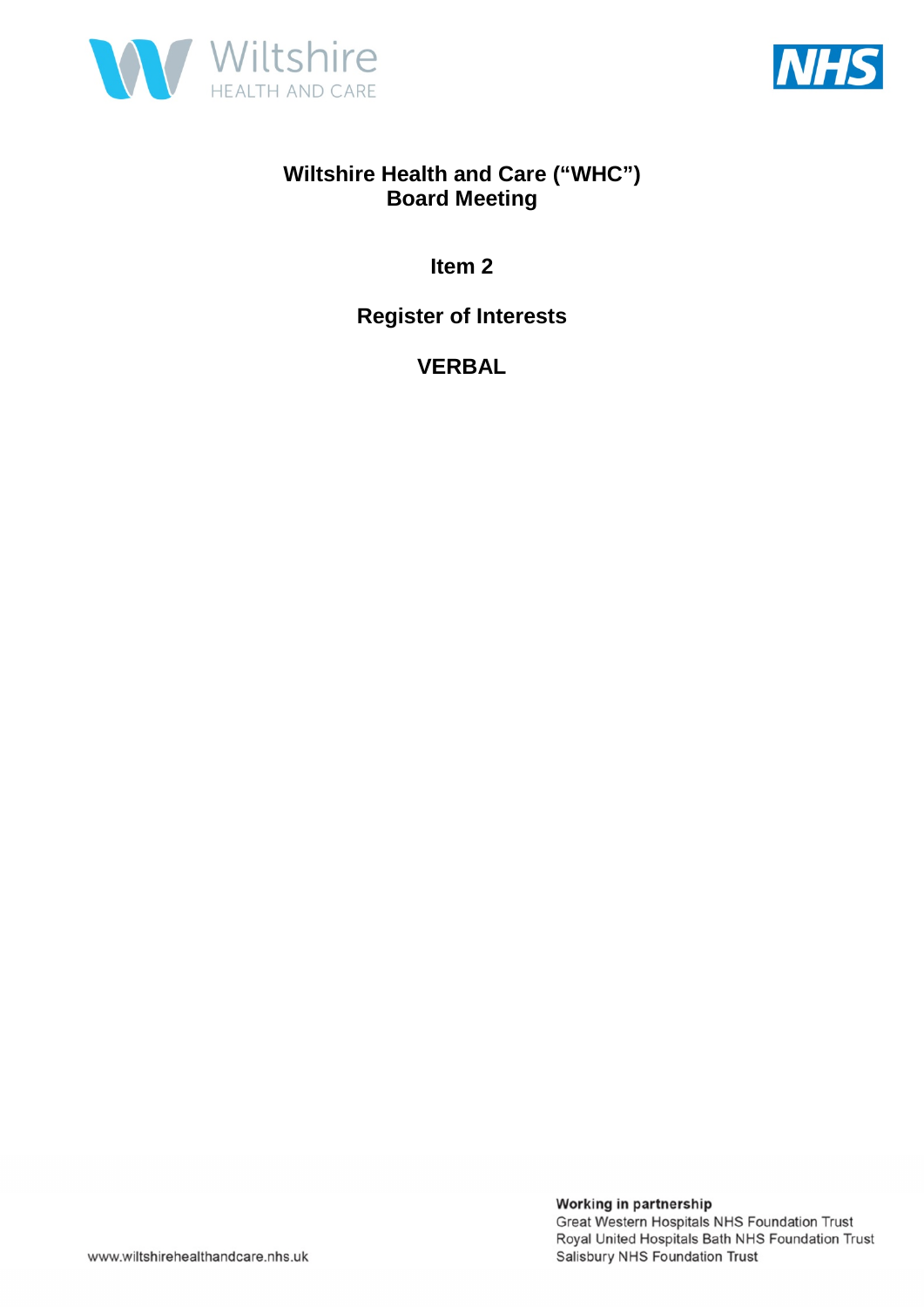



### **MINUTES Of a Wiltshire Health and Care (WHC) Board Meeting Part I**

| <b>Venue</b> | Stain Glass Room, Melksham Community Hospital |
|--------------|-----------------------------------------------|
| Date         | Tuesday 4 <sup>th</sup> June 2019             |
| <b>Time</b>  | 10:00 to 12:00                                |

| <b>WHC Board Members</b> |                                                      |            |
|--------------------------|------------------------------------------------------|------------|
| Carol Bode (Chair)       | Non-Executive Member, Independent Chair, WHC         | CB         |
| Douglas Blair            | Executive Member, Managing Director, WHC             | <b>DB</b>  |
| Lisa Hodgson             | Executive Member, Chief Operating Officer, WHC       | <b>LH</b>  |
|                          | (From item 8 onwards)                                |            |
| Annika Carroll           | Executive Member, Director of Finance, WHC           | <b>AC</b>  |
| Sarah-Jane Peffers       | Executive Member, Director of Quality, Professions & | <b>SJP</b> |
|                          | Workforce, WHC                                       |            |
| Lisa Thomas              | Non-Executive Member, Salisbury Foundation Trust     | I T        |
|                          | ("SFT") Board Representative                         |            |
| Kevin McNamara           | Non-Executive Member, Great Western Hospitals        | <b>KM</b>  |
|                          | NHS Foundation Trust ("GWH") Board Representative    |            |
| <b>Rebecca Carlton</b>   | Non-Executive Member, Royal United Hospitals NHS     | <b>RC</b>  |
|                          | Foundation Trust ("RUH") Board Representative        |            |
| <b>Richard Barritt</b>   | Non-Executive Member, Patient Voice                  | <b>RB</b>  |
| Celia Grummitt           | Non-Executive Member, GP Representative              | <b>CG</b>  |
| Adibah Burch             | Non-Executive Member, GP Representative              | AB         |

| In attendance        |                                   |     |  |  |
|----------------------|-----------------------------------|-----|--|--|
| Amy Bowden (Minutes) | Corporate Officer, WHC            | ABo |  |  |
| David James          | Interim Board Secretary, WHC      | D.  |  |  |
| <b>Rees Batley</b>   | KPMG Representative (Items 6 & 7) | RBa |  |  |

| <b>Apologies</b>       |                                               |            |  |  |
|------------------------|-----------------------------------------------|------------|--|--|
| Katy Hamilton Jennings | Director of Governance & Board Secretary, WHC | <b>KHJ</b> |  |  |
| Celia Grummitt         | Non-Executive Member, GP Representative       | CG         |  |  |
| Adibah Burch           | Non-Executive Member, GP Representative       | AB         |  |  |

| <b>Item</b> | <b>Title/Notes</b>                                                                                                                                                                                             | <b>Actions</b> |
|-------------|----------------------------------------------------------------------------------------------------------------------------------------------------------------------------------------------------------------|----------------|
|             | <b>Welcome, Introductions and Apologies</b>                                                                                                                                                                    |                |
|             | The Chair (CB) welcomed Members to the Board meeting. CB<br>confirmed that the Board was operating as both a Board and an<br>Audit Committee. Therefore some discussions would be recorded<br>as confidential. |                |
|             | DJ apologised to Board Members for the late circulation of papers<br>and thanked everyone for their patience.                                                                                                  |                |
|             | The Chair noted apologies from KHJ, CG and AB.                                                                                                                                                                 |                |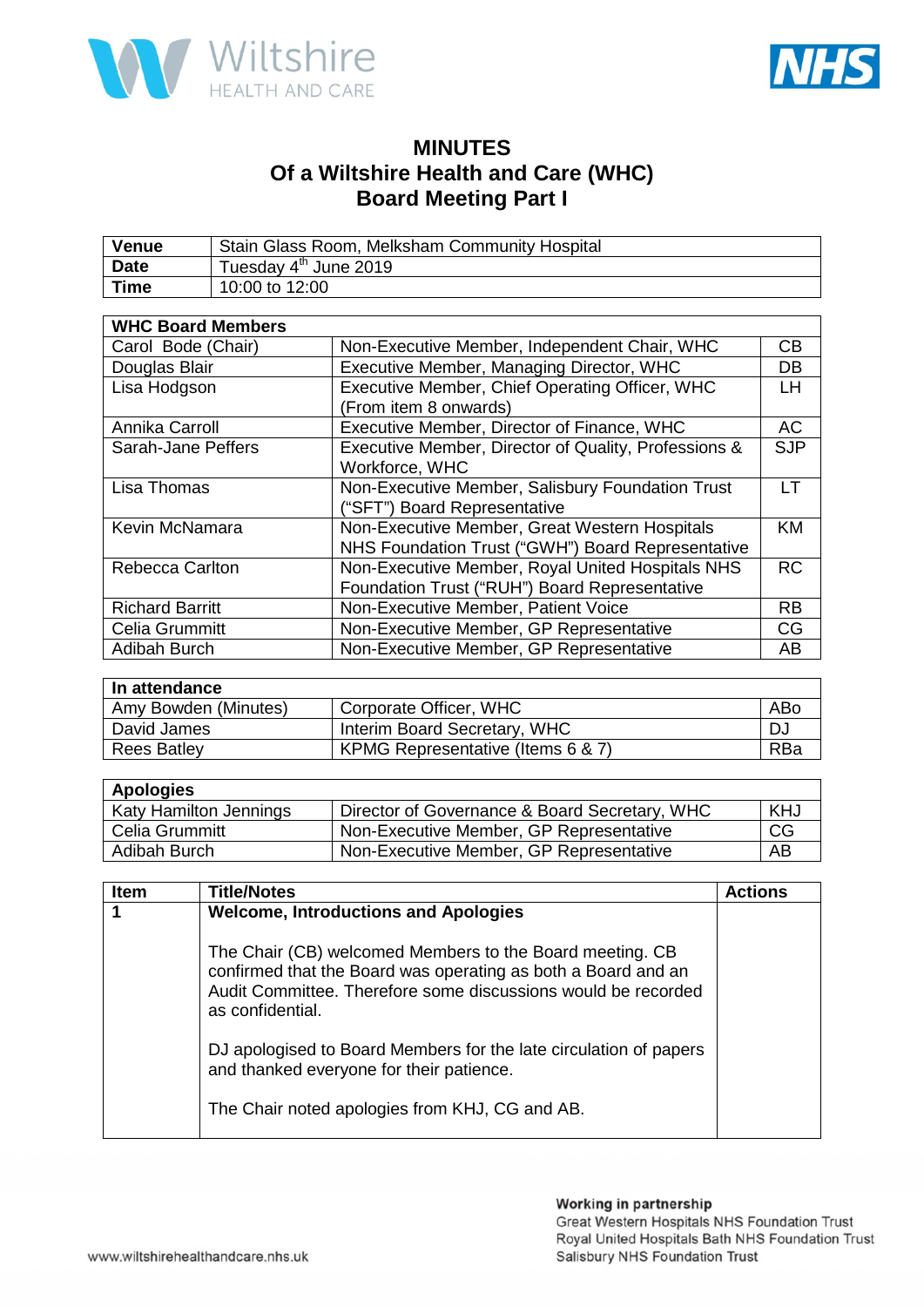



| $\mathbf{2}$ | <b>Minutes, Action Tracker and Matters Arising</b>                                                                                                                                                                                                                                                                                                                                                                                                                                                                                                                                                                                                                                                                                                                               |    |
|--------------|----------------------------------------------------------------------------------------------------------------------------------------------------------------------------------------------------------------------------------------------------------------------------------------------------------------------------------------------------------------------------------------------------------------------------------------------------------------------------------------------------------------------------------------------------------------------------------------------------------------------------------------------------------------------------------------------------------------------------------------------------------------------------------|----|
|              | <b>Minutes:</b>                                                                                                                                                                                                                                                                                                                                                                                                                                                                                                                                                                                                                                                                                                                                                                  |    |
|              | The minutes of the previous Board Meeting held on the $3^{rd}$ May<br>2019 were reviewed by the Board.                                                                                                                                                                                                                                                                                                                                                                                                                                                                                                                                                                                                                                                                           |    |
|              | <b>DECISION-</b> The Board AGREED the minutes as an accurate<br>record and they were signed by the Chair (CB).                                                                                                                                                                                                                                                                                                                                                                                                                                                                                                                                                                                                                                                                   |    |
|              | <b>Actions:</b>                                                                                                                                                                                                                                                                                                                                                                                                                                                                                                                                                                                                                                                                                                                                                                  |    |
|              | All open actions on the Action Tracker were reviewed with the<br>following updates:                                                                                                                                                                                                                                                                                                                                                                                                                                                                                                                                                                                                                                                                                              |    |
|              | Action 79 - Agree an Audit Committee Chair- It was<br>$\bullet$<br>confirmed that this would be raised at the Strategic<br>Alignment Meeting on the 20 <sup>th</sup> June 2019. KM agreed to<br>feed this information back to Liam Coleman (GWH Chair).<br>Action 104 - A paper outlining the proposed timeline for<br>$\bullet$<br>improved financial reporting was on the agenda for the<br>June Board.<br>Action 107 - LH to implement a process of<br>correspondence with physiotherapy patients to advise<br>them of their treatment pathway - there was no update<br>available, it was agreed that an update will be given at the<br>September 2019 Board Meeting.<br>Action 108 - Open Forum dates - These had been<br>$\bullet$<br>circulated to Member Representatives. |    |
|              | <b>ACTION: KM to feedback to Liam Coleman (GWH Chair) the</b><br>need to focus on agreeing a WHC Audit Committee Chair<br>during the Strategic Alignment Meeting on the 20 <sup>th</sup> June<br>2019.                                                                                                                                                                                                                                                                                                                                                                                                                                                                                                                                                                           | KM |
|              | <b>Matters Arising:</b>                                                                                                                                                                                                                                                                                                                                                                                                                                                                                                                                                                                                                                                                                                                                                          |    |
|              | None.                                                                                                                                                                                                                                                                                                                                                                                                                                                                                                                                                                                                                                                                                                                                                                            |    |
| 3            | <b>Review of Register of Interests</b>                                                                                                                                                                                                                                                                                                                                                                                                                                                                                                                                                                                                                                                                                                                                           |    |
|              | Interests were reviewed and signed by Board members. Changes<br>to the list of Membership Deputies were noted by the Board. New<br>interests were recorded on the register.                                                                                                                                                                                                                                                                                                                                                                                                                                                                                                                                                                                                      |    |
|              | <b>DECISION-</b> The Board AGREED the Register of Interests                                                                                                                                                                                                                                                                                                                                                                                                                                                                                                                                                                                                                                                                                                                      |    |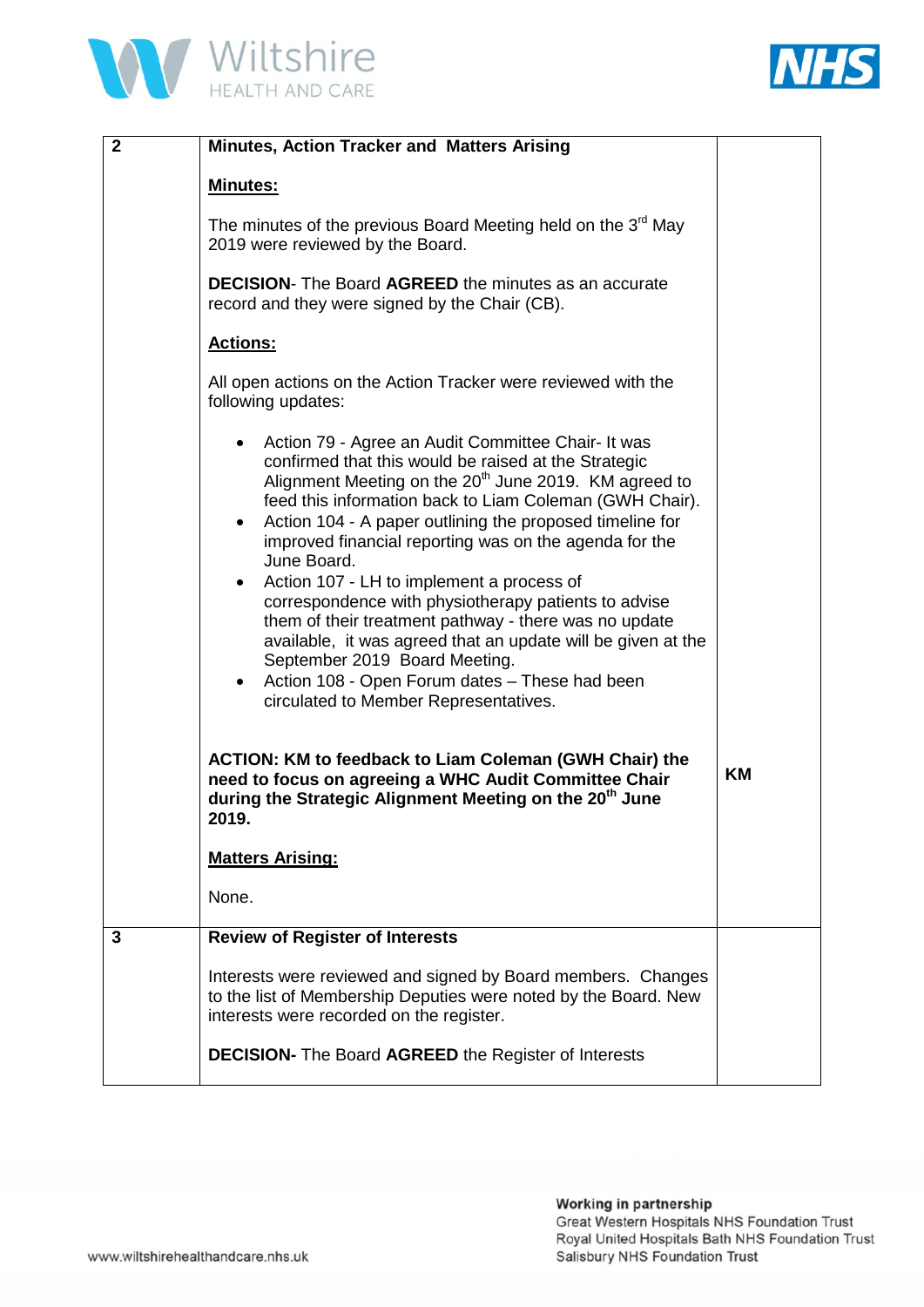



| 4 | <b>Chairs Report</b>                                                                                                                                                                                                                                                                                                                                                                                                                                                                                                                         |                 |
|---|----------------------------------------------------------------------------------------------------------------------------------------------------------------------------------------------------------------------------------------------------------------------------------------------------------------------------------------------------------------------------------------------------------------------------------------------------------------------------------------------------------------------------------------------|-----------------|
|   | <b>Well Led Review</b>                                                                                                                                                                                                                                                                                                                                                                                                                                                                                                                       |                 |
|   | CB updated the Board on the position of the Well Led Review<br>advising that four bidders are due to present to WHC on the 13 <sup>th</sup><br>June 2019. The presentation panel includes DB, SJP and Kieran<br>Humphrey (Deputy Non-Executive Member Board Representative<br>$-$ SFT). This shift in presentation date originally set for the 4 <sup>th</sup><br>June 2019 is due to availability of the bidders and a bidder<br>appeal. It was AGREED that Member Representatives would<br>update their Chairs on the WHC Well Led Review. |                 |
|   | <b>ACTION: Member Representatives to update their Chairs on</b><br>the WHC Well Led Review.                                                                                                                                                                                                                                                                                                                                                                                                                                                  | <b>KM/LT/RC</b> |
|   | The aim is to have to supplier appointed by the end of June 2019.<br>DJ AGREED that he will update the Board on the outcome of the<br>presentations to be held on the 13 <sup>th</sup> June 2019.                                                                                                                                                                                                                                                                                                                                            |                 |
|   | ACTION: DJ to update the Board on the outcome of the Well<br>Led presentations to be held on the 13 <sup>th</sup> June 2019.                                                                                                                                                                                                                                                                                                                                                                                                                 | <b>DJ</b>       |
|   | Date of the next Board Meeting                                                                                                                                                                                                                                                                                                                                                                                                                                                                                                               |                 |
|   | DJ proposed that to facilitate the Well Led Review and access to<br>senior staff by the successful bidders the Board Meeting<br>scheduled for the 2 <sup>nd</sup> August 2019 should be postponed to the 6 <sup>th</sup><br>September 2019, 10.00-13.00.                                                                                                                                                                                                                                                                                     |                 |
|   | <b>DECISION:</b> It was <b>AGREED</b> by the members that the next Board<br>meeting should be held on 6 <sup>th</sup> September 2019.                                                                                                                                                                                                                                                                                                                                                                                                        |                 |
|   | <b>ACTION: Admin to amend email invite for the next Board</b><br>Meeting from 3 <sup>rd</sup> August to 6 <sup>th</sup> September.                                                                                                                                                                                                                                                                                                                                                                                                           | <b>ADMIN</b>    |
|   | <b>Open Forums</b>                                                                                                                                                                                                                                                                                                                                                                                                                                                                                                                           |                 |
|   | CB updated the Board on the Open Forums she had attended<br>with DB highlighting the need to look at how WHC attract<br>staff/volunteers to these events. Overreaching themes from the<br>feedback received are staff and system pressures. An example<br>given was that therapists felt they do not have enough time with<br>patients due to staff shortages and pressures on the health<br>system.                                                                                                                                         |                 |
|   | RB fed back to the Board on his experience of attending the<br>Warminster Open Forum alongside DB. It was restated that WHC<br>needs to look at how to attract staff and volunteers to such<br>events. However RB did feel that low numbers who attended<br>Warminster allowed the presenters to give those individuals their                                                                                                                                                                                                                |                 |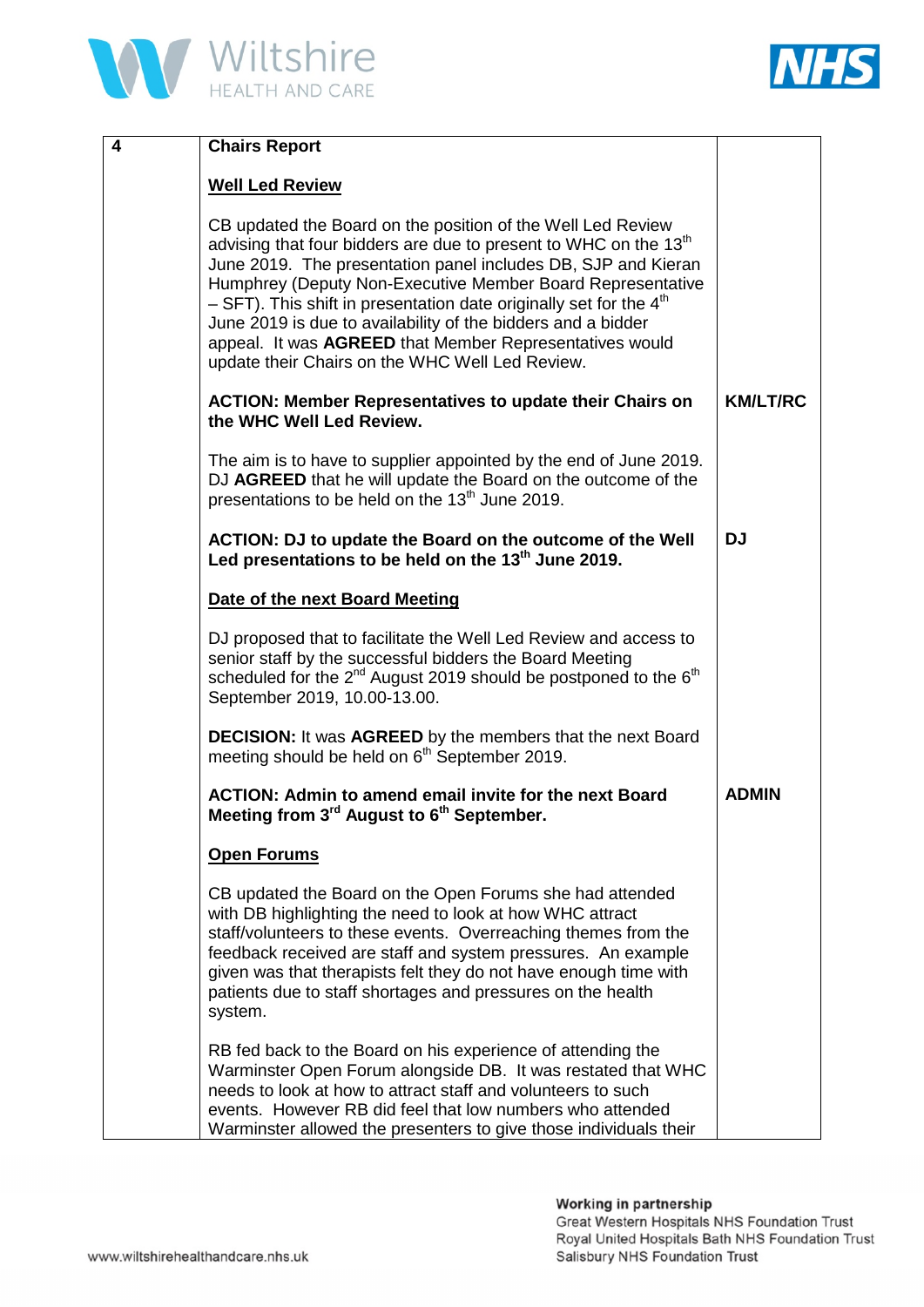



|   | full attention.                                                                                                                                                                                                                                                                                                                                                                                                    |              |
|---|--------------------------------------------------------------------------------------------------------------------------------------------------------------------------------------------------------------------------------------------------------------------------------------------------------------------------------------------------------------------------------------------------------------------|--------------|
|   | CB stated that alongside the Melksham Open Forum she had also<br>visited physiotherapy and wheelchair services within the County.                                                                                                                                                                                                                                                                                  |              |
|   | <b>Physiotherapy-</b> Overall the unit itself is running well and there is<br>a positive response coming from the staff and patients. Wait<br>times have reduced. DB highlighted the need for better<br>connection between outpatient physiotherapy departments and<br>community physiotherapy. It is felt that some of the workload for<br>community teams could be satisfied by using the outpatient<br>service. |              |
|   | <b>Wheelchair Services-</b> CB highlighted that some of the issues<br>that have been of concern to the Board in the past are being<br>addressed. There are still staffing issues, but overall the team are<br>in a good place.                                                                                                                                                                                     |              |
|   | The report was NOTED by the Board.                                                                                                                                                                                                                                                                                                                                                                                 |              |
| 5 | <b>Managing Directors Report</b>                                                                                                                                                                                                                                                                                                                                                                                   |              |
|   | DB updated the Board that the upcoming Open Forum to be held<br>in Savernake on 6 <sup>th</sup> June 2019 has been rescheduled to 19 <sup>th</sup> June<br>2019 due to a clash with a Listening Event taking place at the<br>same time.                                                                                                                                                                            |              |
|   | <b>ACTION: Admin to liaise with the Communications and</b><br><b>Engagement Lead on advertising the new Open Forum date</b><br>for Savernake.                                                                                                                                                                                                                                                                      | <b>ADMIN</b> |
|   | The report was NOTED by the Board.                                                                                                                                                                                                                                                                                                                                                                                 |              |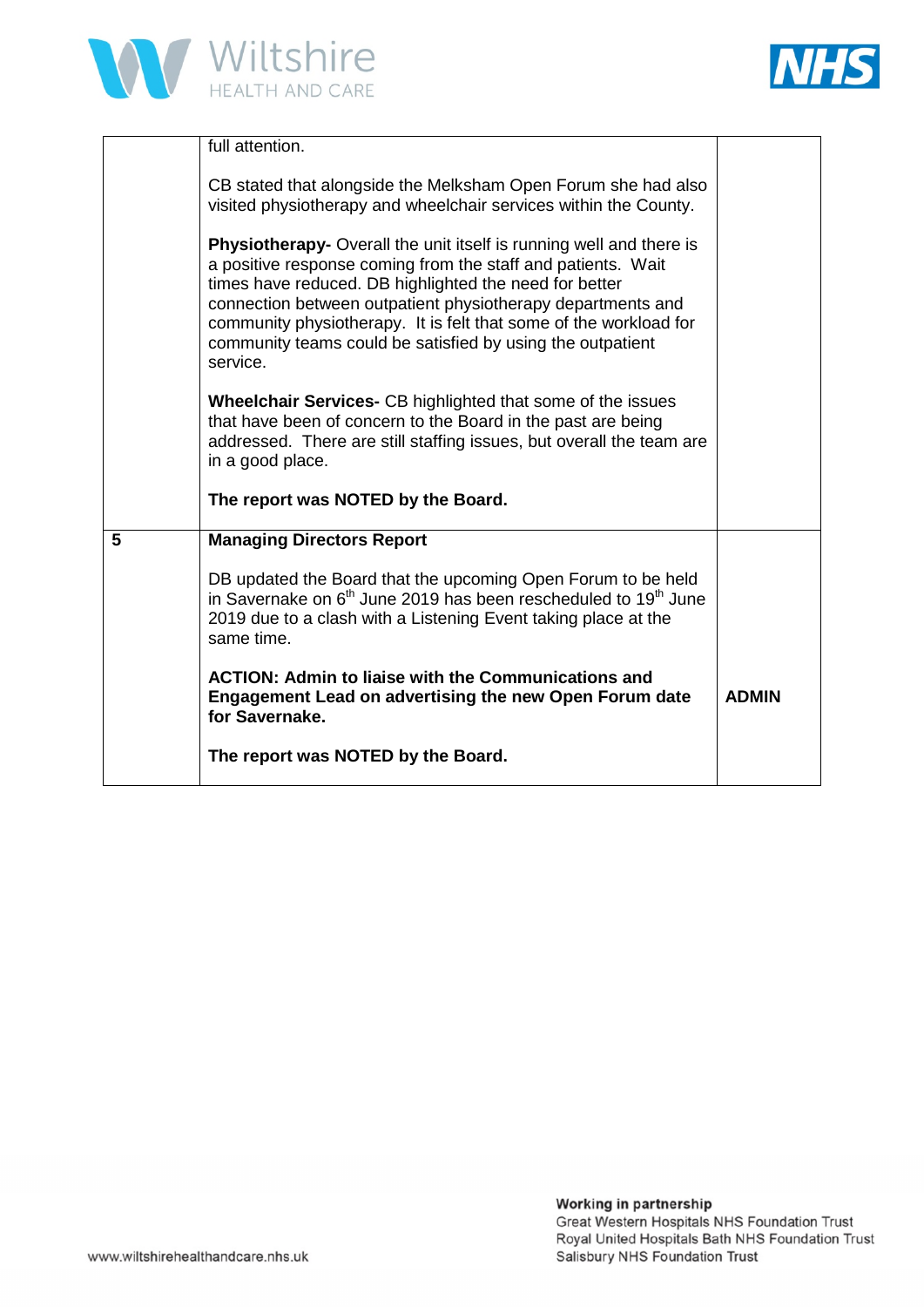



| 6 | <b>WHC Annual Accounts 2018/19 Final</b>                                                                                                                                                                                                                                                                                           |           |
|---|------------------------------------------------------------------------------------------------------------------------------------------------------------------------------------------------------------------------------------------------------------------------------------------------------------------------------------|-----------|
|   | The Board reviewed the contents of the Final Annual Accounts<br>2018/19.                                                                                                                                                                                                                                                           |           |
|   | AC updated the Board:                                                                                                                                                                                                                                                                                                              |           |
|   | The breakeven position stated in May 2019 had not<br>changed. Although an underlying deficit was reported, a<br>breakeven position was achieved as prior year provisions<br>could be released.                                                                                                                                     |           |
|   | There has been an increase in creditors throughout the<br>٠<br>year. The main reason for this relates to NHS Property<br>Services costs.                                                                                                                                                                                           |           |
|   | AC has commenced a reconciliation exercise with NHS<br>Property Services and will report to the Board once this<br>process is completed                                                                                                                                                                                            |           |
|   | A late notification was given to WHC by Wiltshire CCG that<br>Soft FM charges currently invoiced by GWH directly to<br>WCCG will be recharged to WHC. As it had previously<br>been assumed that WCCG would top slice WHC contract<br>value for this service, this change has caused an increase<br>in the number of WHC creditors. |           |
|   | AC advised the Board that the value and funding for this<br>recharge had been agreed. KM highlighted the need to<br>hold WCCG accountable for any financial costs incurred.                                                                                                                                                        |           |
|   | WHC are still agreeing a final balance settlement with<br>GWH, of the outstanding £951K, relating to previous<br>intercompany charges.                                                                                                                                                                                             |           |
|   | AC reported that WHC spent £3 million on agency staffing<br>during 2018/19 and that a process is now in place to<br>monitor and reduce this expenditure during 2019/20                                                                                                                                                             |           |
|   | ACTION: AC to report back to the Board on the outcome of<br>the reconsolidation meeting with NHS property services.                                                                                                                                                                                                                | <b>AC</b> |
|   | <b>DECISION:</b> The Board APPROVED the Final Annual Accounts<br>2018/19.                                                                                                                                                                                                                                                          |           |
|   |                                                                                                                                                                                                                                                                                                                                    |           |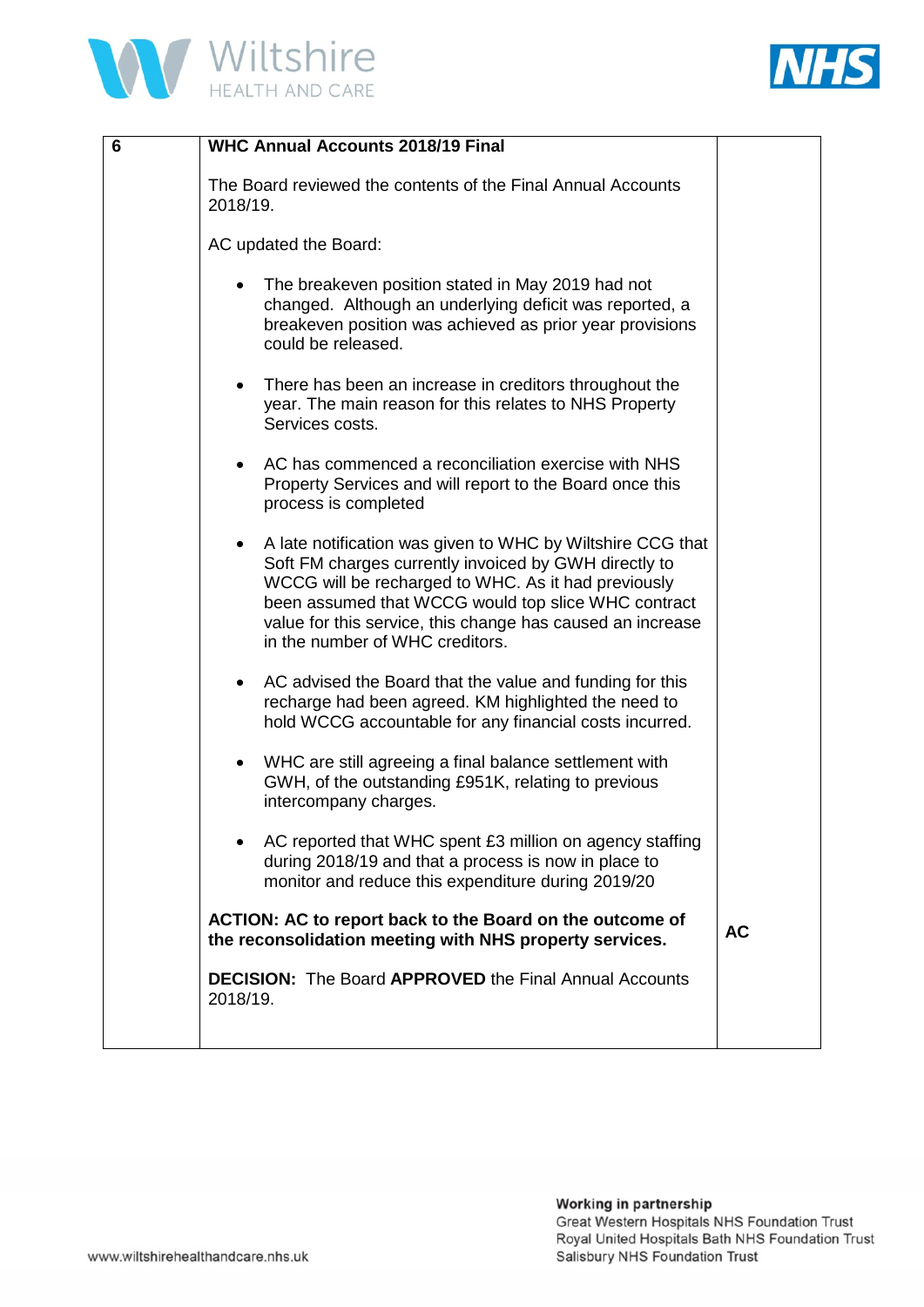



| 7 | <b>Improving Financial Reporting</b>                                                                                                                                                                                                                                                                                    |           |
|---|-------------------------------------------------------------------------------------------------------------------------------------------------------------------------------------------------------------------------------------------------------------------------------------------------------------------------|-----------|
|   | The Board noted the contents of this report including proposed<br>timeframes for improved reporting over the 2019/20 financial year.                                                                                                                                                                                    |           |
|   | AC advised that WHC are not proposing to deliver service line<br>reporting (SLR) in 2019/20 which had been previously discussed<br>at the Board. This decision was due to the capacity required<br>within the Finance Department to achieve SLR against the<br>benefits of using the tool.                              |           |
|   | It was AGREED by the Board that the focus in 2019/20 would to<br>be on productivity analysis in the absence of service line reporting                                                                                                                                                                                   |           |
|   | RB queried whether Service Managers knew how much is in their<br>budget and asked did they receive support on managing these<br>funds. AC advised the Board that Service Managers are made<br>aware of the budget they hold, but it was recognised that<br>education and support on managing budgets could be improved. |           |
|   | <b>ACTION: AC to develop a process of providing Service</b><br>Managers with budget management support.                                                                                                                                                                                                                 | <b>AC</b> |
|   | ACTION: AC to provide the Board with a report on the<br>capacity of WHC to complete productivity analysis.                                                                                                                                                                                                              | <b>AC</b> |
|   | DECISION The report was NOTED by the Board.                                                                                                                                                                                                                                                                             |           |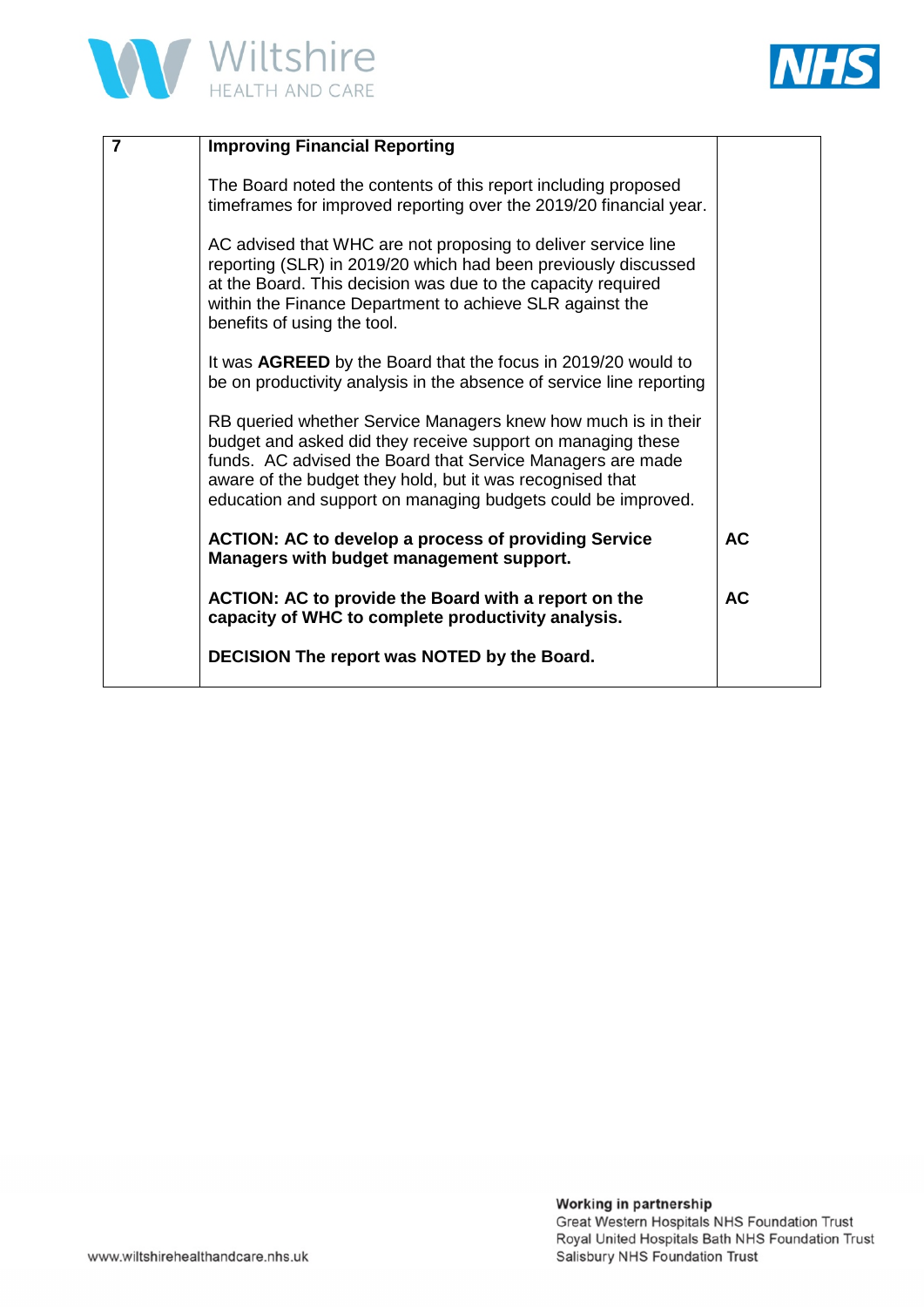



| 8 | <b>DRAFT Quality Account 2018/19</b>                                                                                                       |           |
|---|--------------------------------------------------------------------------------------------------------------------------------------------|-----------|
|   | SJP updated the Board on the DRAFT Quality Account 2018/19<br>noting the following points:                                                 |           |
|   | The requirements of the WHC Quality Account are.<br>different from those required of a Foundation Trust.                                   |           |
|   | The draft Account aligns with the WHC Business Plan.                                                                                       |           |
|   | Feedback has been received from: HealthWatch, The<br>Wiltshire Health Scrutiny Committee and Wiltshire CCG.                                |           |
|   | Some amendments were still required; not to content, but<br>to the overall presentation of the account.                                    |           |
|   | SJP invited the Board to approve the draft Quality Account<br>2018/19 for publication by the 30 <sup>th</sup> June 2019.                   |           |
|   | KM advised that he will share this draft with his colleagues at<br>GWH and feedback to SJP by the end of the week.                         |           |
|   | <b>ACTION: KM to share the draft Quality Account with</b><br>colleagues and feedback comments to SJP by the 7 <sup>th</sup> June<br>2019.  | <b>KM</b> |
|   | <b>DECISION:</b> The Board APPROVED the publication of the draft<br>Quality Account 2018/19 subject to final presentational<br>amendments. |           |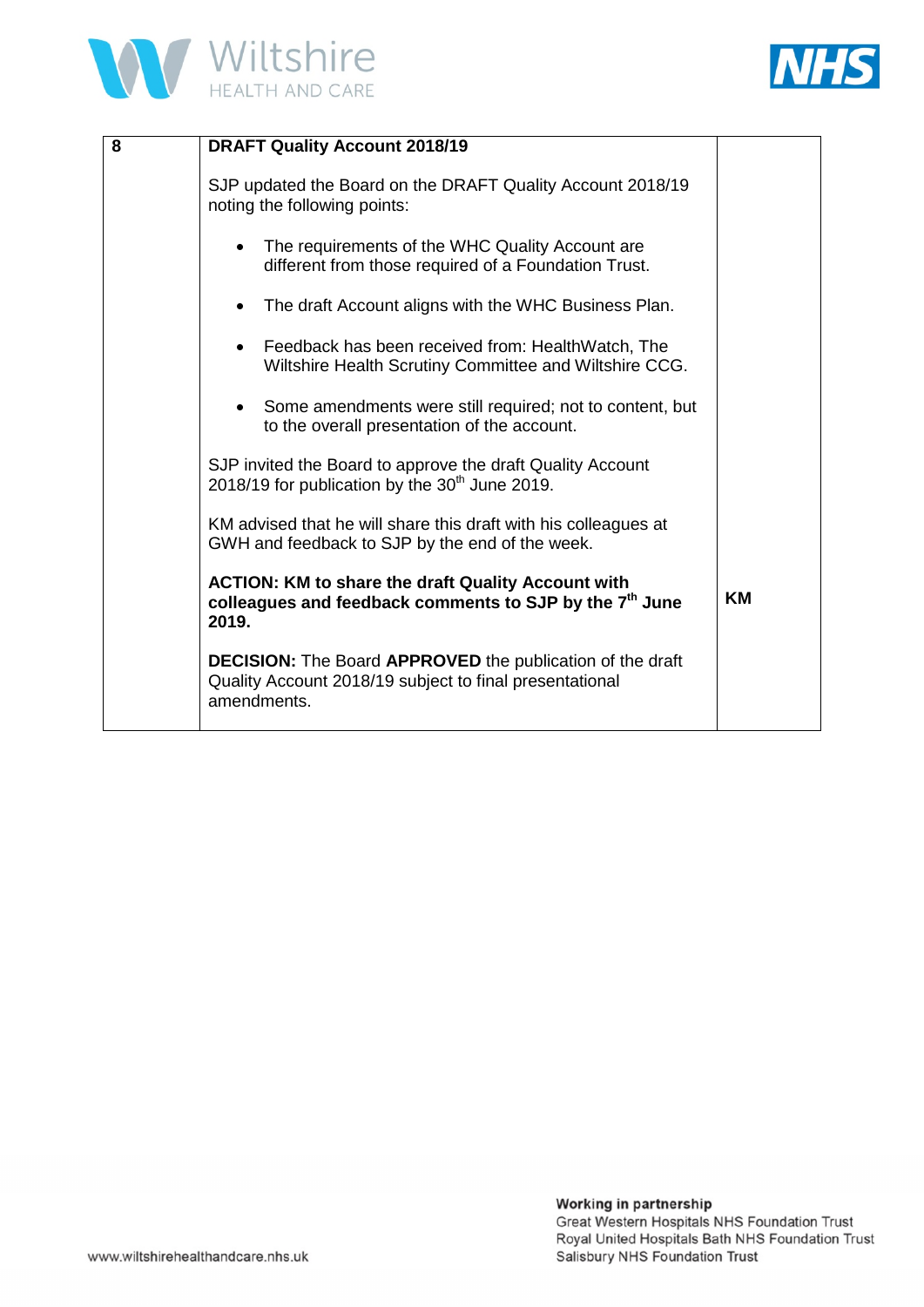



| 9 | <b>Quality, Performance and Finance Report/Dashboards</b>                                                                                                                                                                                                                                                                                                                                                 |              |
|---|-----------------------------------------------------------------------------------------------------------------------------------------------------------------------------------------------------------------------------------------------------------------------------------------------------------------------------------------------------------------------------------------------------------|--------------|
|   |                                                                                                                                                                                                                                                                                                                                                                                                           |              |
|   | The Board noted the contents of this report and the combined<br>Quality and Performance Dashboard noting that this report had<br>been prepared following the Executive Committee.                                                                                                                                                                                                                         |              |
|   | CB advised that she felt the navigation of the dashboard was<br>challenging which was supported by RB. DB suggested that Jane<br>Cheeseborough (Systems Analyst) would attend the next Board<br>meeting to provide members with support on how to navigate the<br>dashboard.                                                                                                                              |              |
|   | <b>ACTION: ADMIN to ensure Systems Analyst attends a future</b><br>Board meeting to provide support on navigating the Quality<br>and Performance Dashboard.                                                                                                                                                                                                                                               | <b>ADMIN</b> |
|   | <b>Quality</b>                                                                                                                                                                                                                                                                                                                                                                                            |              |
|   | RB wanted assurance that the recruitment of a Patient and Public<br>Engagement Officer is still a priority to WHC due to the need to<br>deliver the Patient and Public Engagement Plan. SJP stated that<br>the recruitment of this post is still a priority and she is working<br>closely with the Communications and Engagement Lead to<br>determine the best way of re-advertise and fill the position. |              |
|   | <b>Finance</b>                                                                                                                                                                                                                                                                                                                                                                                            |              |
|   | AC advised the Board that due to pressures of the External Audit<br>no finance report has been produced for April 2019. However this<br>will be combined with the May 2019 finance report and made<br>available to the Board.                                                                                                                                                                             |              |
|   | <b>Performance</b>                                                                                                                                                                                                                                                                                                                                                                                        |              |
|   | LH wanted to alert the Board to an on-going issue within CTPLD<br>services regarding a patient currently cared for 'out of area' by a<br>private provider who has given notice. LH advised that there is<br>the potential for media attention, however she assured the Board<br>that work is taking place to find a solution.                                                                             |              |
|   | DECISION: The report was NOTED by the Board.                                                                                                                                                                                                                                                                                                                                                              |              |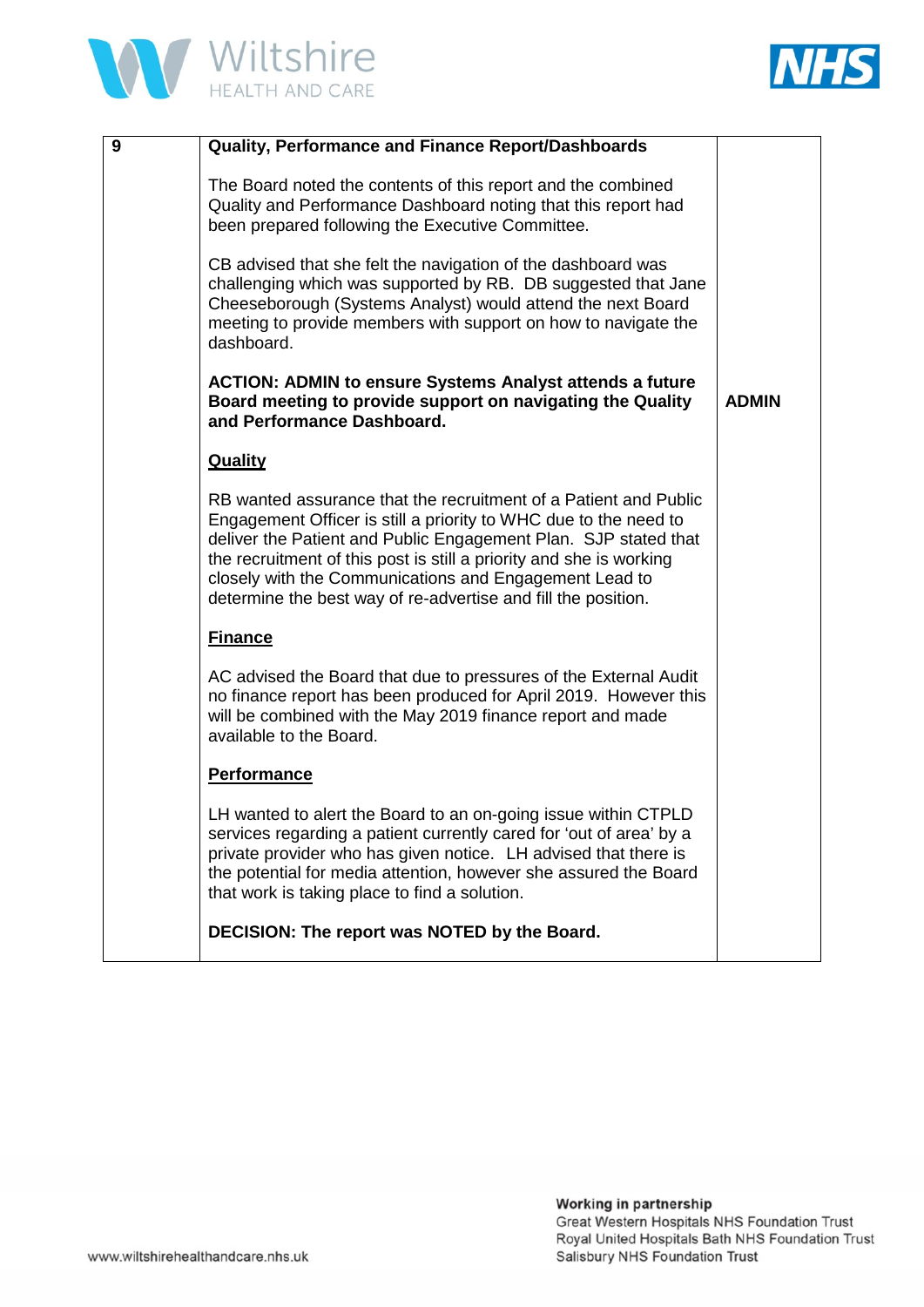



| 10 | <b>NHSI Governance Statement</b>                                                                                                                                                                                                                                                  |           |
|----|-----------------------------------------------------------------------------------------------------------------------------------------------------------------------------------------------------------------------------------------------------------------------------------|-----------|
|    | DJ advised of a typographic error on the cover sheet of this<br>report. Communication with NHSI has confirmed that the<br>Governance Statement does not need to be submitted by 30 <sup>th</sup><br>June 2019, but it does need to be signed off by the Board.                    |           |
|    | DJ asked the Board if they were content on him postponing the<br>completion of the text, regarding the absence of a separate Audit<br>Committee, so as to include updates from the Strategic Alignment<br>Meeting planned for 20 <sup>th</sup> June 2019. This was <b>AGREED.</b> |           |
|    | <b>ACTION: DJ to amend, if required the NHSI Governance</b><br>Statement in relation to the Audit Committee text after the<br>Strategic Alignment Meeting to be held on 20 <sup>th</sup> June 2019.                                                                               | <b>DJ</b> |
|    | <b>DECISION:</b> The Board AGREED to sign-off of the NHSI<br>Governance Statement on condition that updates regarding the<br>WHC Audit Committee, to be discussed at the upcoming Strategic<br>Alignment Meeting, are included in the final document.                             |           |
| 11 | <b>Any Other Business</b>                                                                                                                                                                                                                                                         |           |
|    | None                                                                                                                                                                                                                                                                              |           |
|    | CB thanked everyone for their attendance.                                                                                                                                                                                                                                         |           |
|    | Date of Next Meeting:                                                                                                                                                                                                                                                             |           |
|    | 6 <sup>th</sup> September 2019, 10.00-13.00                                                                                                                                                                                                                                       |           |
|    | 49 Rowden Upstairs Meeting Room, Chippenham Community<br>Hospital.                                                                                                                                                                                                                |           |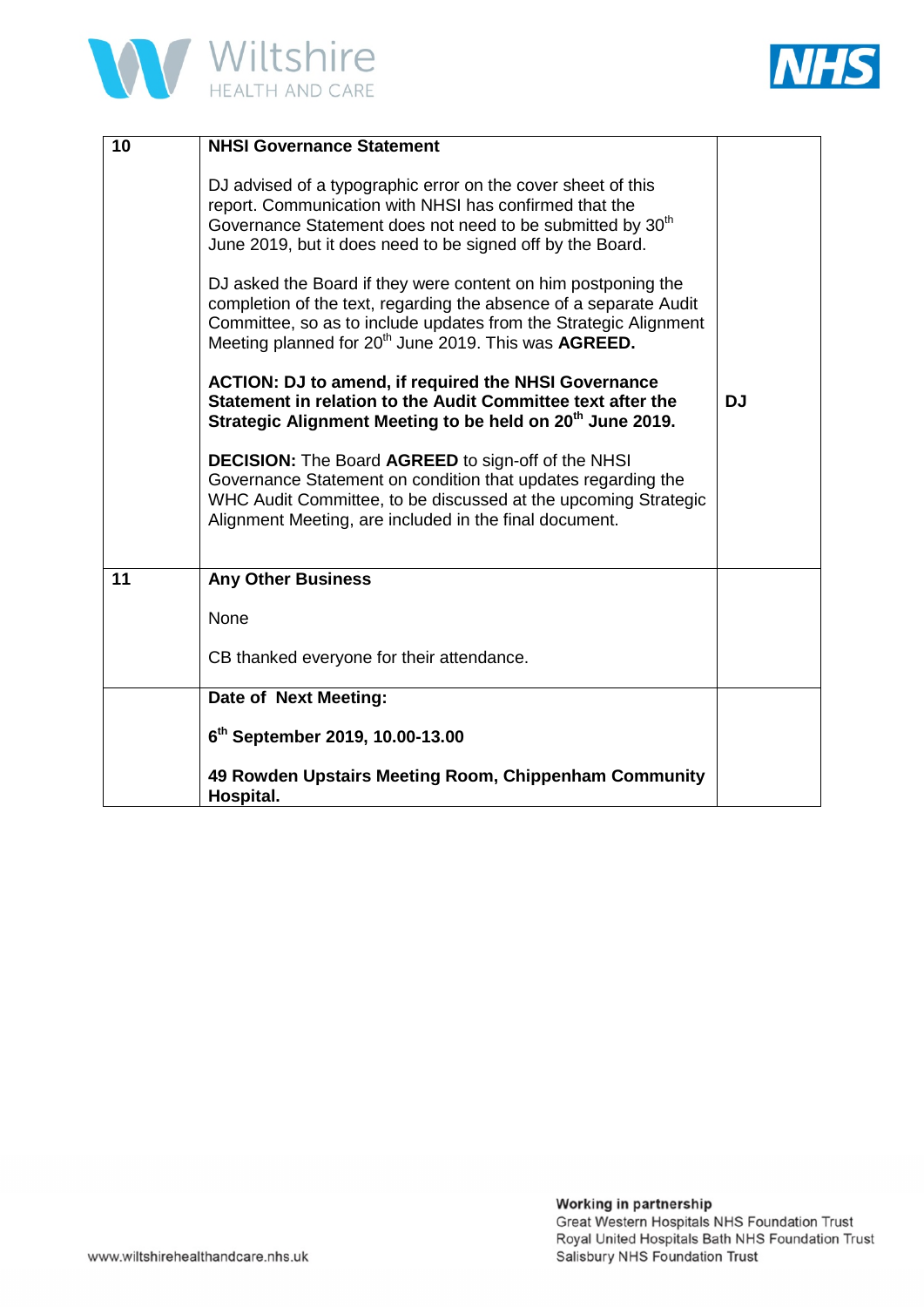# **Wiltshire Health and Care Board Action Tracker- Part I**

### **Please note that this tracker may have a filter switched on so that only "open" actions are visible.**

| <b>No</b> | <b>Date</b><br><b>Entered</b> | <b>Action</b>                                                                                                                                                                              | <b>Assigned</b><br>to | <b>Status</b>    | Date<br>closed | <b>Notes</b>                                                                                                                                                               |
|-----------|-------------------------------|--------------------------------------------------------------------------------------------------------------------------------------------------------------------------------------------|-----------------------|------------------|----------------|----------------------------------------------------------------------------------------------------------------------------------------------------------------------------|
| 79        | 23.01.18                      | <b>Audit Committee chair</b><br>Agree a strategy for ensuring WHC<br>can access an independent Audit and<br>Assurance Committee chair.                                                     | CВ                    | Open             |                | It was agreed at the Board<br>Meeting held on the 4th<br>June 2019 that this would<br>be raised at the Strategic<br>Alignment Meeting to be<br>held on the 20th June 2019. |
| 107       | 03/05/2019                    | LH to implement a process of updating<br>physiotherapy patients that their<br>referral has been received and what to<br>expect.                                                            | LH                    | Open             |                |                                                                                                                                                                            |
| 109       | 04/06/2019                    | KM to feedback to Liam Coleman<br>(GWH Chair) the need to focus on<br>agreeing a WHC Audit Committee<br>Chair during the Strategic Alignment<br>Meeting on the 20 <sup>th</sup> June 2019. | KM                    | Open             |                |                                                                                                                                                                            |
| 110       | 04/06/2019                    | Member Representatives to update<br>their Chairs on the WHC Well Led<br>Review.                                                                                                            | KM/LT/RC              | Open             |                |                                                                                                                                                                            |
| 111       | 04/06/2019                    | DJ to update the Board on the<br>outcome of the Well Led presentations<br>to be held on the 13 <sup>th</sup> June 2019.                                                                    | <b>DJ</b>             | Can be<br>closed |                |                                                                                                                                                                            |
| 112       | 04/06/2019                    | Admin to amend email invite for the<br>next Board Meeting from 3 <sup>rd</sup> August to<br>6 <sup>th</sup> September.                                                                     | KHJ                   | Can be<br>closed |                |                                                                                                                                                                            |
| 113       | 04/06/2019                    | Admin to liaise with the<br><b>Communications and Engagement</b><br>Lead on advertising the new Open<br>Forum date for Savernake.                                                          | KHJ                   | Can be<br>closed |                |                                                                                                                                                                            |
| 114       | 04/06/2019                    | AC to report back to the Board on the<br>outcome of the reconsolidation<br>meeting with NHS property services.                                                                             | <b>AC</b>             | Can be<br>closed |                | AC- A verbal update will be<br>provided at the upcoming<br>Board Meeting on the 6th<br>September                                                                           |
| 115       | 04/06/2019                    | AC to develop a process of providing<br>Service Managers with budget<br>management support.                                                                                                | <b>AC</b>             | Can be<br>closed |                | AC- This is covered in the<br>Finance section of the<br>combined Quality, Finance<br>and Performance report for<br>September Board                                         |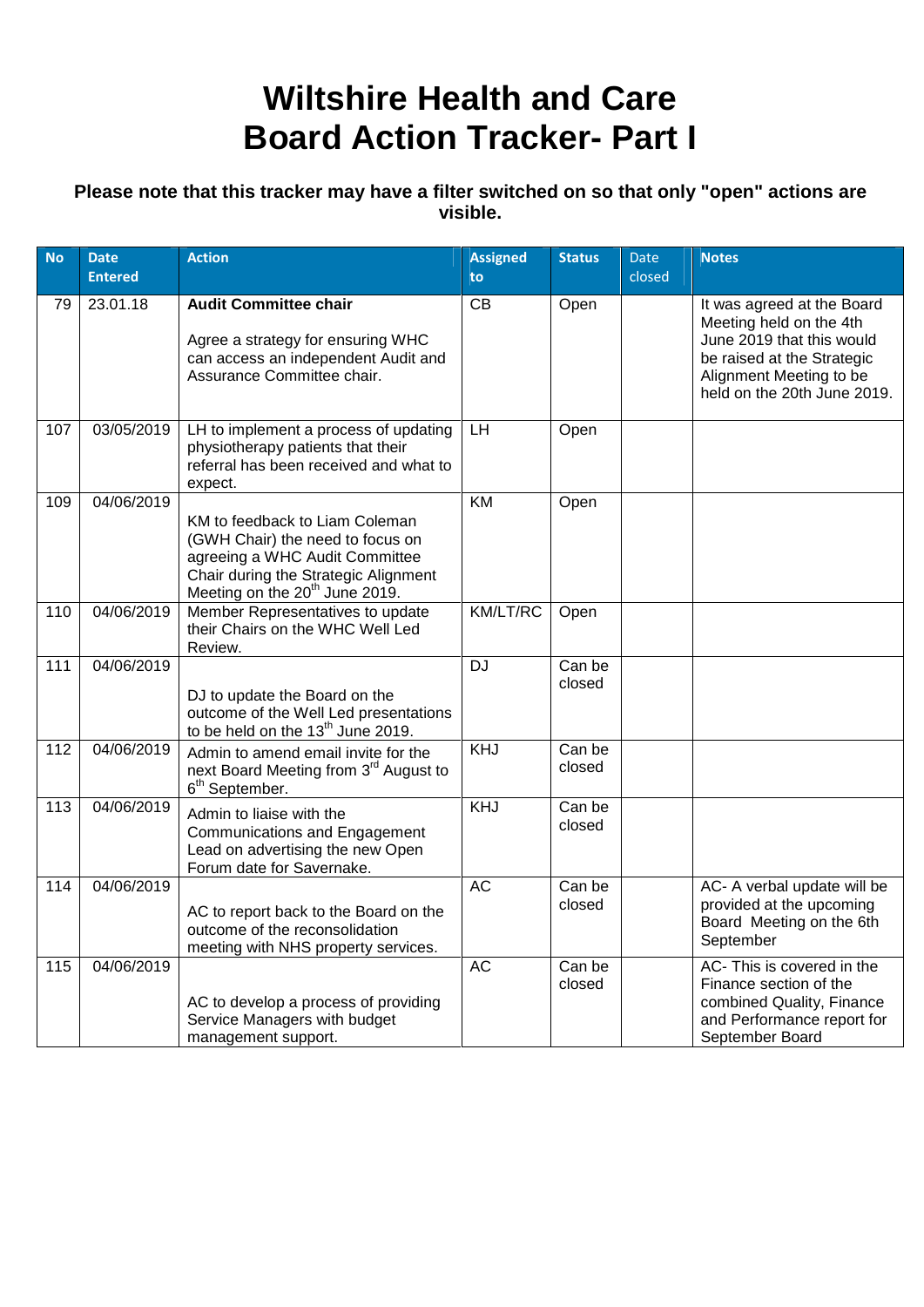| 116 | 04/06/2019 | AC to provide the Board with a report<br>on the capacity of WHC to complete<br>productivity analysis.                                                                                      | AC         | Can be<br>closed | AC- This is covered in the<br>Finance section of the<br>combined Quality, Finance<br>and Performance report for<br>September Board |
|-----|------------|--------------------------------------------------------------------------------------------------------------------------------------------------------------------------------------------|------------|------------------|------------------------------------------------------------------------------------------------------------------------------------|
| 117 | 04/06/2019 | KM to share the draft Quality Account<br>with colleagues and feedback<br>comments to SJP by the 7 <sup>th</sup> June<br>2019.                                                              | KM         | Can be<br>closed | <b>Quality Account published</b><br>on 30 June 2019                                                                                |
| 118 | 04/06/2019 | <b>ADMIN to ensure Systems Analyst</b><br>attends a future Board meeting to<br>provide support on navigating the<br>Quality and Performance Dashboard.                                     | <b>KHJ</b> | Can be<br>closed | On agenda for 6 September<br>2019.                                                                                                 |
| 119 | 04/06/2019 | DJ to amend, if required the NHSI<br>Governance Statement in relation to<br>the Audit Committee text after the<br>Strategic Alignment Meeting to be<br>held on 20 <sup>th</sup> June 2019. |            | Open             |                                                                                                                                    |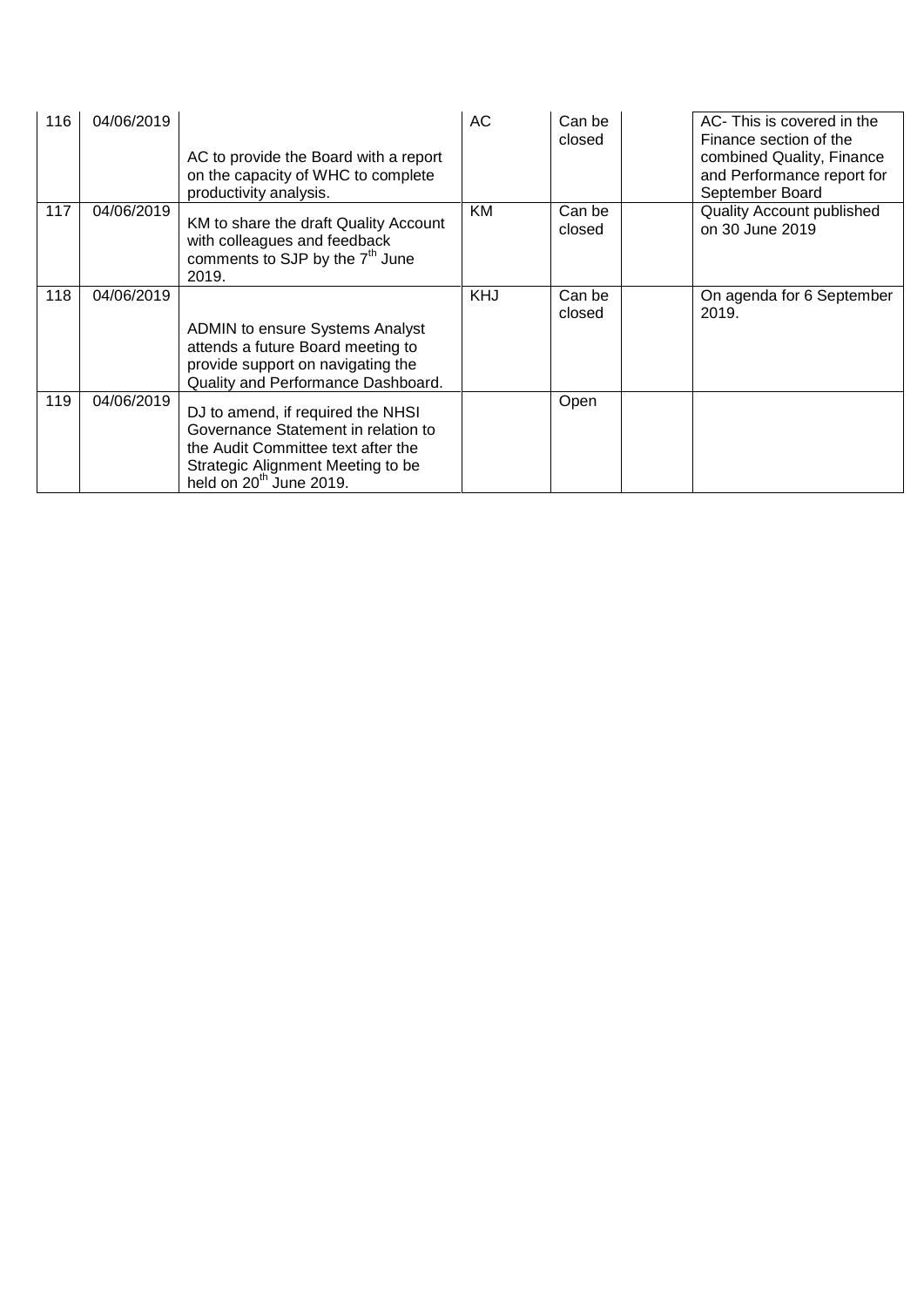



**Item 4** 

**Focus on Diabetes Services including patient stories** 

### **PRESENTATION**

**If you require any further information please contact us on whc.corporateservices@nhs.net**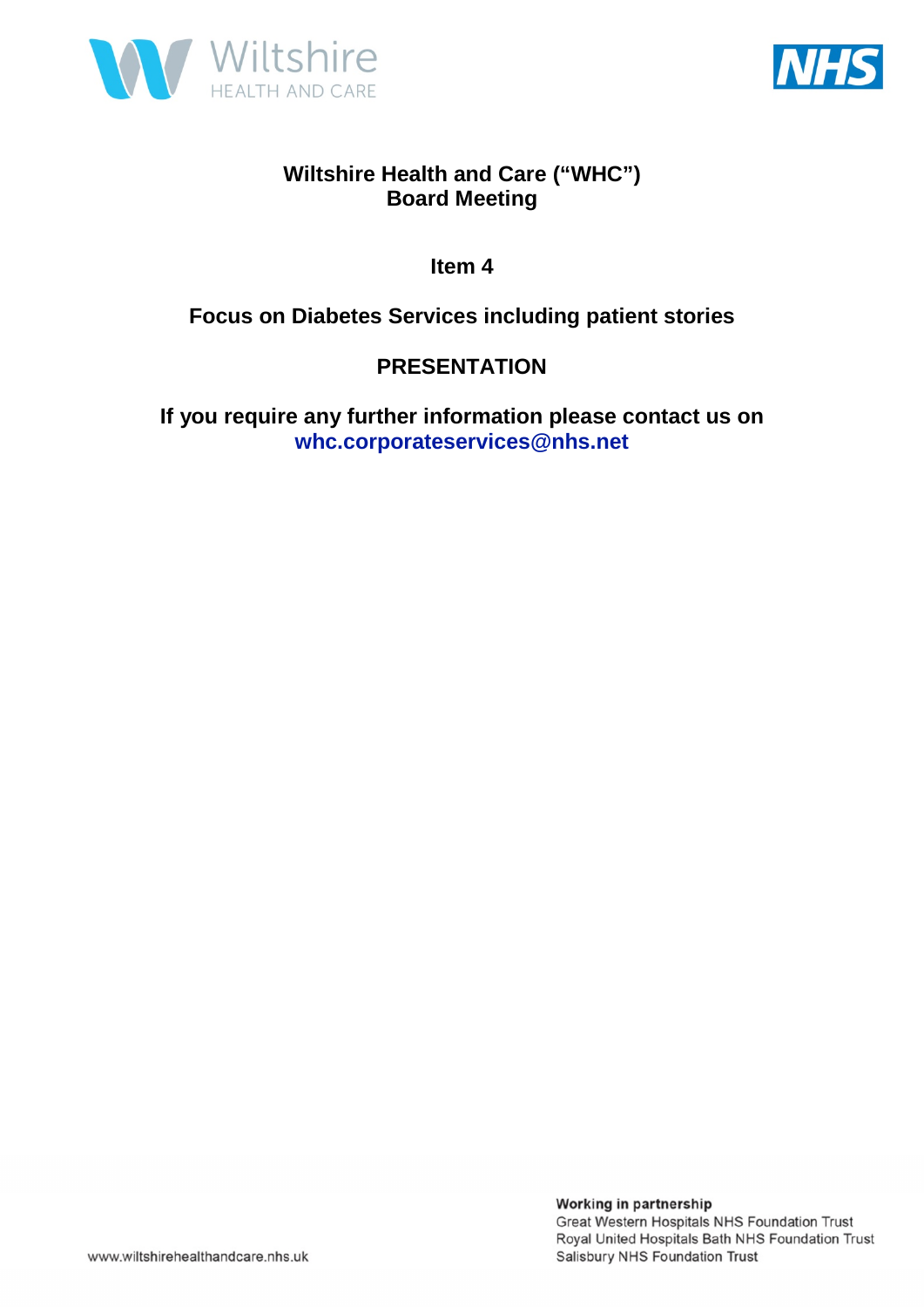



**Item 5** 

**Chair's Report** 

**VERBAL**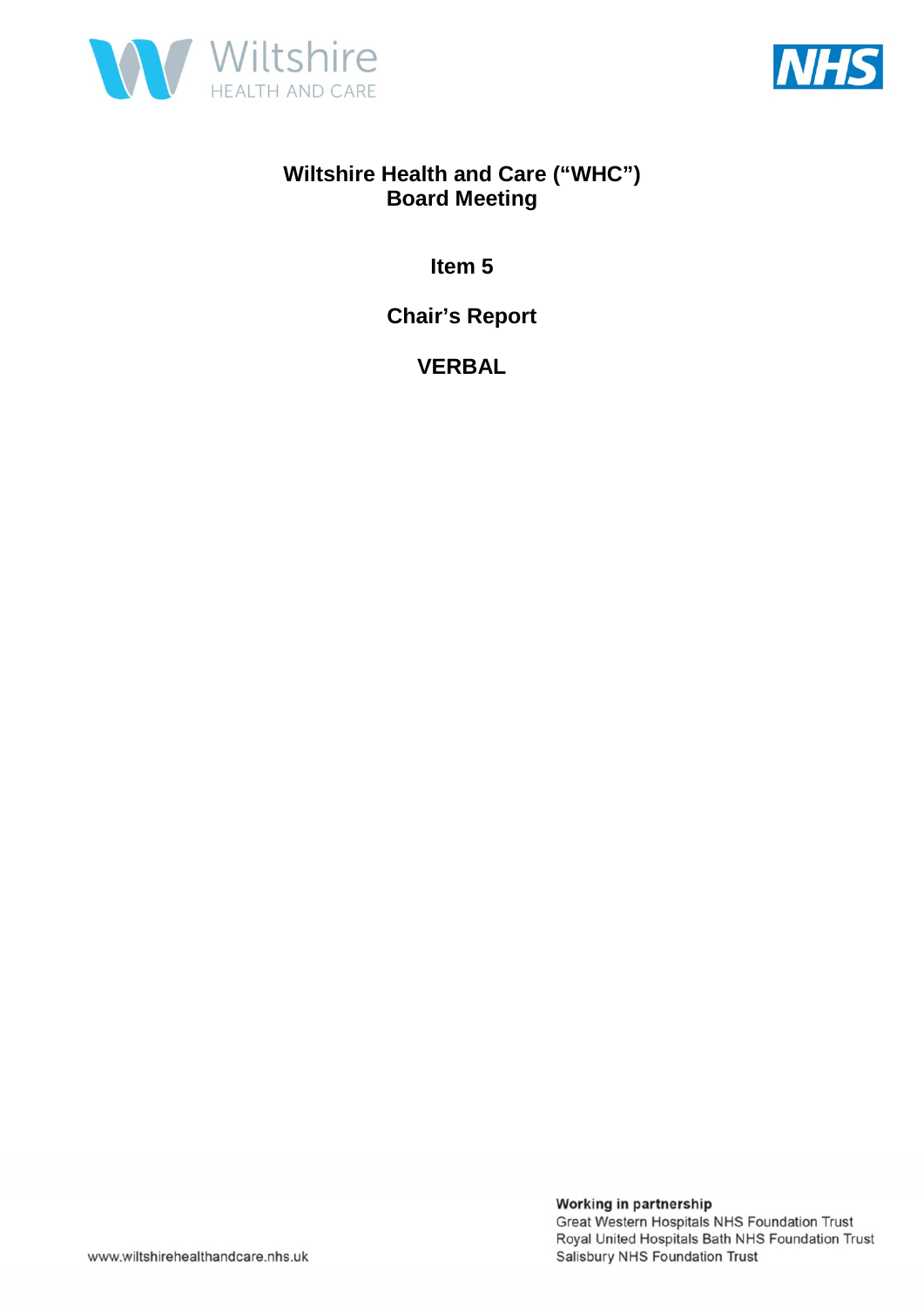



**Item 6** 

**Managing Director's Report** 

**VERBAL**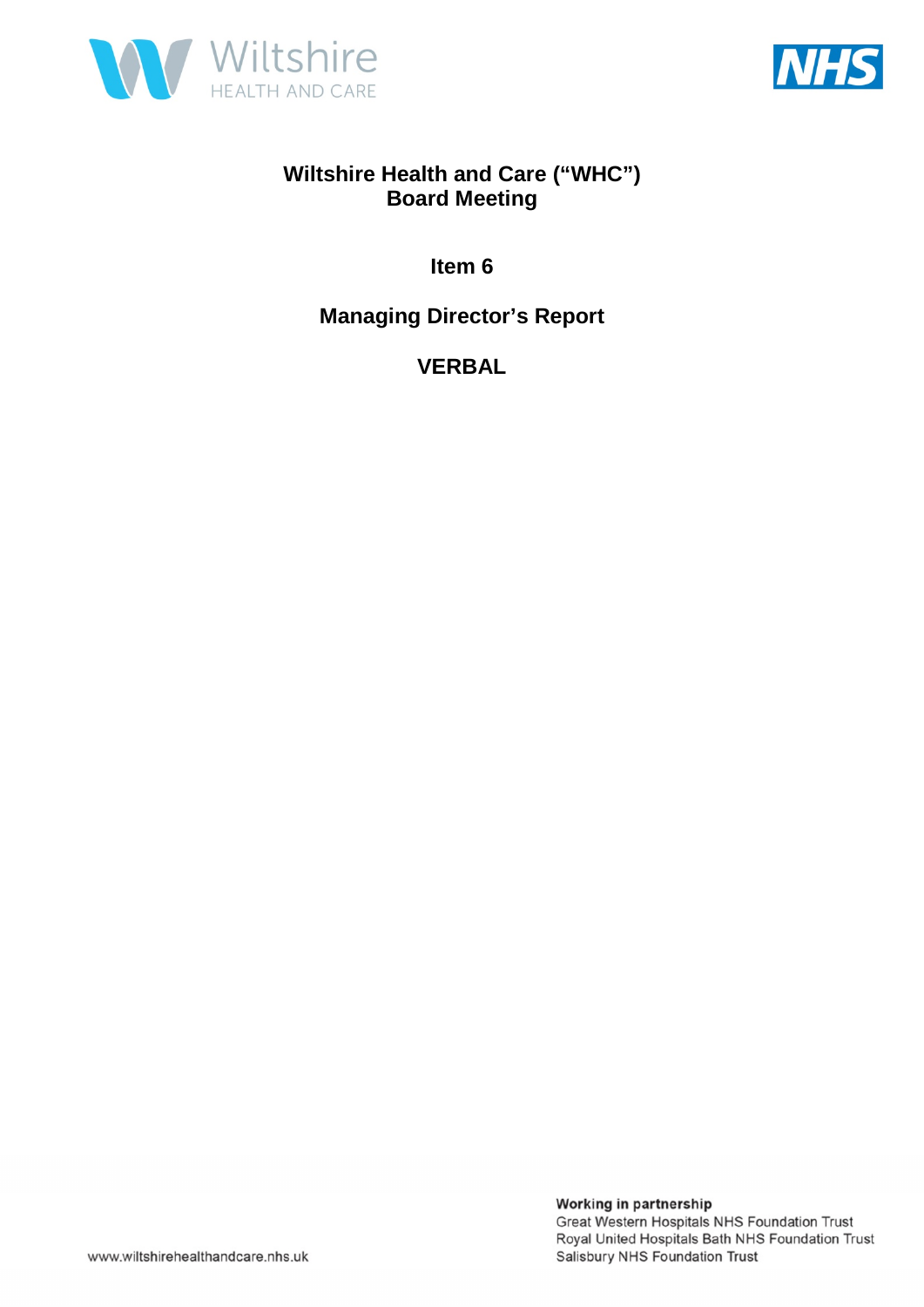



### **Wiltshire Health and Care Board**

### **For decision**

| Subject:                   | <b>Modern Slavery- Approval of Annual Modern Slavery Statement</b> |
|----------------------------|--------------------------------------------------------------------|
| Date of<br><b>Meeting:</b> | 06 September 2019                                                  |
| <b>Author:</b>             | <b>Katy Hamilton Jennings,</b>                                     |
|                            | <b>Director of Governance and Company Secretary</b>                |

#### **1. Purpose**

The purpose of this paper is to:

- Seek the Board's agreement to WHC's Modern Slavery Statement, to cover the financial year 18-19. – **FOR DECISION**
- Provide information on WHC's updated approach to identifying and eliminating modern slavery – **FOR INFORMATION**

#### **2. Background**

The Modern Slavery Act 2015 has made it compulsory for all organisations with a global annual turnover of £36m or more to publish a slavery and human trafficking statement for each financial year. **The statement must detail the steps an organisation has taken in that year to identify and eradicate modern slavery.** 

As well as ensuring that WHC meets its statutory obligations, it is also relevant to emphasise that WHC will increasingly be under contractual obligations to evidence its compliance with the Modern Slavery Act, by being asked to provide certain of its suppliers (and potentially its commissioner in due course) with:

- Proof of an up-to-date and comprehensive annual Modern Slavery Statement; and
- Being able to evidence that it is taking steps to ensure it had effective measures in place to identify modern slavery.

#### **3. Discussion**

The Modern Slavery Act 2015 prescribes content that all Modern Slavery Statements must contain. The statement proposed for WHC for 2018-19 covers all prescribed content in a tangible manner.

To ensure that we are able to build on our current approach into 2019-20, i.e. so that next year we can identify *further* effective measures implemented by us to identify/eradicate modern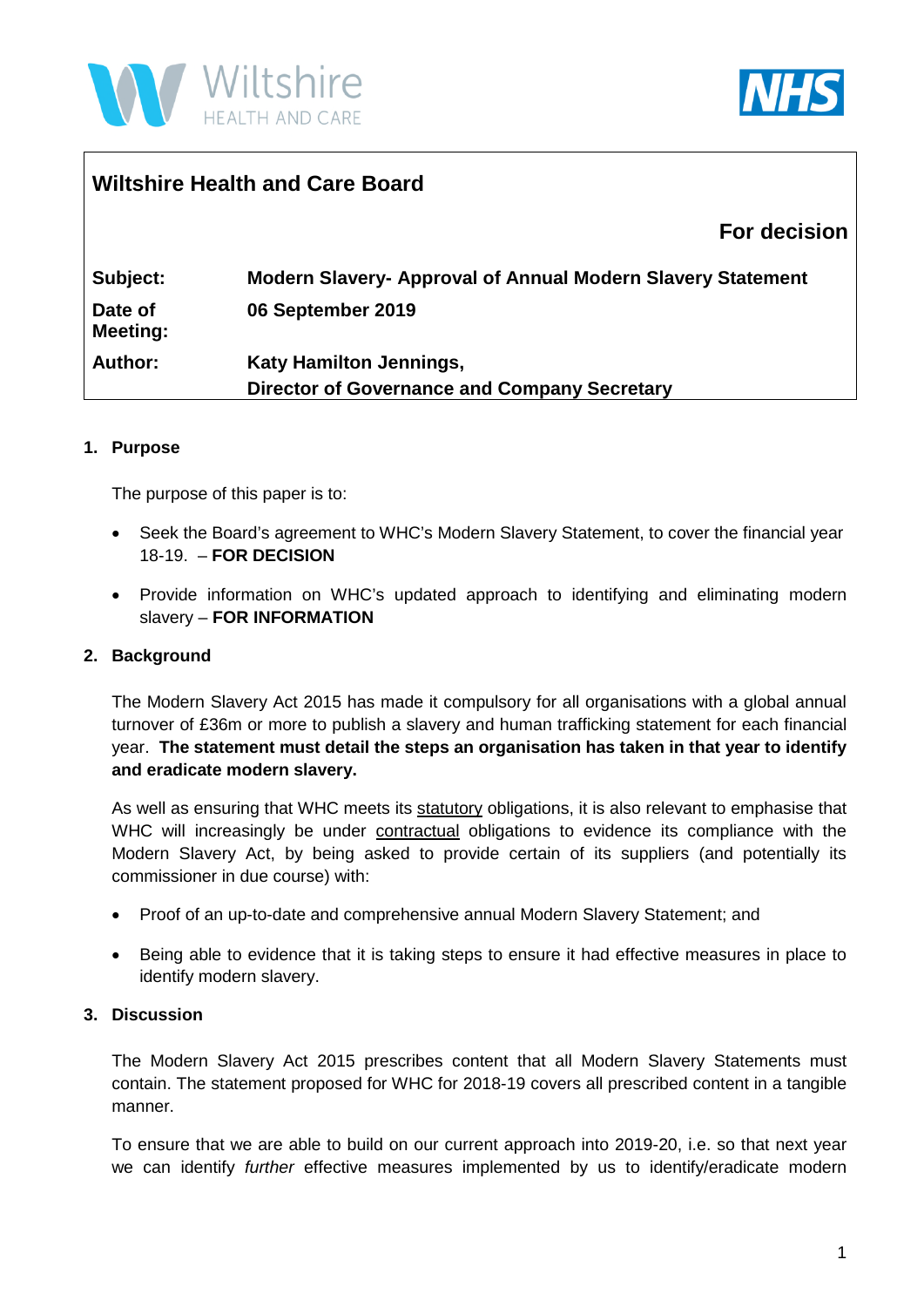slavery, in Q1 19/20 we introduced a Modern Slavery Policy at WHC. This policy sets out our approach to ensuring that the organisation identifies and eliminates modern slavery, by adopting a set of five clear "*Modern Slavery Oversight Measures*". The assumption being that if we are able to implement these oversight measures, it will provide our organisation with a firm basis upon which to assert that appropriate steps are being taken to *identify/eliminate* modern slavery.

The policy is set out as Appendix 1 to this paper for the information of the Board,

#### **4. Recommendation**

4.1 The Board are invited to:

#### **A. APPROVE the proposed Modern Slavery Statement, dated August 2019.**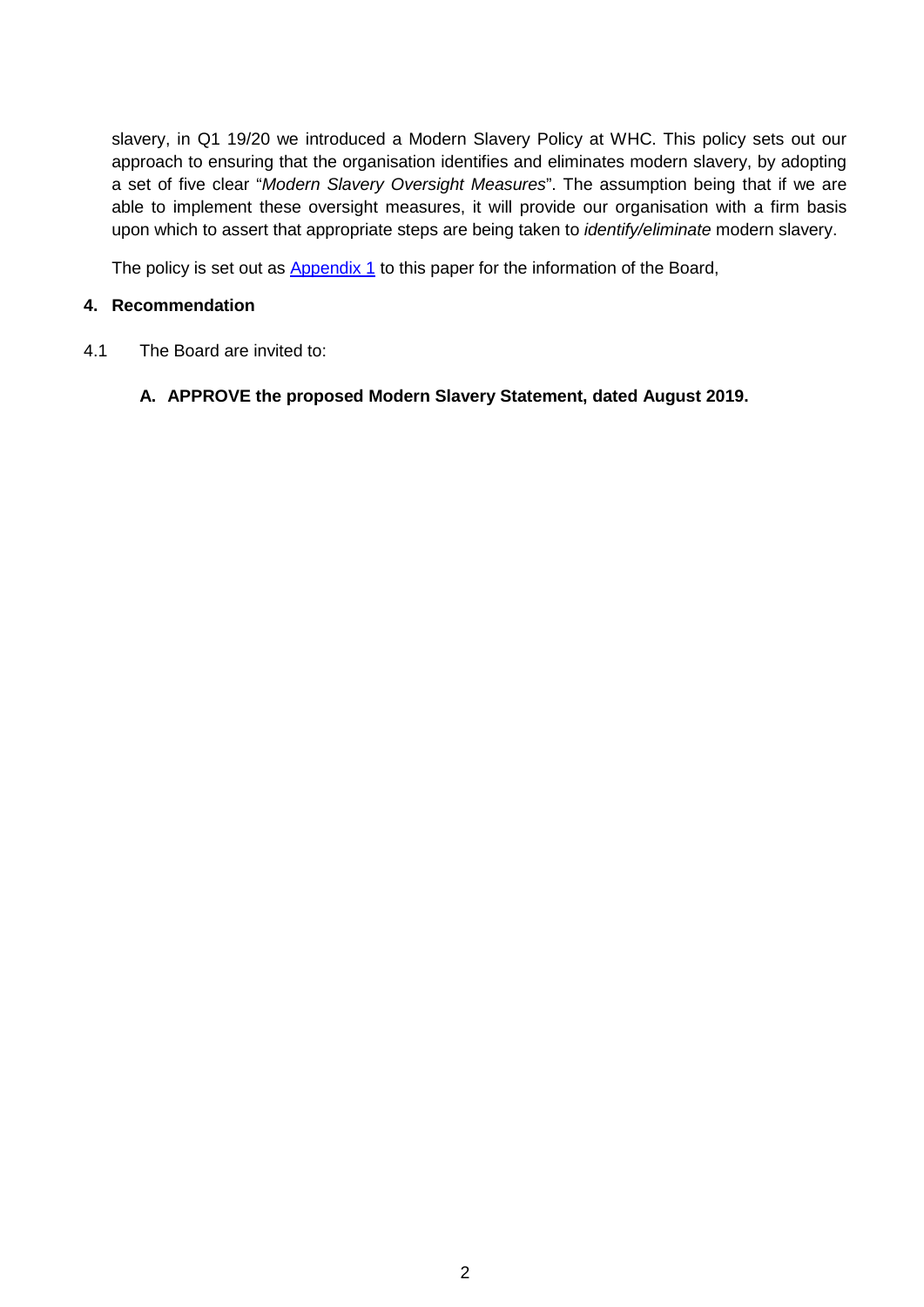



| <b>Impacts</b>                                      |                                                                                                                                                                                                                                                                                                                                                                                                                                                                                                                                                                                               |
|-----------------------------------------------------|-----------------------------------------------------------------------------------------------------------------------------------------------------------------------------------------------------------------------------------------------------------------------------------------------------------------------------------------------------------------------------------------------------------------------------------------------------------------------------------------------------------------------------------------------------------------------------------------------|
| <b>Quality Impact</b>                               | No negative impact on quality is identified.<br>$\bullet$<br>The approach taken in 18/19, and the approach that will be taken in 19/20 by<br>$\bullet$<br>implementing the new Modern Slavery Policy will impose tougher surveillance<br>requirements on WHC. These measures would mean that WHC is more likely to<br>identify any occurrence of modern slavery, and provides us with the opportunity to<br>stop and prevent any potential quality issues that might arise from the same.                                                                                                     |
| <b>Equality Impact</b>                              | No negative impact on equality is identified.<br>$\bullet$<br>The approach taken in 18/19, and the approach that will be taken in 19/20 by<br>$\bullet$<br>implementing the new Modern Slavery Policy will impose tougher surveillance<br>requirements on WHC. These measures would mean that WHC is more likely to<br>identify any occurrence of modern slavery, and provides us with the opportunity to<br>stop and prevent any potential equality issues that might arise from the same.                                                                                                   |
| <b>Financial</b><br>implications                    | Implementing the proposed Modern Slavery Policy introduces five new annual<br>$\bullet$<br>reporting obligations, a new audit obligation, and an obligation on procurement to<br>ensure that specific measures are included in all new contracts for goods and<br>services directly negotiated by WHC. This will have a minor impact on the tasks to<br>be undertaken by the procurement, HR, and legal teams, but it is estimated that<br>this is a very small increase in volume of work that can be managed within current<br>resource. As such, there is no direct financial implication. |
| Impact on<br>operational<br>delivery of<br>services | No operational impact is identified as a result of implementing the<br>$\bullet$<br>proposals set out in this paper.                                                                                                                                                                                                                                                                                                                                                                                                                                                                          |
| Regulatory/ legal<br>implications                   | <b>Positive impact.</b> Implementing the proposals set out in this paper is likely to have<br>$\bullet$<br>a positive regulatory/ legal impact as it should enable WHC to more easily<br>demonstrate compliance with the Modern Slavery Act 2015, and more easily<br>show compliance under modern slavery clauses which will be mandated in the<br>goods and services contracts that are entered into by WHC with third parties.                                                                                                                                                              |

| <b>Consideration of risk</b>            |                                                                                              |  |  |
|-----------------------------------------|----------------------------------------------------------------------------------------------|--|--|
| Links to 3-year<br><b>Business Plan</b> | Ensuring compliance with statutory and contractual obligations.                              |  |  |
| Links to known<br>risks                 | None identified                                                                              |  |  |
| <b>Identification of</b><br>new risks   | Implementing this proposal set out in this paper will not introduce any new risks to<br>WHC. |  |  |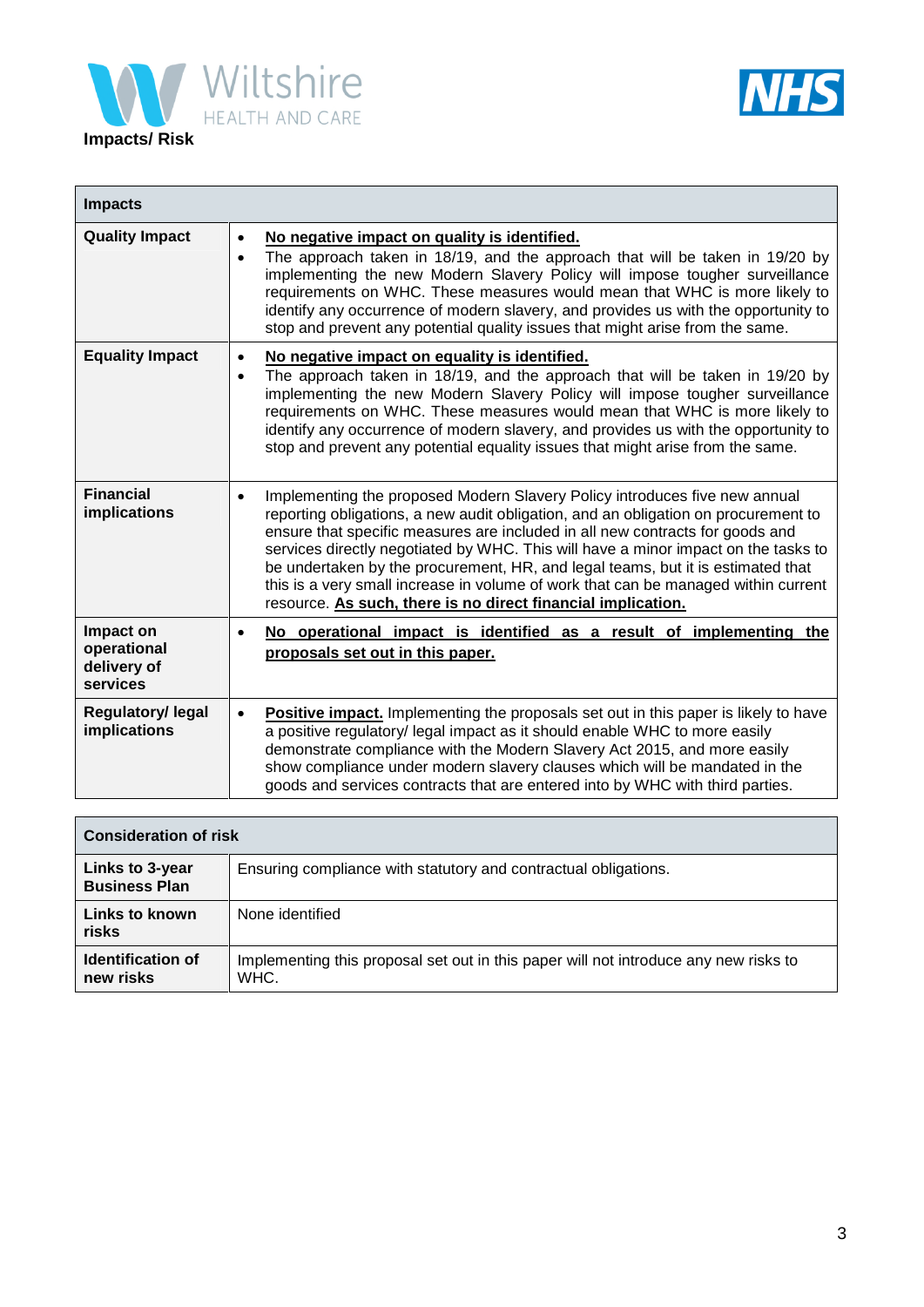



### **APPENDIX 1**

### **Wiltshire Health and Care Policies and Procedural Documents Template**

| Document No.                                                                                                                               | <b>WHC 00:17</b>                        | Version No.                     | 0.1         |  |
|--------------------------------------------------------------------------------------------------------------------------------------------|-----------------------------------------|---------------------------------|-------------|--|
|                                                                                                                                            |                                         |                                 |             |  |
| Approved by                                                                                                                                | Policies and<br><b>Procedures Group</b> | Leave blank<br>Date Approved    |             |  |
| Ratified by                                                                                                                                |                                         | Date Ratified                   | Leave blank |  |
| Date Implemented                                                                                                                           | Leave blank                             | <b>Next Review Date</b>         | Leave blank |  |
| Status                                                                                                                                     |                                         | Leave blank                     |             |  |
| Target Audience (who does the document<br>apply to and who should be using it)                                                             |                                         | Wiltshire Health and Care staff |             |  |
| Accountable Director                                                                                                                       |                                         | <b>Managing Director</b>        |             |  |
| Policy Author/Originator - Any comments<br>on this document should, in the first<br>instance, be addressed to<br>whc.policyqueries@nhs.net |                                         | Director of Governance          |             |  |
| If developed in partnership with another<br>agency, ratification details of the relevant<br>agency                                         |                                         |                                 |             |  |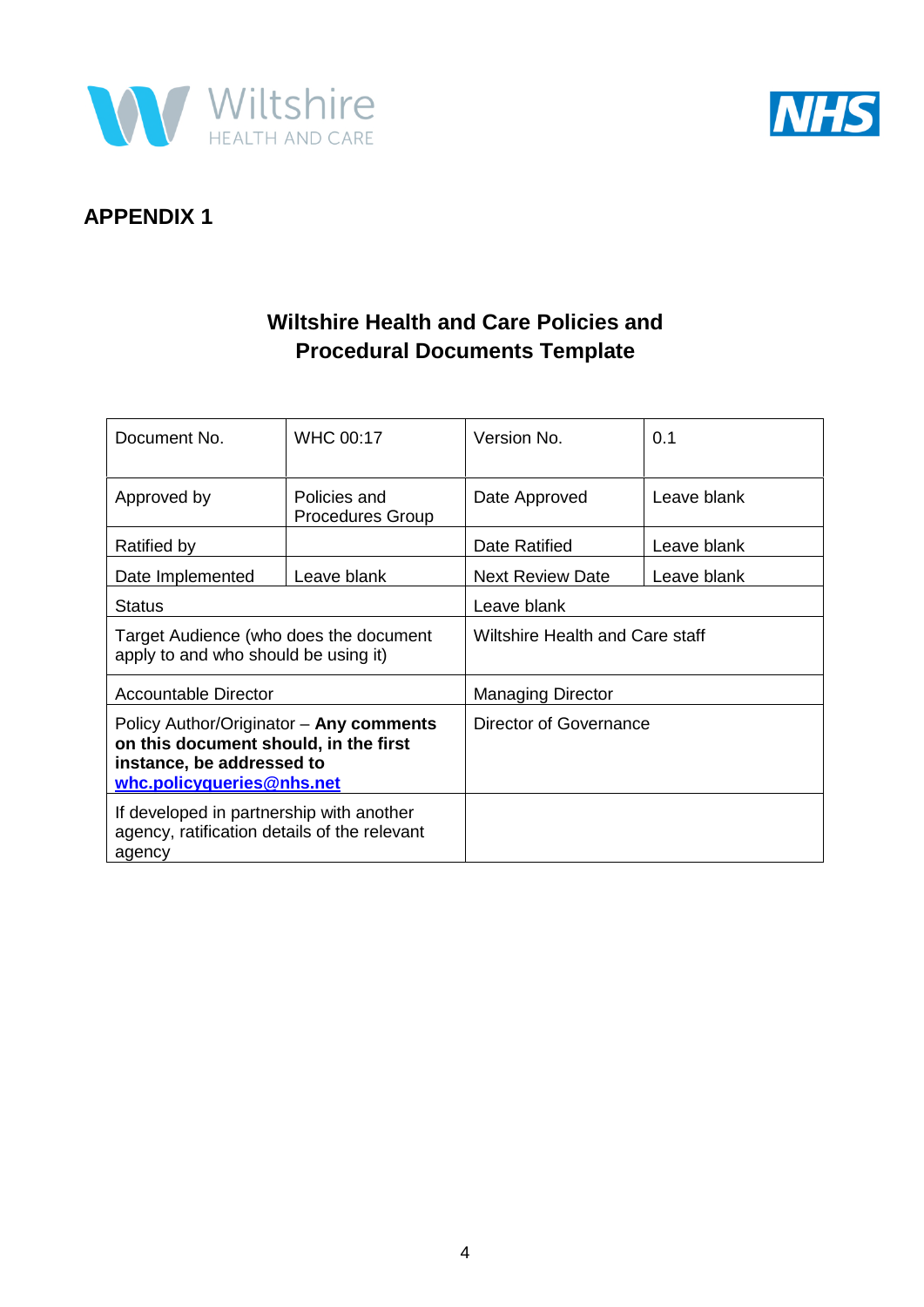#### **Equality Impact and Parity of Esteem**

Wiltshire Health and Care staff strive to ensure equality of opportunity and parity of esteem for all service users, local people and the workforce. As an employer and a provider of health care, we aim to ensure that none are placed at a disadvantage as a result of its policies and procedures. This document has therefore been equality impact assessed in line with current legislation to ensure fairness and consistency for all those covered by it regardless of their individuality. This means all our services are accessible, appropriate and sensitive to the needs of the individual.

#### *References: NHS England 'Everyone Counts: planning for patients 2014-15 / 2018-19' and The Mental Health Crisis Care Concordat (DH 2014).*

#### **Safeguarding**

Wiltshire Health and Care have a strong commitment to care that is safe, of a high quality and that upholds our patients' rights. All our patients have the right to live lives free from abuse or neglect and, where they are able to, to make or be supported to make informed decisions and choices about their treatment, care and support. Where patients are not able to make their own decisions, Wiltshire Health and Care staff are committed to ensuring that treatment, care and support is undertaken in accordance with the person's best interests. In order to fulfil these commitments, Wiltshire Health and Care follow the Safeguarding principles and responsibilities laid out in sections 42-46 of the Care Act (2014) and are informed by, and apply, the guiding principles and provisions of the Mental Capacity Act (2005) (refer to Wiltshire Health and Care Safeguarding Adults Policy and Procedure, and Mental Capacity Act Policy and Procedure). Regarding children, WHC is responsible for providing services in accordance with Section 11 of the Children's Act (1989) and works under the principles of Working Together to Safeguard Children (2018).

#### **Special Cases**

There are no special cases.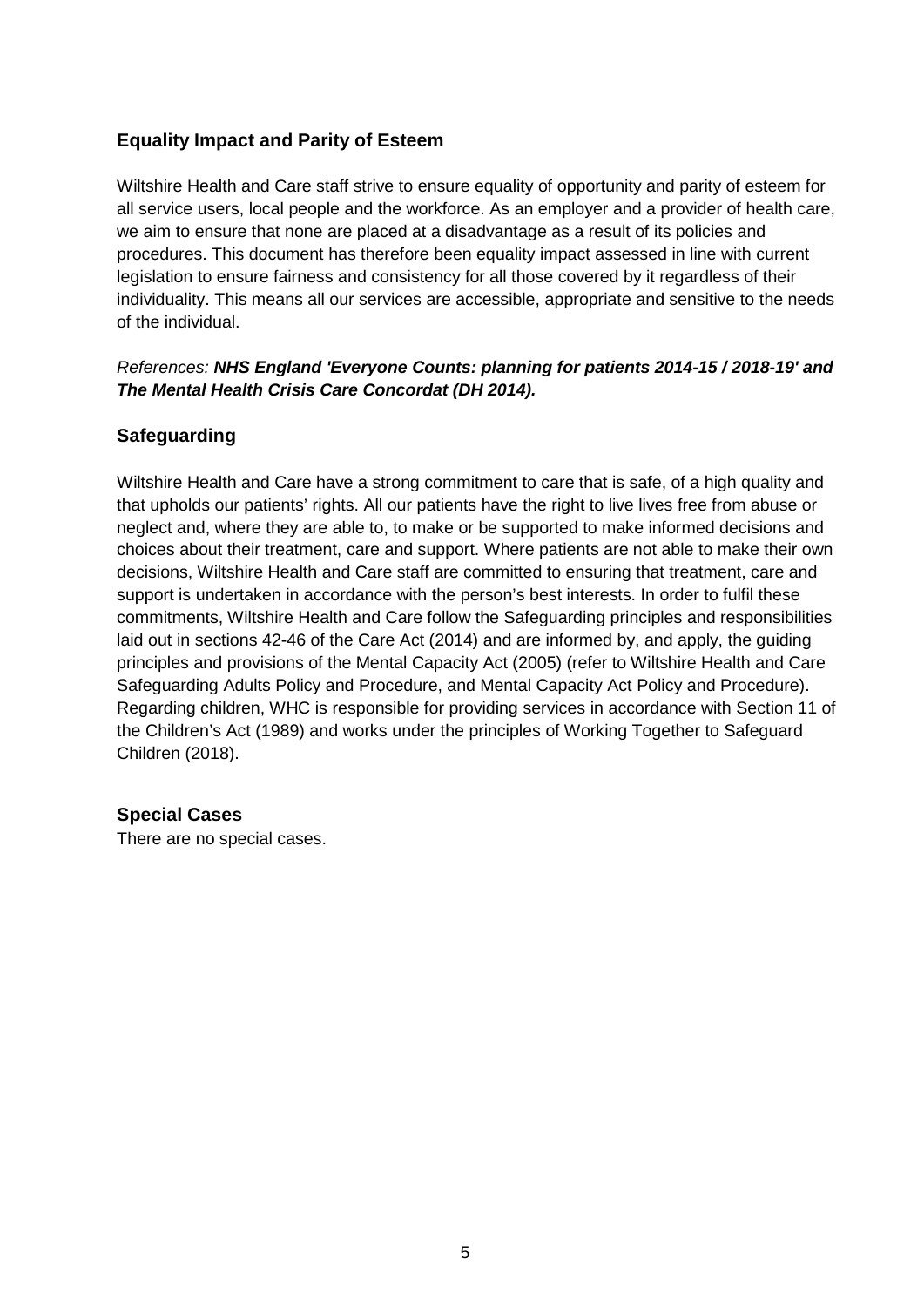### **1. Policy Purpose**

This policy ensures that Wiltshire Health and Care complies with section 54 of the Modern Slavery Act 2015, and sets out the responsibilities for employers and employees. Regulatory/Legal Framework Modern Slavery Act 2015,

#### **1.1 Further Reading and Links to Other Policies**

The following is a list of other policies, procedural documents or guidance documents (internal or external) to which employees should refer for further details:

| Ref.<br>No. | <b>Document Title</b>                             | Document Location                         |
|-------------|---------------------------------------------------|-------------------------------------------|
|             | Management of Contracts and<br><b>SLAs Policy</b> | \\\\\\Wiltshire Health and Care Documents |

### **2. Main Policy Content Details**

Modern slavery is a crime and a violation of a person's fundamental human rights and is governed by the Modern Slavery Act 2015 (the "Act"). It takes various forms, such as slavery, servitude, forced and compulsory labour and human trafficking, all of which have in common the deprivation of a person's liberty by another in order to exploit them for personal or commercial gain. Wiltshire Health and Care has a zero-tolerance approach to modern slavery and is committed to acting ethically and with integrity in all our business dealings and relationships with a primary focus to implementing and enforcing effective systems and controls to ensure modern slavery does not take place anywhere in our own business or in any of our supply chains.

We are also committed to ensuring there is transparency in our own business and in our approach to tackling modern slavery throughout our supply chains, consistent with our disclosure obligations under the Act. The same high standards are expected throughout our supply chains. As part of our contracting processes, we include specific prohibitions against the use of forced, compulsory or trafficked labour, or any form of slavery or servitude, whether adults or children, and we expect that our suppliers hold their own suppliers to the same high standards.

This policy (the "Policy") applies to all persons working for Wiltshire Health and Care or on our behalf in any capacity, including employees at all levels, directors, officers, agency workers, seconded workers, volunteers, interns, agents, contractors, external consultants, third-party representatives and business partners.

This Policy may be amended at any time and will be regularly reviewed to ensure is compliance with the Act.

Wiltshire Health and Care is committed to ensuring that all of its business operations are free from involvement with slavery or human trafficking.

#### **Training**

To ensure a high level of understanding of the risks of modern slavery and human trafficking in our supply chains and our business, we will ensure that staff who are involved in the recruitment and selection of employees or form part of our procurement team have a good understanding of the need to mitigate the risks of modern slavery across Wiltshire Health and Care as a whole. We will achieve this by ensuring that staff in these categories undertake annual training on modern slavery.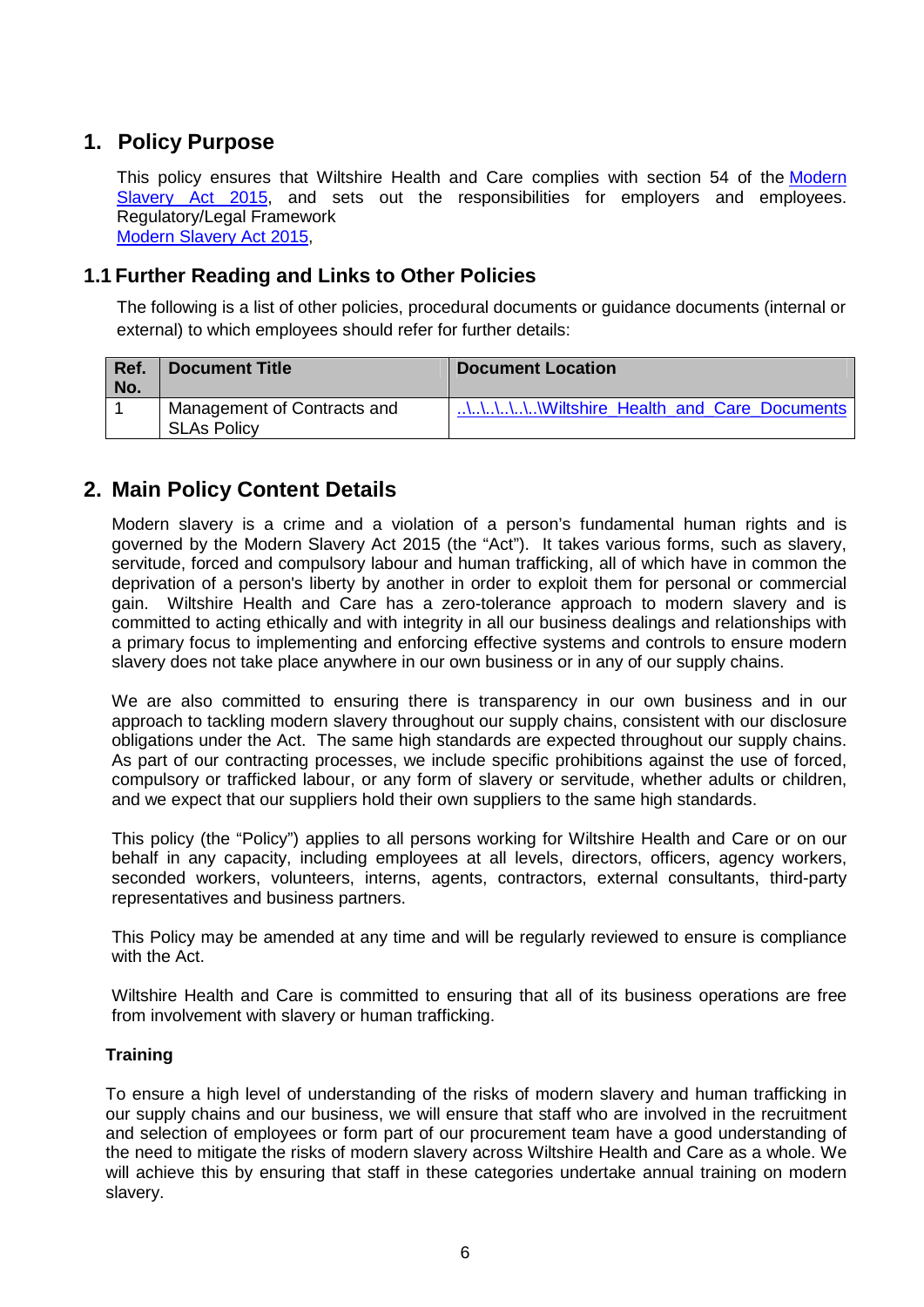#### **Slavery and human trafficking (modern) statement**

On an annual basis, the Executive Committee will review and update a modern slavery statement produced on behalf of Wiltshire Health and Care. This will be subsequently approved by the Board, and published on Wiltshire Health and Care's website.

#### **Modern Slavery Oversight Measures**

In addition to producing an annual modern slavery statement Wiltshire Health and Care is committed to:

- 1. Ensuring that slavery and human trafficking is considered and addressed in our approach to corporate social responsibility.
- 2. Ensuring that any concerns about slavery or human trafficking can be raised through our Freedom to Speak Up (whistleblowing) procedure.
- 3. Carrying out regular audits to ensure that all our employees are paid at least the National Minimum Wage and have the right to work in the UK.
- 4. Ensuring that all commercial agreements (negotiated directly by us) include an obligation on our suppliers to operate in accordance with the Modern Slavery Act 2015.
- 5. Appointing a named individual to oversee the compliance with the Modern Slavery Act 2015 (this person is Katy Hamilton Jennings, Director of Governance and Company Secretary)
- 6. Identifying and addressing any areas of high risk in our supply chain (which would be identified as a result of the previous activities).

To meet the above commitments, Wiltshire Health and Care shall undertake the *Modern Slavery Oversight Measures* set out in Appendix C.

Efforts to undertake these Modern Slavery Oversight Measures shall be overseen by the Executive Committee, who will review reports on the topics set out in Appendix C on at least an annual basis.

Our Executive Committee will use the intelligence drawn from the reports on our Modern Slavery Oversight Measures and use this intelligence to propose developments to our strategy and policy for combating modern slavery. These developments will then be put to the Board for endorsement.

### **3. Duties and Responsibilities of Individuals and Groups**

#### **3.1 All Staff**

This Policy forms part of the induction process for all individuals who work for us.

Our zero-tolerance approach to modern slavery must be communicated to all suppliers, contractors and business partners at the outset of our business relationship with them and reinforced as appropriate thereafter.

You (the "Employee") must ensure that you read, understand and comply with this Policy.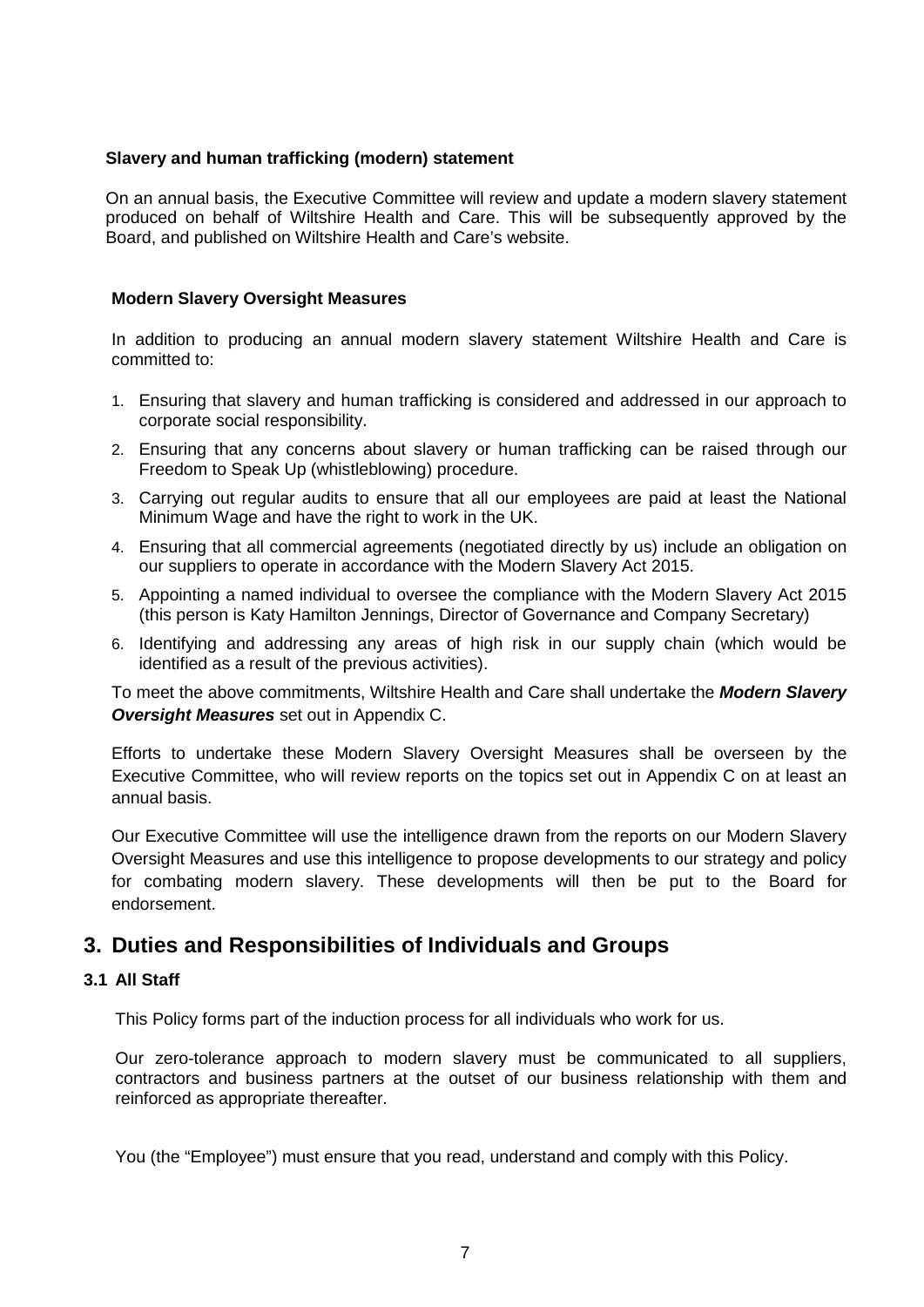The prevention, detection and reporting of modern slavery in any part of our business or supply chains is the responsibility of all those working for us or under our control. As such, it is each Employee's individual responsibility to avoid any activity that might lead to, or suggest, a breach of this Policy.

You are encouraged to raise concerns about any issue or suspicion of modern slavery in any parts of our business or supply chains of any supplier tier at the earliest possible stage.

#### **Who do I tell if I have concerns about modern slavery?**

You must notify your manager, a member of the Board, or the Director of Governance as soon as possible if you believe or suspect that a breach of this Policy has occurred or may occur in the future.

Alternatively, you must report your concerns in accordance with the Wiltshire Health and Care Freedom to Speak Up Policy as soon as possible.

#### **What if I am not sure about a situation?**

If you are unsure about whether a particular act, the treatment of workers more generally, or their working conditions within any tier of our supply chains constitutes any of the various forms of modern slavery, raise it with your manager, a member of the Board, or the Director of Governance as soon as possible.

#### **How will Wiltshire Health and Care treat those who raise a concern?**

Wiltshire Health and Care will encourage openness and will support anyone who raises genuine concerns in good faith under this Policy, even if they turn out to be mistaken.

We are committed to ensuring no one suffers any detrimental treatment as a result of reporting in good faith their suspicion that modern slavery - of whatever form - is or may be taking place in any part of our business or in any of our supply chains.

Detrimental treatment includes dismissal, disciplinary action, threats or other unfavourable treatment connected with raising a concern.

If you believe that you have suffered any such treatment, you should inform your manager, a member of the Board, or Director of Governance immediately. If the matter is not remedied, you should raise it formally using Wiltshire Health and Care's Grievance Procedure.

#### **What happens if I act in a manner that is not in line with this policy?**

Any Employee who breaches this Policy will face disciplinary action, which could result in dismissal for misconduct or gross misconduct.

**What happens if I act in a manner that is not in line with this policy?** 

#### **What happens if third parties act in a manner that is not in line with this policy?**

Wiltshire Health and Care may seek to terminate our relationship with other individuals and organisations working on our behalf if they are deemed in breach of this Policy.

#### **3.2 Managing Director**

The Managing Director is ultimately responsible for the implementation of this document.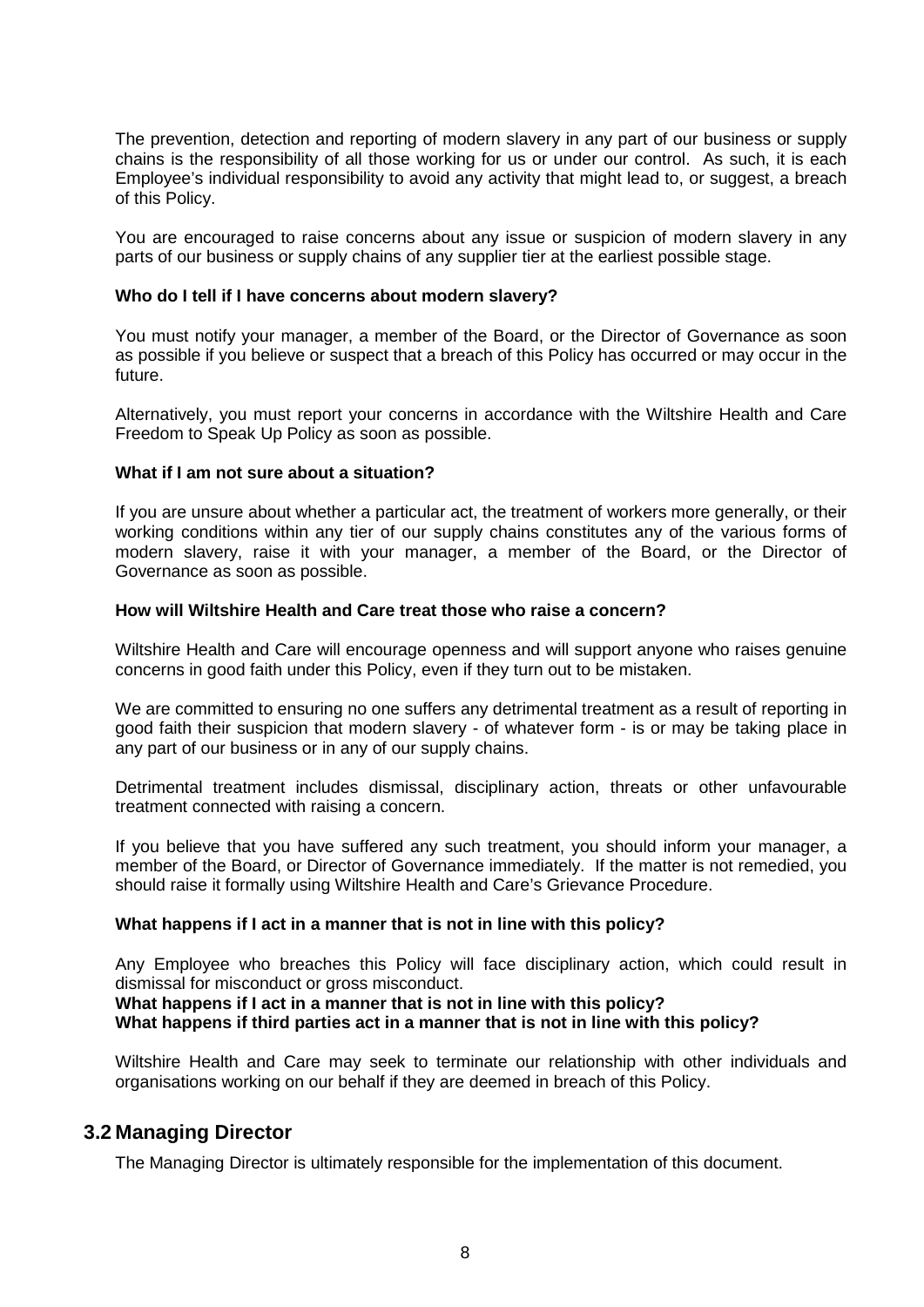### **3.3 Ward/Service Managers, and Managers for Non Clinical Services**

All Ward/Service Managers and Managers for Non Clinical Services are to ensure that the list of new or revised policies, competencies, clinical guidelines, strategies, plans, protocols or procedural documents published each month is on the agenda at meetings to ensure that the documents are drawn to the attention of managers and general users. All Ward/Service Managers and Managers for Non Clinical Services must ensure that employees within their area are aware of the document; able to implement the document and that any superseded documents are destroyed.

#### **3.4 Document Author**

The document author is responsible for identifying the need for a change in this document as a result of becoming aware of changes in practice, changes to statutory requirements, revised professional or clinical standards and local/national directives, and resubmitting the document for approval and republication if changes are required.

#### **3.5 Target Audience – As indicated on the Cover Page of this document**

The target audience has the responsibility to ensure their compliance with this document by:

- Ensuring any training required is attended and kept up to date.
- Ensuring any competencies required are maintained.
- Co-operating with the development and implementation of policies as part of their normal duties and responsibilities.

#### **3.6 The Executive Committee**

Our Executive Committee will use the intelligence drawn from the reports on our Modern Slavery Oversight Measures (see Appendix C) and use this intelligence to propose developments to our strategy and policy for combating modern slavery. These developments will then be put to the Board for endorsement.

### **4. Monitoring Compliance and Effectiveness of Implementation**

The arrangements for monitoring compliance are outlined in Appendix C.

#### **5. Review Date and Consultation Process**

#### **5.1 Review Date**

This document will be fully reviewed every 3 years in accordance with the Wiltshire Health and Care agreed process for reviewing its documents. Changes in practice, to statutory requirements, revised professional or clinical standards and/or local/national directives are to be made as and when the change is identified.

#### **5.2 Consultation Process**

The following is a list of consultees in formulating this document and the date that they approved the document:

| <b>Job Title / Department</b> | <b>Date Consultee Agreed</b><br>Document Contents |
|-------------------------------|---------------------------------------------------|
| Managing Director             | 20/5/19                                           |
| <b>Head of People</b>         | 21/5/19                                           |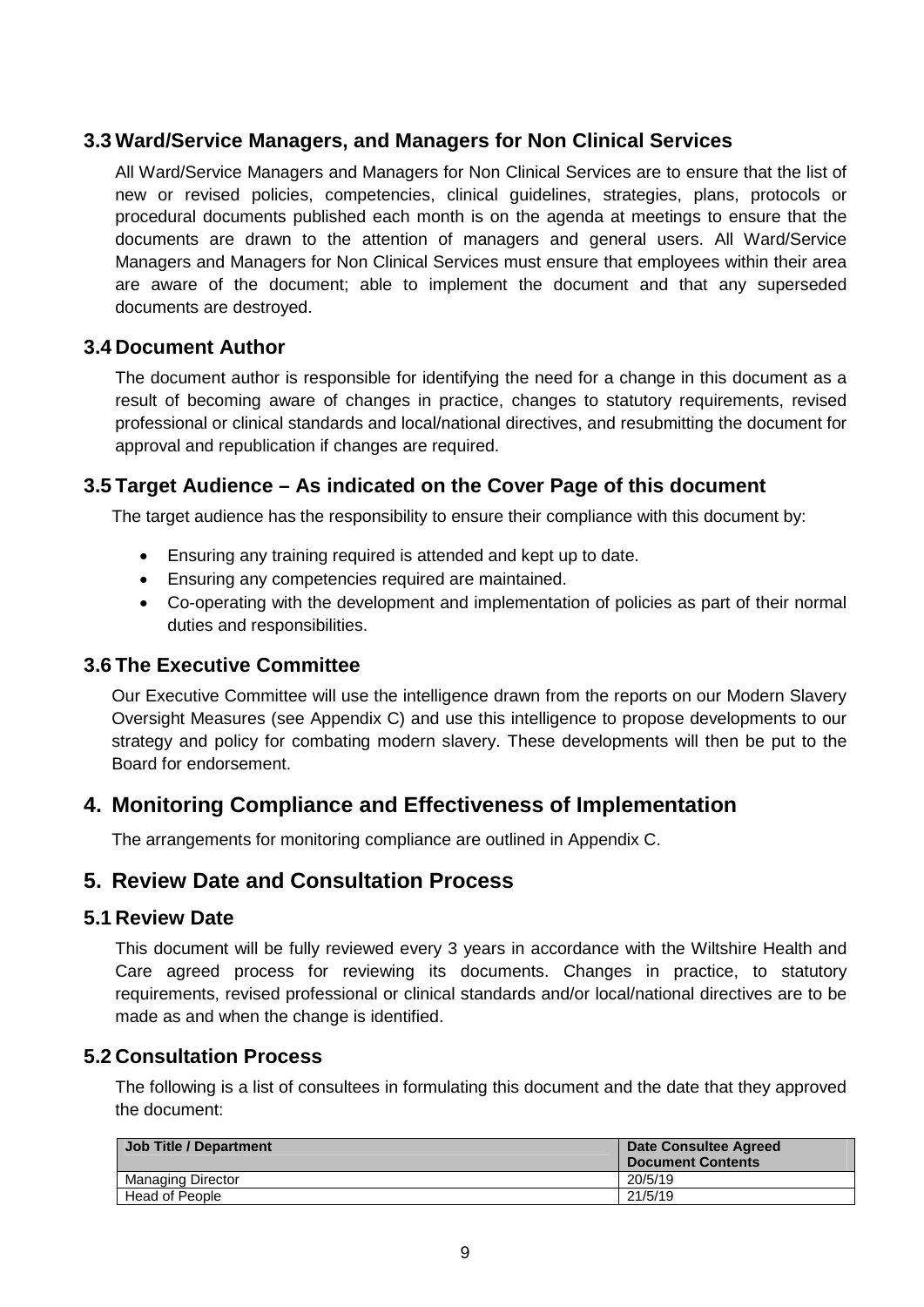## **Appendix A – Equality Impact Assessment**

| <b>Protected Characteristic</b>                      | For employees                                                                                                                                                                                                                                                                                                                                                                                                                                                 | <b>For patients</b>                                                                                                                                                                                                                                                                                                                                           |
|------------------------------------------------------|---------------------------------------------------------------------------------------------------------------------------------------------------------------------------------------------------------------------------------------------------------------------------------------------------------------------------------------------------------------------------------------------------------------------------------------------------------------|---------------------------------------------------------------------------------------------------------------------------------------------------------------------------------------------------------------------------------------------------------------------------------------------------------------------------------------------------------------|
| Age                                                  | Employment practices including<br>recruitment, personal development,<br>promotion, entitlements and retention<br>encompass employees with protected<br>characteristics.                                                                                                                                                                                                                                                                                       | Services are provided, regardless<br>of age, on the basis of clinical need<br>alone.<br>$\bullet$                                                                                                                                                                                                                                                             |
| Disability -                                         | Reasonable steps will be taken to<br>accommodate the disabled person's<br>requirements, including:<br>Physical access<br>Format of information<br>$\bullet$<br>Time of interview or consultation<br>event<br>Personal assistance<br>$\bullet$<br>Interpreter<br>Induction loop system<br>$\bullet$<br>Independent living equipment<br>$\bullet$<br>Content of interview of course etc.                                                                        | Reasonable steps are taken to<br>accommodate the disabled person's<br>requirements, including:<br>Physical access<br>$\bullet$<br>Format of information<br>$\bullet$<br>Time of consultation / event<br>$\bullet$<br>Personal assistance<br>$\bullet$<br>Interpreter<br>$\bullet$<br>Induction loop system<br>$\bullet$                                       |
| <b>Gender reassignment -</b>                         | There is equal access to recruitment,<br>personal development, promotion and<br>retention.<br>Confidentiality about an individual's<br>gender status is maintained.                                                                                                                                                                                                                                                                                           | There is equality of opportunity in<br>relation to health care for individuals<br>irrespective of whether they are male<br>or female.<br>Confidentiality about an individual's<br>gender status is maintained and<br>supported by a specific policy.                                                                                                          |
| <b>Marriage and Civil</b><br><b>Partnership</b>      | There is equal access to recruitment,<br>personal development, promotion and<br>retention for individuals irrespective of<br>whether they are single, divorced,<br>separated, living together or married or<br>in a civil partnership                                                                                                                                                                                                                         | There is equality of opportunity in<br>relation to health care for individuals<br>irrespective of whether they are<br>single, divorced, separated, living<br>together or married or in a civil<br>partnership.                                                                                                                                                |
| <b>Pregnancy and Maternity</b>                       | There is equal access to recruitment,<br>personal development, promotion and<br>retention for female employees who are<br>pregnant or on maternity leave.<br>A woman is protected against<br>discrimination on the grounds of<br>pregnancy and maternity. With regard<br>to employment, the woman is protected<br>during the period of her pregnancy and<br>any statutory maternity leave to which<br>she is entitled.<br>There is a Flexible Working Policy. | There is equality of opportunity in<br>relation to health care for women<br>irrespective of whether they are<br>pregnant or on maternity leave.<br>A woman is protected against<br>discrimination on the grounds of<br>pregnancy and maternity.                                                                                                               |
| Race - including<br><b>Nationality and Ethnicity</b> | There is provision for interpreter<br>services for people whose first<br>language is not English. Documents<br>can be made available in alternative<br>languages/formats<br>Written communications are in plain<br>English and the use of language<br>particularly jargon or colloquialisms are<br>avoided.<br>Religion, belief and culture are<br>respected.                                                                                                 | There is provision for interpreter<br>services for people whose first<br>language is not English. Documents<br>can be made available in alternative<br>languages/formats<br>Written communications are in plain<br>English and the use of language<br>particularly jargon or colloquialisms<br>are avoided.<br>Religion, belief and culture are<br>respected. |
| <b>Religion or Belief</b>                            | HR policies cover consideration of:<br><b>Prayer facilities</b><br>$\bullet$                                                                                                                                                                                                                                                                                                                                                                                  | Equality and Diversity guidelines<br>enable consideration of:                                                                                                                                                                                                                                                                                                 |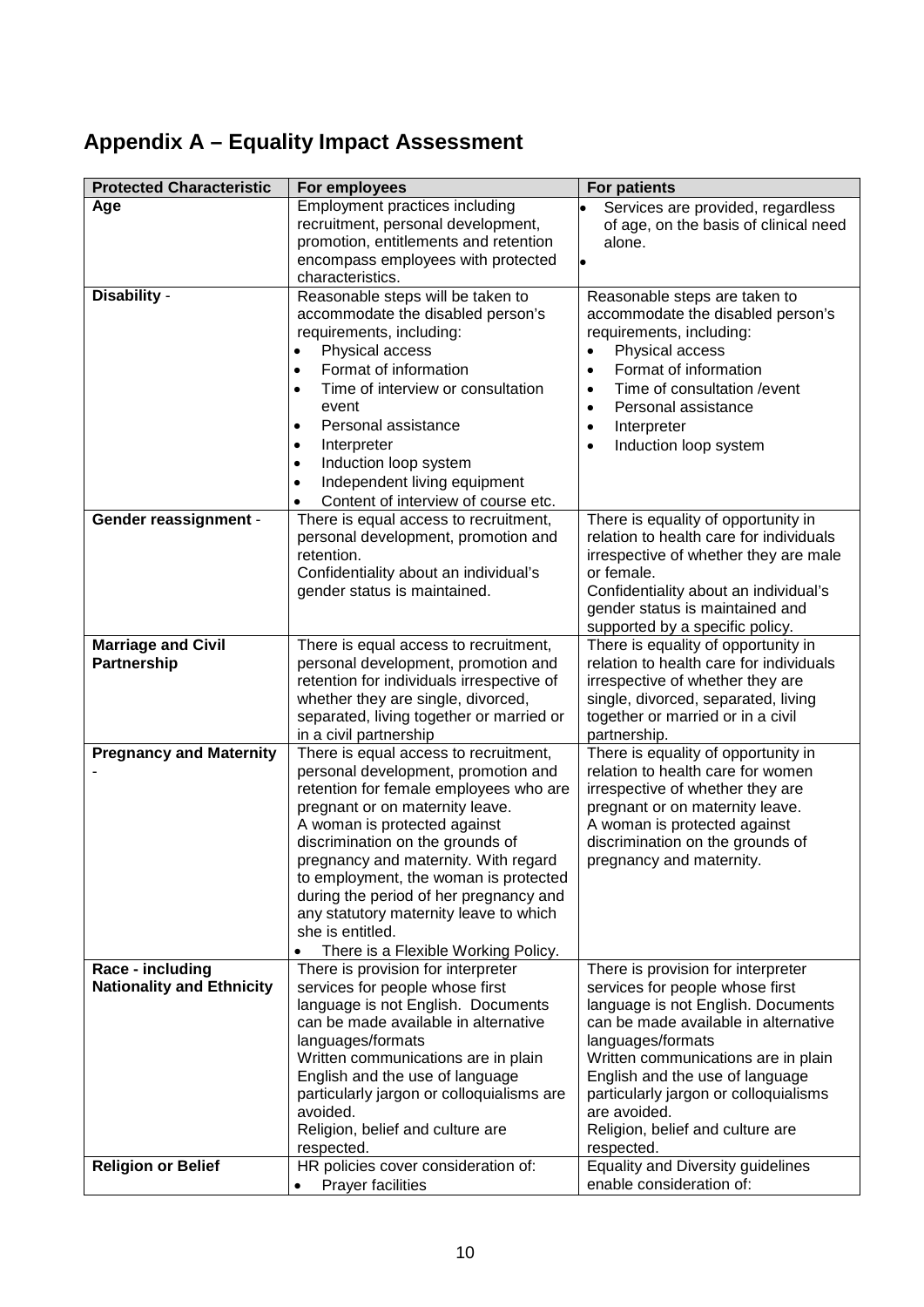|                           | Dietary requirements.<br>$\bullet$<br>Gender of staff when caring for<br>$\bullet$                                                                                                                                                                                                                                                                                             | • Prayer facilities<br>• Dietary requirements.                                                                                                                                                                                                                                                                                                       |
|---------------------------|--------------------------------------------------------------------------------------------------------------------------------------------------------------------------------------------------------------------------------------------------------------------------------------------------------------------------------------------------------------------------------|------------------------------------------------------------------------------------------------------------------------------------------------------------------------------------------------------------------------------------------------------------------------------------------------------------------------------------------------------|
|                           | patients of opposite sex.<br>Respect for requests from staff to<br>$\bullet$<br>have time off for religious festivals<br>and strategies.                                                                                                                                                                                                                                       | • Gender of staff when caring for<br>patients of opposite sex.<br>• Respect for religious festivals<br>• Respect for dress codes                                                                                                                                                                                                                     |
|                           | Respect for dress codes<br>$\bullet$                                                                                                                                                                                                                                                                                                                                           |                                                                                                                                                                                                                                                                                                                                                      |
| <b>Sex</b>                | HR policies cover consideration of:<br>Equal access to recruitment,<br>$\bullet$<br>personal development, promotion<br>and retention.<br>Childcare arrangements that do not<br>$\bullet$<br>exclude a candidate from<br>employment and the need for<br>flexible working.<br>The provision of single sex facilities,<br>٠<br>toilets                                            | Single sex facilities, including toilets<br>and on wards, are provided.                                                                                                                                                                                                                                                                              |
| <b>Sexual orientation</b> | HR policies cover consideration of:<br>Recognition and respect of<br>$\bullet$<br>individual's sexuality.<br>Recognition of same sex<br>$\bullet$<br>relationships in respect to consent.<br>The maintenance of confidentiality<br>$\bullet$<br>about an individual's sexuality.<br>Consider the effect on<br>$\bullet$<br>heterosexual, gay, lesbian and bi-<br>sexual people | There is:<br>Recognition and respect of<br>$\bullet$<br>individual's sexuality.<br>Recognition of same sex<br>٠<br>relationships in respect to consent.<br>The maintenance of confidentiality<br>$\bullet$<br>about an individual's sexuality.<br>Consideration of the effect on<br>$\bullet$<br>heterosexual, gay, lesbian and bi-<br>sexual people |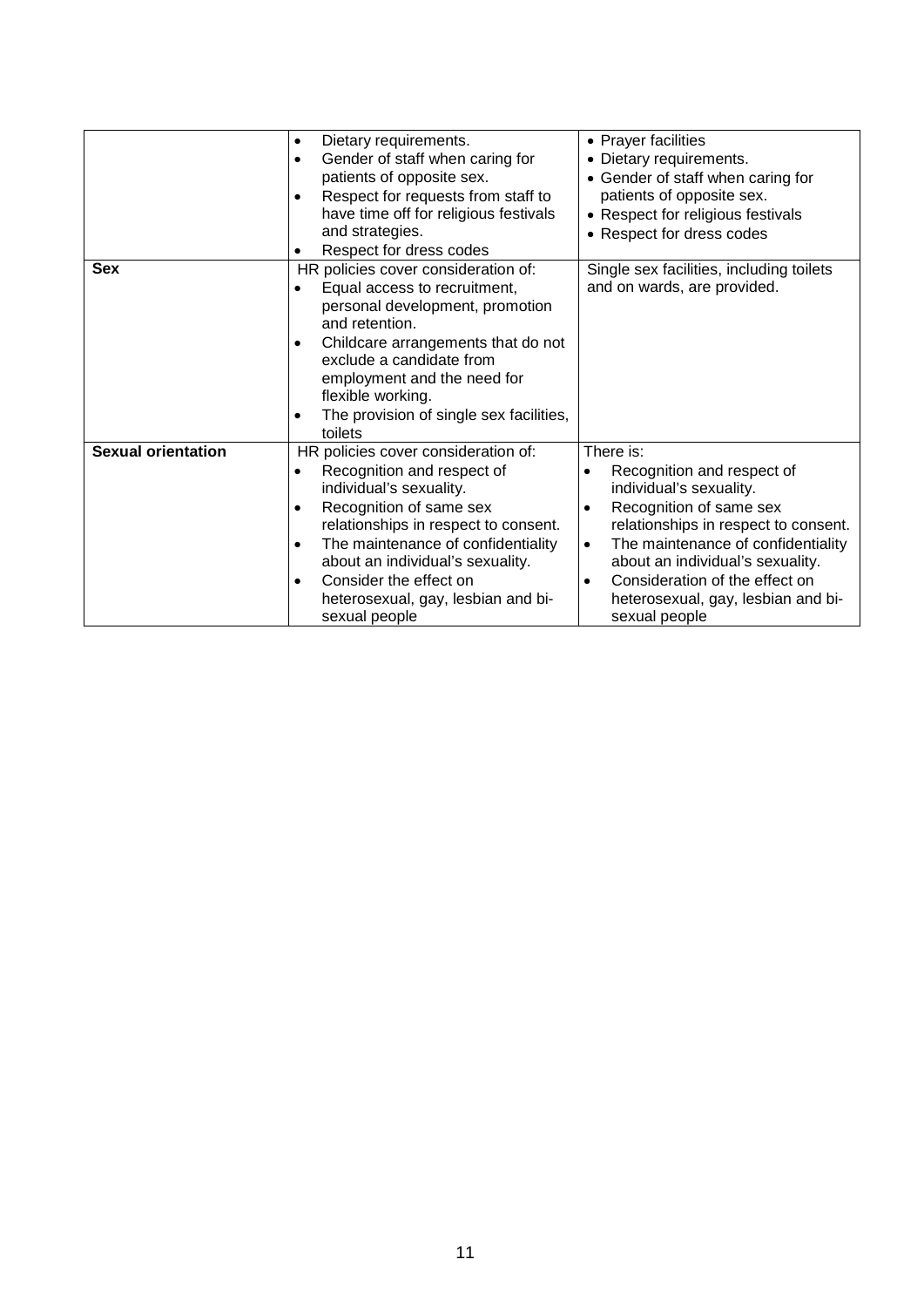#### **Appendix B – Quality Impact Assessment Tool**

#### **Purpose**

To assess the impact of individual policies and procedural documents on the quality of care provided to patients by Wiltshire Health and Care

#### **Process**

The impact assessment is to be completed by the document author. In the case of clinical policies and documents, this should be in consultation with Clinical Leads and other relevant clinician representatives.

Risks identified from the quality impact assessment must be specified on this form and the reasons for acceptance of those risks or mitigation measures explained.

#### **Monitoring the Level of Risk**

The mitigating actions and level of risk should be monitored by the author of the policy or procedural document or such other specified person.

High Risks must be reported to the relevant Executive Lead.

**Impact Assessment** 

Please explain or describe as applicable.

| 1. | Consider the impact that your document will have on our ability to<br>deliver high quality care.                                                                                                                                                                                                                                                        | No direct impact on patient<br>care, although the policy<br>ensures that companies<br>with whom we have<br>contracts are compliant<br>with the law.                |
|----|---------------------------------------------------------------------------------------------------------------------------------------------------------------------------------------------------------------------------------------------------------------------------------------------------------------------------------------------------------|--------------------------------------------------------------------------------------------------------------------------------------------------------------------|
| 2. | The impact might be positive (an improvement) or negative (a risk to<br>our ability to deliver high quality care).                                                                                                                                                                                                                                      |                                                                                                                                                                    |
| 3. | Consider the overall service - for example: compromise in one area<br>may be mitigated by higher standard of care overall.                                                                                                                                                                                                                              | This document will not<br>compromise care in any<br>other area                                                                                                     |
| 4. | Where you identify a risk, you must include identify the mitigating<br>actions you will put in place. Specify who the lead for this risk is.                                                                                                                                                                                                            |                                                                                                                                                                    |
|    | <b>Impact on Clinical Effectiveness &amp; Patient Safety</b>                                                                                                                                                                                                                                                                                            |                                                                                                                                                                    |
| 5. | Describe the impact of the document on clinical effectiveness.<br>Consider issues such as our ability to deliver safe care; our ability to<br>deliver effective care; and our ability to prevent avoidable harm.                                                                                                                                        | The policy will not have a<br>direct impact on clinical<br>effectiveness or patient<br>safety.                                                                     |
|    | <b>Impact on Patient &amp; Carer Experience</b>                                                                                                                                                                                                                                                                                                         |                                                                                                                                                                    |
| 6. | Describe the impact of the policy or procedural document on patient /<br>carer experience. Consider issues such as our ability to treat patients<br>with dignity and respect; our ability to deliver an efficient service; our<br>ability to deliver personalised care; and our ability to care for patients in<br>an appropriate physical environment. | The policy will not have a<br>direct impact on patient or<br>carer experience.                                                                                     |
|    | <b>Impact on Inequalities, and Parity of Esteem</b>                                                                                                                                                                                                                                                                                                     |                                                                                                                                                                    |
| 7. | Describe the impact of the document on inequalities in our<br>community. Consider whether the document will have a<br>differential impact on certain groups of patients (such as those<br>with a hearing impairment or those where English is not their first<br>language).                                                                             | There should be no<br>negative impact on any<br>groups of patients. The<br>policy sets out the<br>guidelines to mitigate<br>any negative impact on<br>individuals. |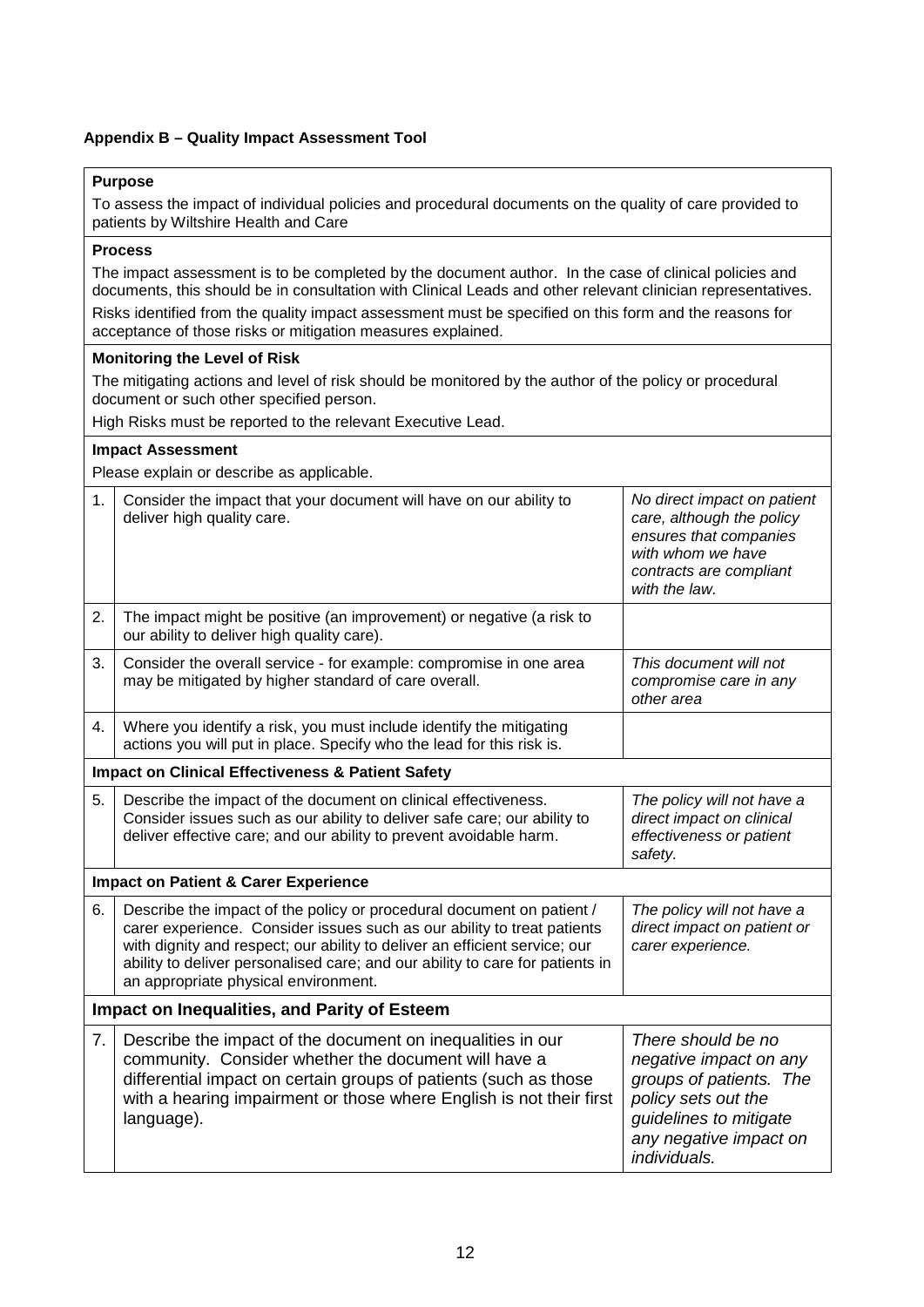#### **APPENDIX C**

#### **MODERN SLAVERY OVERSIGHT MEASURES**

Wiltshire Health and Care shall undertake the following Modern Slavery Oversight Measures as part of our efforts to ensure that slavery, servitude, forced labour and/or human trafficking (together Modern Slavery) does not exist in our supply chains.

Efforts to undertake these measures shall be overseen by the Executive Committee, who will review reports on the following topics on at least an annual basis:

|    | <b>Our commitments</b><br>"We will" statements                                                                                                                                                                                                                                                                                                                                  | Reports produced to be reviewed by<br><b>Executive Committee</b>                                                                                                                                                                                                                                                                                                                                                                                                                                                                                                                                                                                                                                                                                                            | <b>Function</b><br>responsible<br>for producing<br>report | Report<br><b>Frequency</b> |
|----|---------------------------------------------------------------------------------------------------------------------------------------------------------------------------------------------------------------------------------------------------------------------------------------------------------------------------------------------------------------------------------|-----------------------------------------------------------------------------------------------------------------------------------------------------------------------------------------------------------------------------------------------------------------------------------------------------------------------------------------------------------------------------------------------------------------------------------------------------------------------------------------------------------------------------------------------------------------------------------------------------------------------------------------------------------------------------------------------------------------------------------------------------------------------------|-----------------------------------------------------------|----------------------------|
|    | Modern slavery concerns notified to Wiltshire Health and Care                                                                                                                                                                                                                                                                                                                   |                                                                                                                                                                                                                                                                                                                                                                                                                                                                                                                                                                                                                                                                                                                                                                             |                                                           |                            |
| 1. | We will operate an effective<br>$\bullet$<br>system to enable staff to report<br>concerns about modern slavery<br>(Freedom to Speak Up<br>process).<br>We will promote the process of<br>$\bullet$<br>raising concerns about modern<br>slavery to our staff.<br>We will audit whether our staff<br>$\bullet$<br>are aware of how to report<br>concerns about modern<br>slavery. | Report setting out:<br>Narrative on what we have done to<br>promote the process of raising<br>concerns about modern slavery to<br>our staff.<br>Narrative on how we have surveyed<br>$\bullet$<br>staff awareness on how to report<br>concerns; and what the results of<br>that survey were.<br>In the instance that the survey<br>$\bullet$<br>results demonstrate a lack of<br>awareness, narrative setting out how<br>we will address the lack of<br>awareness by our staff in how to<br>report modern slavery concerns.<br>Narrative on:<br>$\bullet$<br>Number of modern slavery<br>$\circ$<br>concerns raised in year<br>Number of concerns<br>$\circ$<br>upheld/ dismissed<br>Where any concerns<br>$\circ$<br>upheld, what actions we are<br>taking to address that | <b>HR</b>                                                 | <b>Annual</b>              |
|    |                                                                                                                                                                                                                                                                                                                                                                                 | concern.                                                                                                                                                                                                                                                                                                                                                                                                                                                                                                                                                                                                                                                                                                                                                                    |                                                           |                            |
|    | (audit of modern statements)                                                                                                                                                                                                                                                                                                                                                    | Reviewing the approach being taken by our suppliers to modern slavery                                                                                                                                                                                                                                                                                                                                                                                                                                                                                                                                                                                                                                                                                                       |                                                           |                            |
| 2. | $\bullet$<br>We will periodically audit our<br>existing suppliers' modern<br>slavery statements, taking a<br>risk-based approach, focusing<br>on those suppliers who are<br>based outside of the UK, and<br>outside of the EU as priority (in<br>line with the risk rating set out<br>in the Global Slavery index).                                                             | Report setting out:<br>Which supplier's modern slavery<br>statements have been audited, and<br>whether we are satisfied with the<br>findings.<br>Where not, what actions we are<br>$\bullet$<br>taking to address our concerns.                                                                                                                                                                                                                                                                                                                                                                                                                                                                                                                                             | <b>Procurement</b><br>(Contracts<br>Manager)              | Annual                     |
|    | Modern slavery compliance terms                                                                                                                                                                                                                                                                                                                                                 |                                                                                                                                                                                                                                                                                                                                                                                                                                                                                                                                                                                                                                                                                                                                                                             |                                                           |                            |
| 3. | When entering into a new<br>$\bullet$<br>contractual arrangement for<br>goods or services with a<br>supplier (which we are directly<br>negotiating), we will ensure that<br>mandatory modern slavery<br>compliance terms are included                                                                                                                                           | Report setting out:<br>A list of the new contractual<br>arrangements for the supply of<br>goods or services entered in the last<br>financial year (which we have directly<br>negotiated).                                                                                                                                                                                                                                                                                                                                                                                                                                                                                                                                                                                   | <b>Procurement</b><br><i><b>Contracts</b></i><br>Manager) | Annual                     |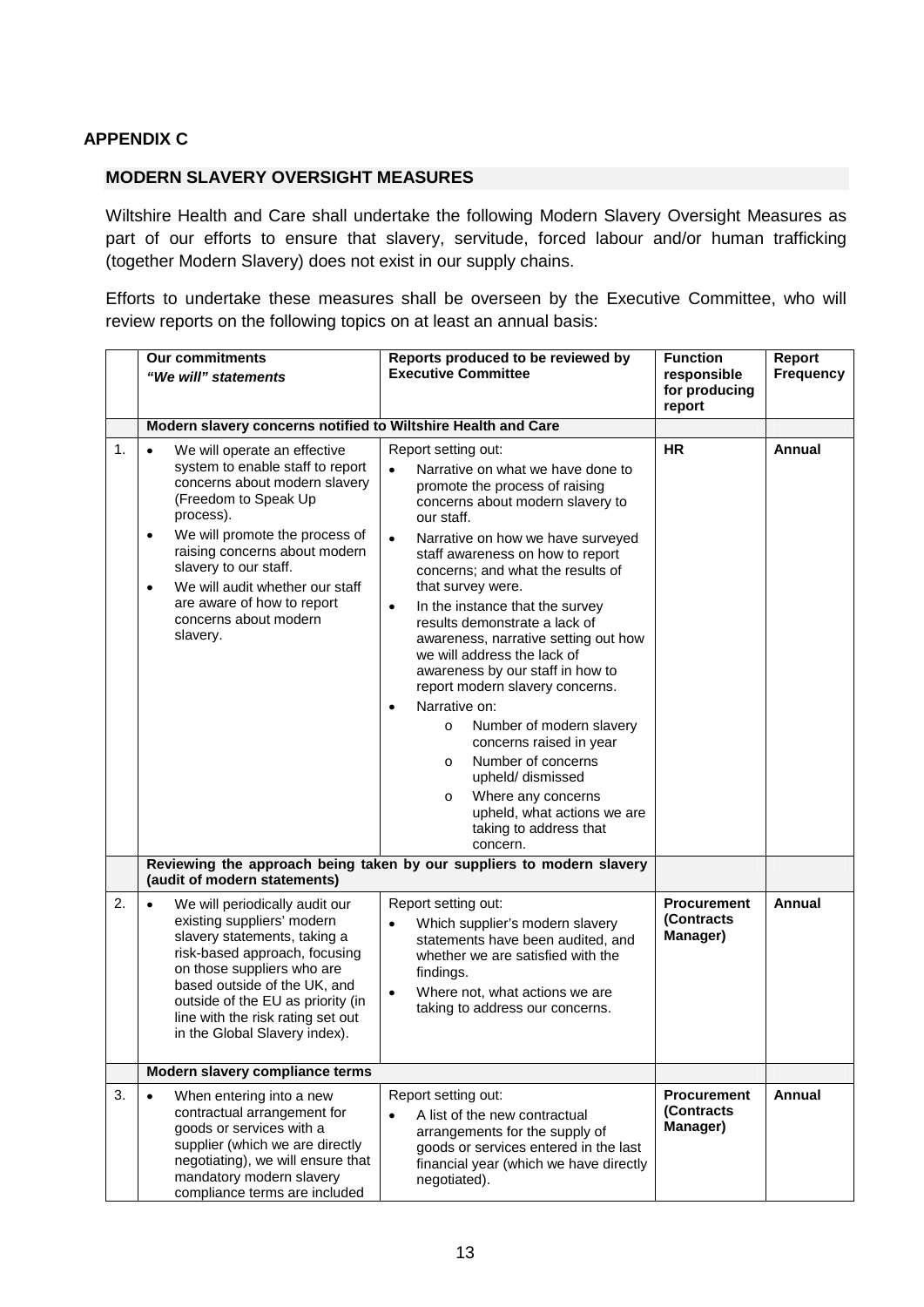|    | within the contractual<br>agreement.                                                                                                                                                                                                                                                        | Of those new contracts, which<br>include modern slavery mandatory<br>compliance terms.<br>If not, why not (should be zero).                                                                                                                                                                                                                                                                                                                 |           |        |
|----|---------------------------------------------------------------------------------------------------------------------------------------------------------------------------------------------------------------------------------------------------------------------------------------------|---------------------------------------------------------------------------------------------------------------------------------------------------------------------------------------------------------------------------------------------------------------------------------------------------------------------------------------------------------------------------------------------------------------------------------------------|-----------|--------|
|    | <b>Modern slavery training</b>                                                                                                                                                                                                                                                              |                                                                                                                                                                                                                                                                                                                                                                                                                                             |           |        |
| 4. | We will develop a modern<br>slavery training module and<br>make this available to key staff<br>members.<br>We will ensure that all<br>$\bullet$<br>members of our recruitment<br>and procurement teams have<br>undertaken and successfully<br>passed our modern slavery<br>training module. | Report setting out:<br>Narrative on the development of the<br>modern slavery training module.<br>Data specifying the percentage of<br>recruitment and procurement staff<br>who have undertaking modern<br>slavery training in year.<br>In the instance that the training<br>results demonstrate that less than<br>80% of recruitment and procurement<br>staff have completed the training, a<br>narrative on how this will be<br>addressed. | <b>HR</b> | Annual |
|    | <b>Employment audits</b>                                                                                                                                                                                                                                                                    |                                                                                                                                                                                                                                                                                                                                                                                                                                             |           |        |
| 5. | all our employees are paid at least the National Minimum Wage.                                                                                                                                                                                                                              | All staff are employed under Agenda for Change Terms. This ensures that                                                                                                                                                                                                                                                                                                                                                                     | <b>HR</b> | Annual |

Our Executive Committee will use the intelligence drawn from the reports on our Modern Slavery Oversight Measures and use this intelligence to propose developments to our strategy and policy for combating modern slavery. These developments will then be put to the Board for endorsement.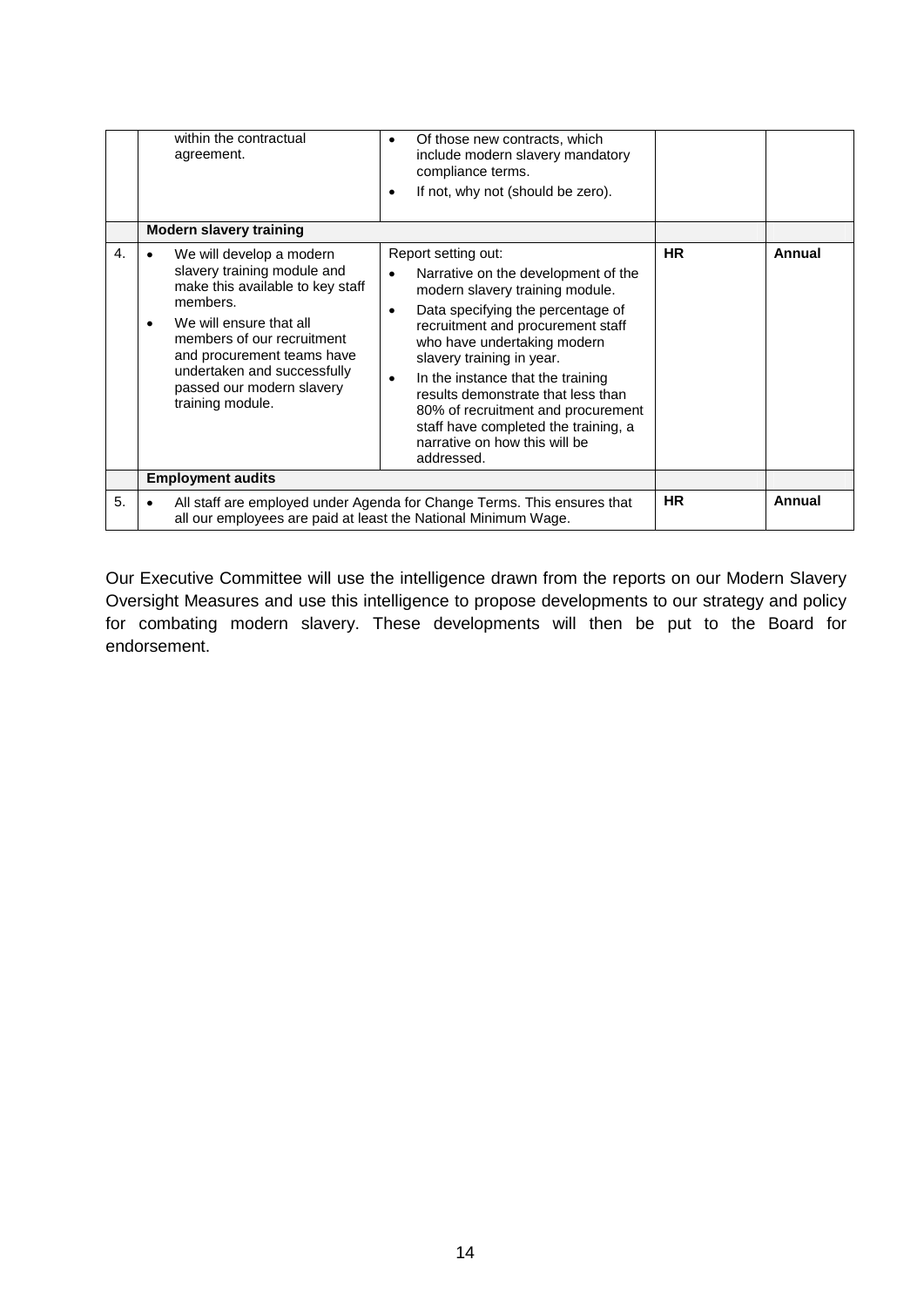#### **Modern Slavery Act 2015 and Transparency in Supply Chains Act 2010**

#### **OVERVIEW**

This statement, made pursuant to section 54(1) of the Modern Slavery Act 2015, sets out the approach taken by Wiltshire Health and Care to ensure that slavery, servitude, forced labour and/or human trafficking (together Modern Slavery) does not exist in our supply chains. This statement covers the period up to the financial year ending 31 March 2019.

#### **OUR BUSINESS AND VALUES**

Wiltshire Health and Care LLP is the provider of NHS community services for patients living or residing in Wiltshire.

Our registered address is Chippenham Community Hospital, Chippenham, Wiltshire, SN15 2AJ.

Our members are the three local NHS Foundation Trusts:

- Great Western Hospitals NHS Foundation Trust
- Royal United Hospitals Bath MNHS Foundation Trust; and
- Salisbury NHS Foundation Trust.

We provide community nursing, physiotherapy, and occupational health services to patients who benefit from being cared for in their homes. This is supported by a team of specialised community services, who treat patients both at home and in clinic to provide services such as tissue viability, podiatry, orthotics, continence, heart failure, respiratory, PACE and oxygen, lymphedema, diabetes, dietetics, MSK, speech and language therapy, and wheelchair and specialist seating services. We also provide support for those with learning disabilities. We care for patients in community wards in three parts of the county (Chippenham, Warminster, and Marlborough), support intermediate care and therapy, and run the Minor Injuries Units in Chippenham and Trowbridge. We work as part of the local health and social care economy with our acute care partners, local primary care, social care colleagues, Carers Support Wiltshire, and many other third sector agencies. Of course, this is supported by a broad network of family members, friends, carers, and volunteers.

We have an overarching principle of removing the organisational barriers to healthcare to ensure that patients receive a seamless experience.

Wiltshire Health and Care has around 1400 employees and operates only out of Wiltshire, England, which is deemed a low risk country by the global slavery index.

We have a zero-tolerance approach to modern slavery. Our Executive team operates to develop and oversee a series of measures, our "*Modern Slavery Oversight Measures*"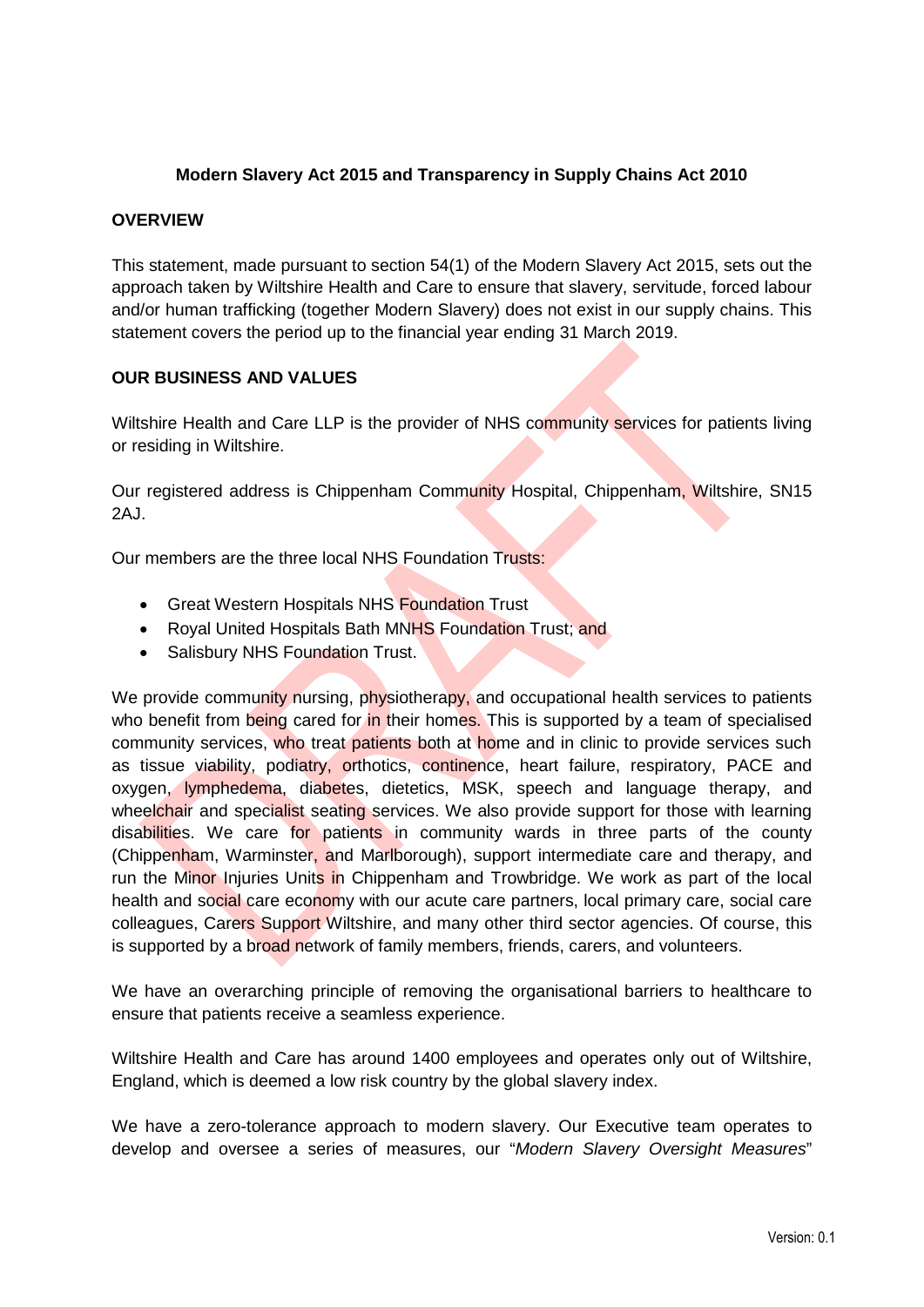(described below), to prevent modern slavery and human trafficking from touching our business and supply chains. As a result, we expect the same standards from all our contractors, suppliers and other business partners.

#### **OUR SUPPLY CHAINS**

We buy a wide range of goods and services, from medicines, and consumables, through to clinical clothing and waste disposal. The majority of these products and services are used in the provision of healthcare to patients.

Hundreds of suppliers engage with us, who in turn have their own supply chains, making our end-to-end supply chains complex.

#### **MODERN SLAVERY OVERSIGHT MEASURES**

In order to ensure other organisations comply with our own standards and values, we are developing Modern Slavery Oversight Measures to assess and manage supply chain risk. This shall include undertaking due diligence on our key suppliers by periodically auditing their modern slavery statements and requesting mandatory compliance terms in supply contracts that we directly negotiate. We will focus our supplier due diligence by identifying higher risk suppliers by category of **product** and/or the geography of their operations, with reference to the global slavery index.

Where a key supplier does not satisfy us of their position on modern slavery, we will work with them to raise standards in this area. If there is a lack of engagement or sufficient assurances, we will review the continued use of that supplier with a view to changing to a supplier which is able to meet our standards on modern slavery.

#### **TRAINING AND POLICIES**

We are developing a training package on modern slavery obligations and the Modern Slavery Act. This will be made available to all staff but will be a mandatory requirement for our staff involved in recruitment and contract management ("Relevant Staff"). In 2019/20, we will continue to develop our training programme to inform and raise awareness on modern slavery across Wiltshire Health and Care and look to assess engagement and understanding through future staff surveys/ engagement exercises.

We have a clear Anti-Modern Slavery and Human Trafficking Policy, and are also reviewing and updating all relevant policies that touch on the issues arising under the Modern Slavery Act.

#### **RAISING CONCERNS**

We are committed to dealing with any concerns raised in an open and honest manner, empowering and protecting those who raise concerns. Our staff can report concerns through a variety of channels including our Freedom to Speak up Guardians.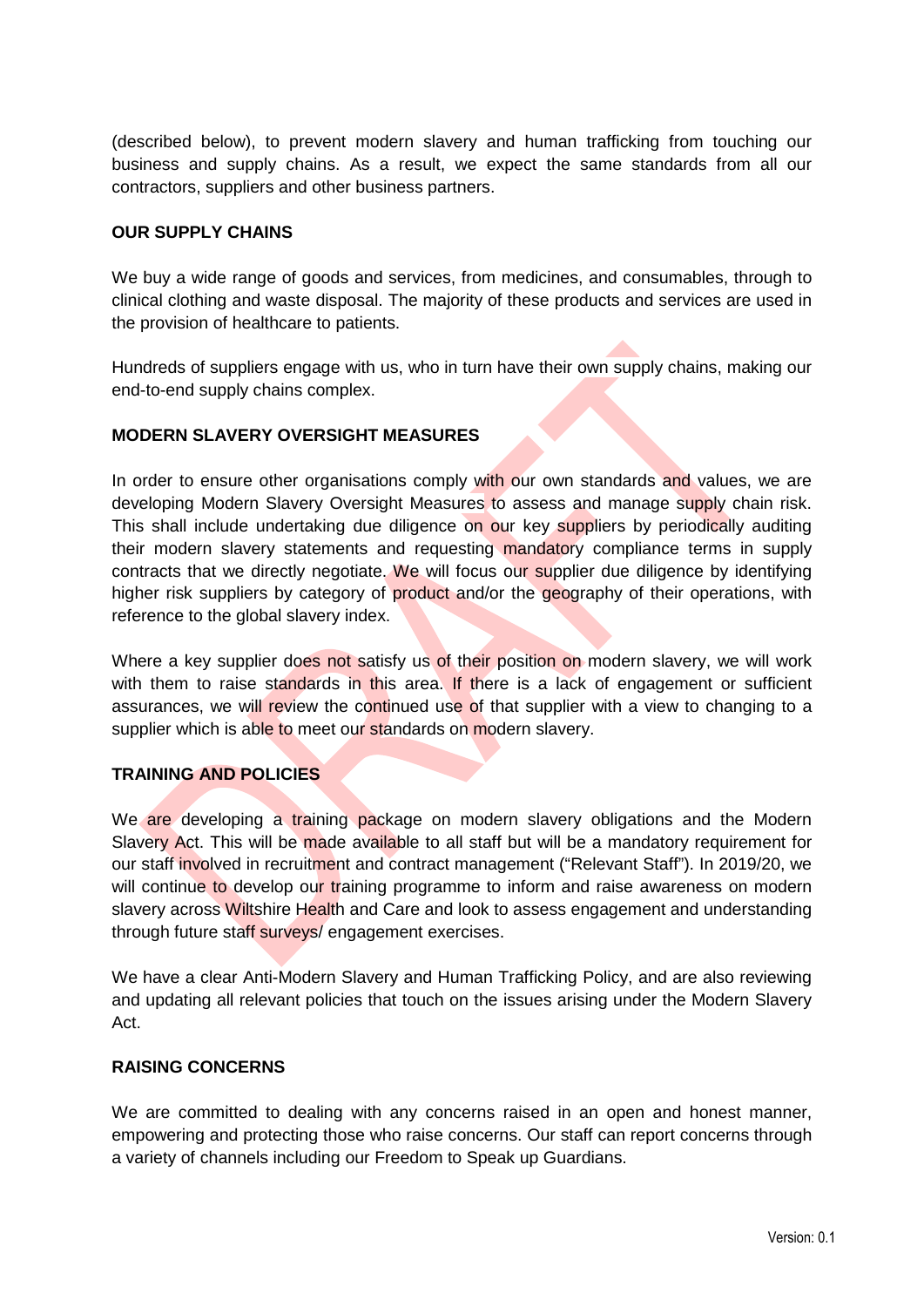#### **OUR EFFECTIVENESS IN COMBATING SLAVERY AND HUMAN TRAFFICKING**

As part of our Modern Slavery Oversight Measures, our Executive Committee will monitor the following key indicators:

- Any modern slavery concerns raised through the Freedom to Speak up (or other) routes.
- The results from the audit of our suppliers' modern slavery statements.
- The position with respect to suppliers (with whom we are directly negotiating agreements) being signed up to clear modern slavery terms via our contractual arrangements.
- The position with regards to our Relevant Staff completing modern slavery training.
- The position with regards to internal audit on the payments made to our staff, and their respective rights to work in the UK.

Our Executive team will periodically (and no less than annually) reflect upon the above, and use that intelligence to inform the development of the strategy and policy for combating modern slavery within Wiltshire Health and Care. Any such developments would be presented to our Board for endorsement.

This statement is approved by the Board and signed on its behalf by Douglas Blair, Managing Director

August 2019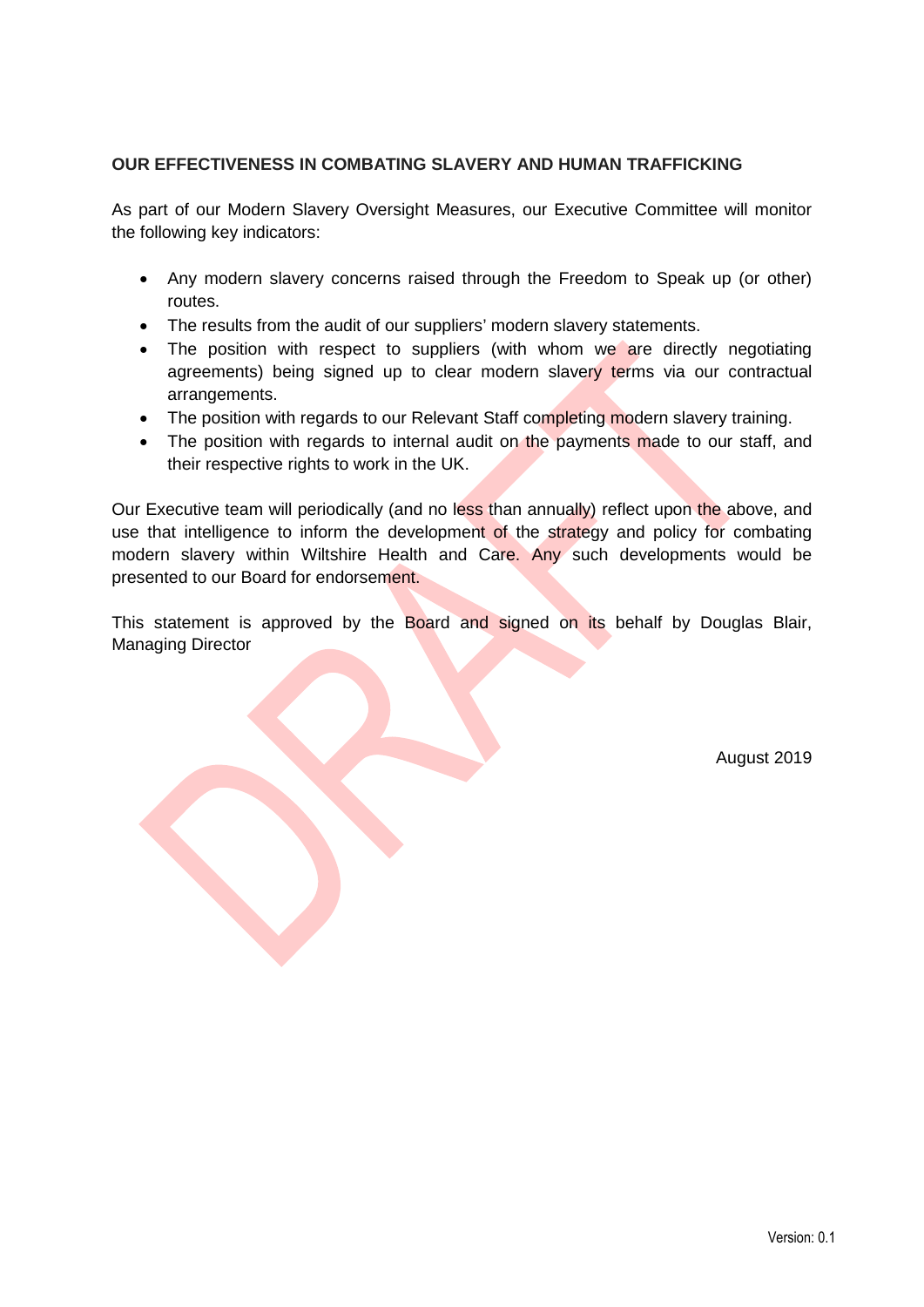



| <b>Wiltshire Health and Care Board</b> | <b>For decision</b>                                                                      |  |
|----------------------------------------|------------------------------------------------------------------------------------------|--|
| Subject:                               | Adult and Children's Safeguarding – Approval of Annual Statement of<br><b>Compliance</b> |  |
| Date of Meeting:                       | 06 September 2019                                                                        |  |
| <b>Author:</b>                         | <b>Katy Hamilton Jennings,</b><br><b>Director of Governance and Company Secretary</b>    |  |

#### **1. Purpose**

The purpose of this paper is to:

• Seek the Board's approval of the Annual Adult and Children's Safeguarding Statement 19/20 – **FOR DECISION**

#### **2. Background**

Both national legislation and NHS guidance requires WHC to publish a declaration of statutory compliance with safeguarding law. In doing so WHC shall provide the public, stakeholders, and commissioners with assurance with regards to its practices.

Historically, there has only been a requirement to publish a Safeguarding Children's declaration of statutory compliance. There is, however, now also a requirement to publish a compliance statement in relation to adult's safeguarding. The statement presented to the Board therefore covers both areas.

The suggested statement has been reviewed and discussed by both WHC's Safeguarding Policy and Oversight Group and WHC's Executive Committee. Both Committees were satisfied that the suggested text captured WHC compliance with safeguarding law.

#### **3. Discussion**

3.1 Please see below suggested text of a combined Adult and Children's Safeguarding Statement for approval:

#### *Safeguarding Compliance Statement*

*Wiltshire Health and Care takes its responsibilities for safeguarding adults and children within Wiltshire seriously. Safeguarding is an important part of the care we provide to the population of Wiltshire and is underpinned by our values of quality, integrity, partnership and change. We can confirm that Wiltshire Health and Care is compliant with the statutory requirement to undertake a Disclosure and Barring Service (DBS) check prior to employment for all staff (including volunteers) who have patient contact. Dependent on role, staff will have a standard or enhanced level of assessment.*

*All of the organisation's policies and systems on safeguarding children (including child protection) and safeguarding adults' are robust and are reviewed every two years or more frequently, if required, to comply with any new national guidance or legislation.*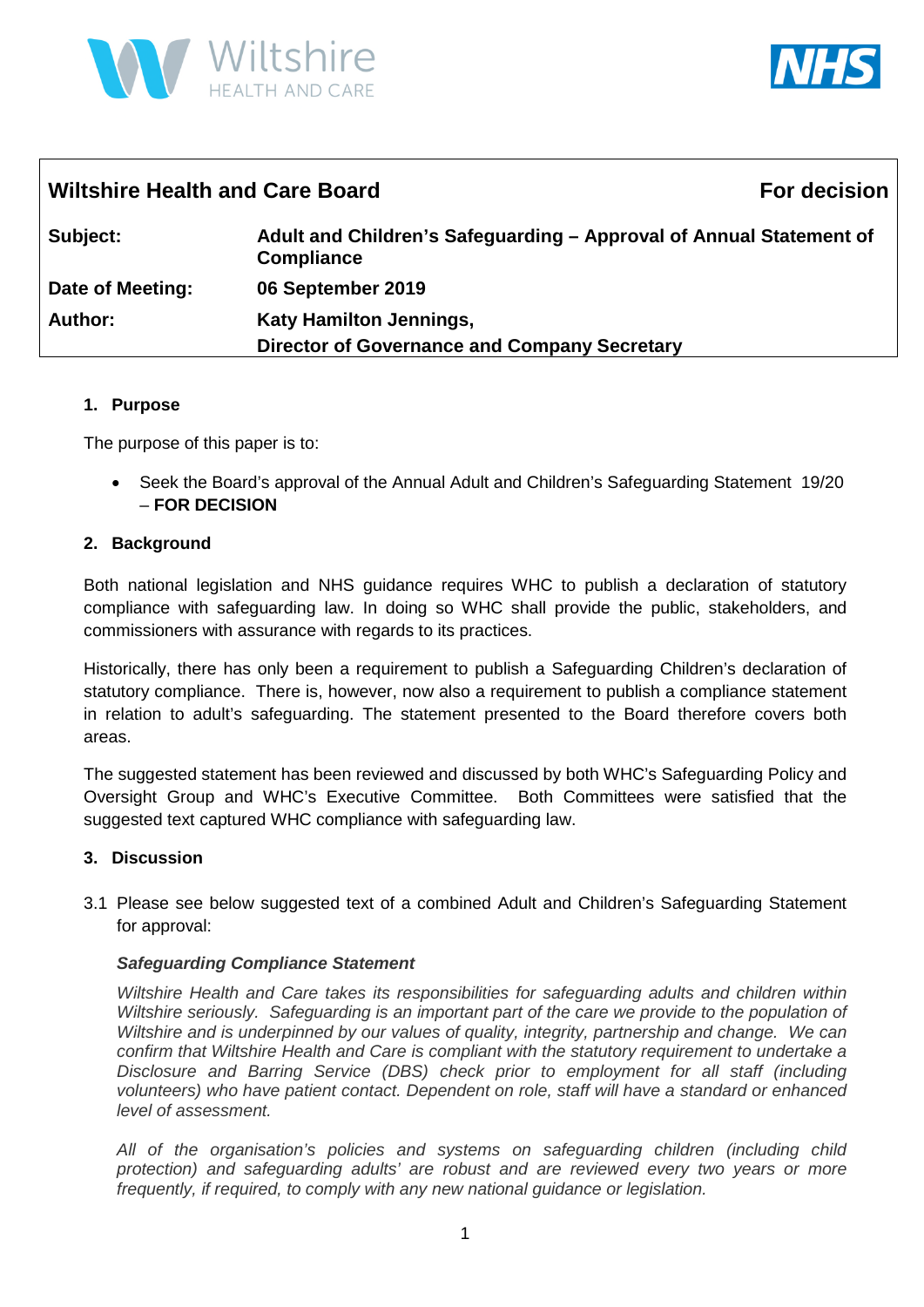*Wiltshire Health and Care has a robust training strategy in place to deliver safeguarding training (both safeguarding children and safeguarding adults) that complies with the relevant guidance. Staff receive level 1, 2 or 3 dependent on their role, and we aim to ensure 85% of the relevant staff have received training. The levels are as follows:* 

- *Level 1: All staff are required to complete level 1 training: Knowing what to look for which may indicate possible harm and knowing who to contact and seek advice from if they have concerns.*
- *Level 2: All clinical staff that have any patient contact are required to complete level 2 training: Knowledge and understanding to identify any signs of child abuse or neglect. Recognising potential impact of a parent's / carer's physical and mental health on the wellbeing of a child (level 1 competencies included).*
- *Level 3: Safeguarding Children: All registered qualified clinical staff working with children, young people and/or their parents/carers or adults who may place children* at risk *who could potentially contribute to assessing, planning, intervening and evaluating the needs of a child or young person and parenting capacity where there are current or suspected child protection concerns are required to complete level 3 (level 1 and 2 competencies included).*
- *Level 3: Safeguarding Adults: All registered qualified clinical staff working with adults who could potentially contribute to assessing, planning, intervening or leading a safeguarding adults enquiry are required to complete level 3 Safeguarding Adults training. WHC will start level 3 training within Quarter 2 of 2019-20*

*Compliance with training requirements is monitored through electronic staff records and reported through performance monitoring. Keeping up to date with training is also an important part of staff appraisal.* 

*The organisation has named individuals with clear roles and responsibilities for safeguarding children and adults; they are managed by the Executive Lead for Safeguarding (the Director of Quality, Professions and Workforce). They are clear about their role, have sufficient time and receive relevant support, and training, to undertake their roles, which includes close contact with other health and care organisations. The total number of professionals is as follows:* 

| Director of Quality, Professions and Workforce | 1 Whole Time Equivalent (WTE)               |
|------------------------------------------------|---------------------------------------------|
| Safeguarding Lead(s) (Adult and Child)         | 1.6 WTE                                     |
| Administrator                                  | 1 WTE (also covers Medicines<br>Governance) |

*Wiltshire Health and Care's Board takes its responsibilities to oversee the arrangements in place to safeguard adults and children extremely seriously and receives an annual report on safeguarding.*

#### **4. Recommendation**

- 4.1 The Board is invited to:
	- **(a) APPROVE the publication of the Adult and Children's Safeguarding Statement as set out above.**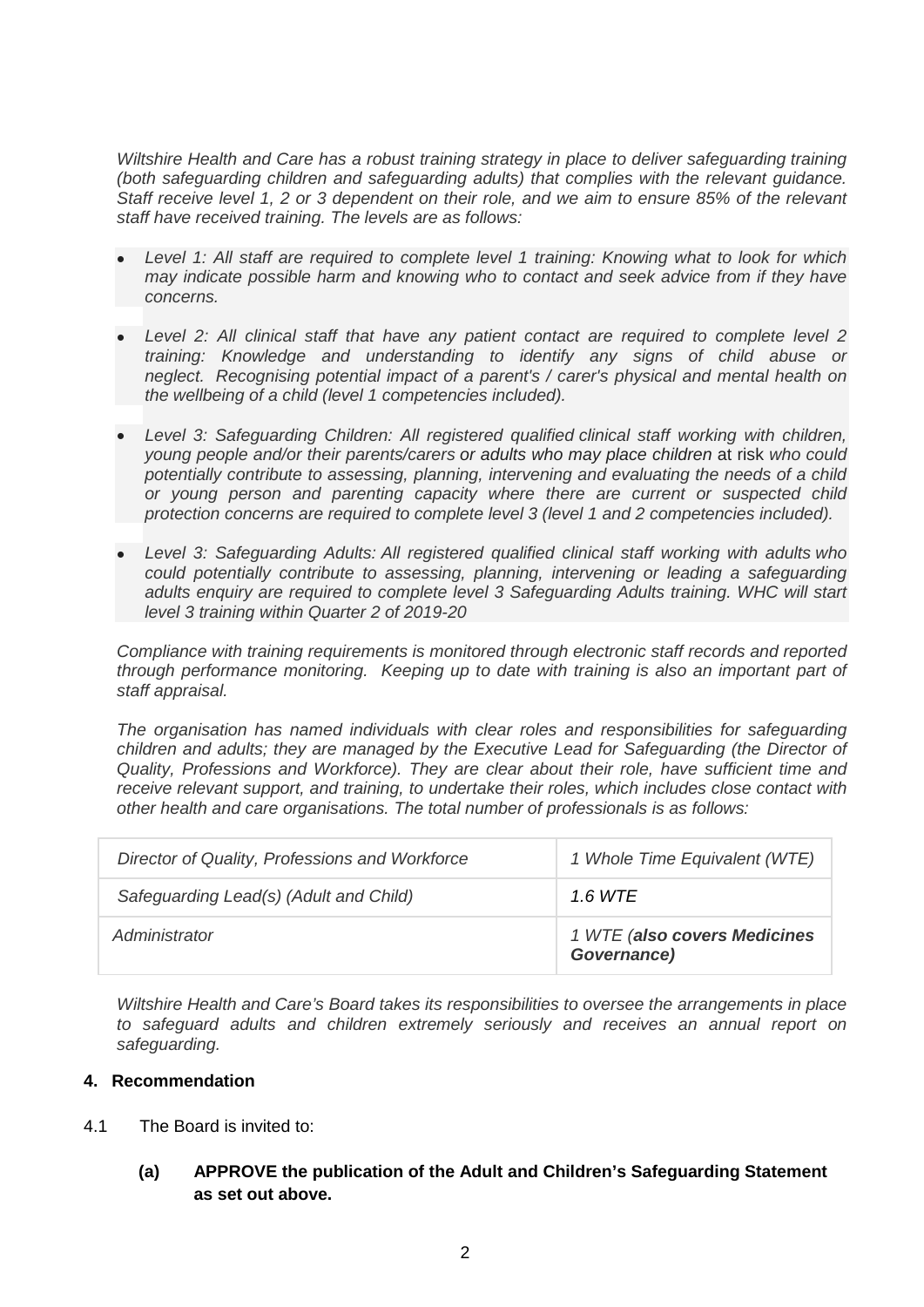



**Item 9** 

**Winter Plan** 

### **PRESENTATION**

**If you require any further information please contact us on whc.corporateservices@nhs.net**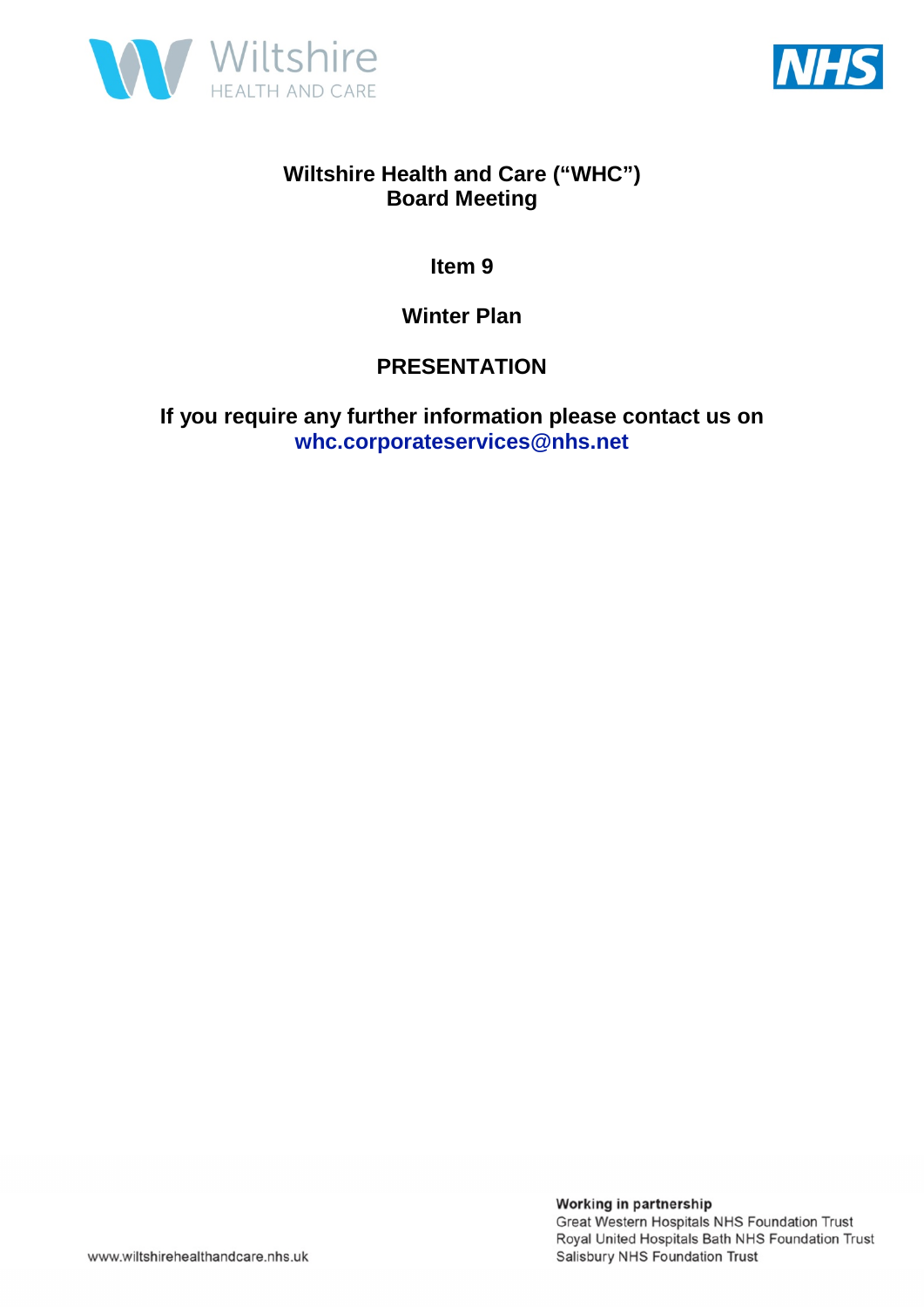



**Item 10** 

### **Dashboard Presentation**

**If you require any further information please contact us on whc.corporateservices@nhs.net**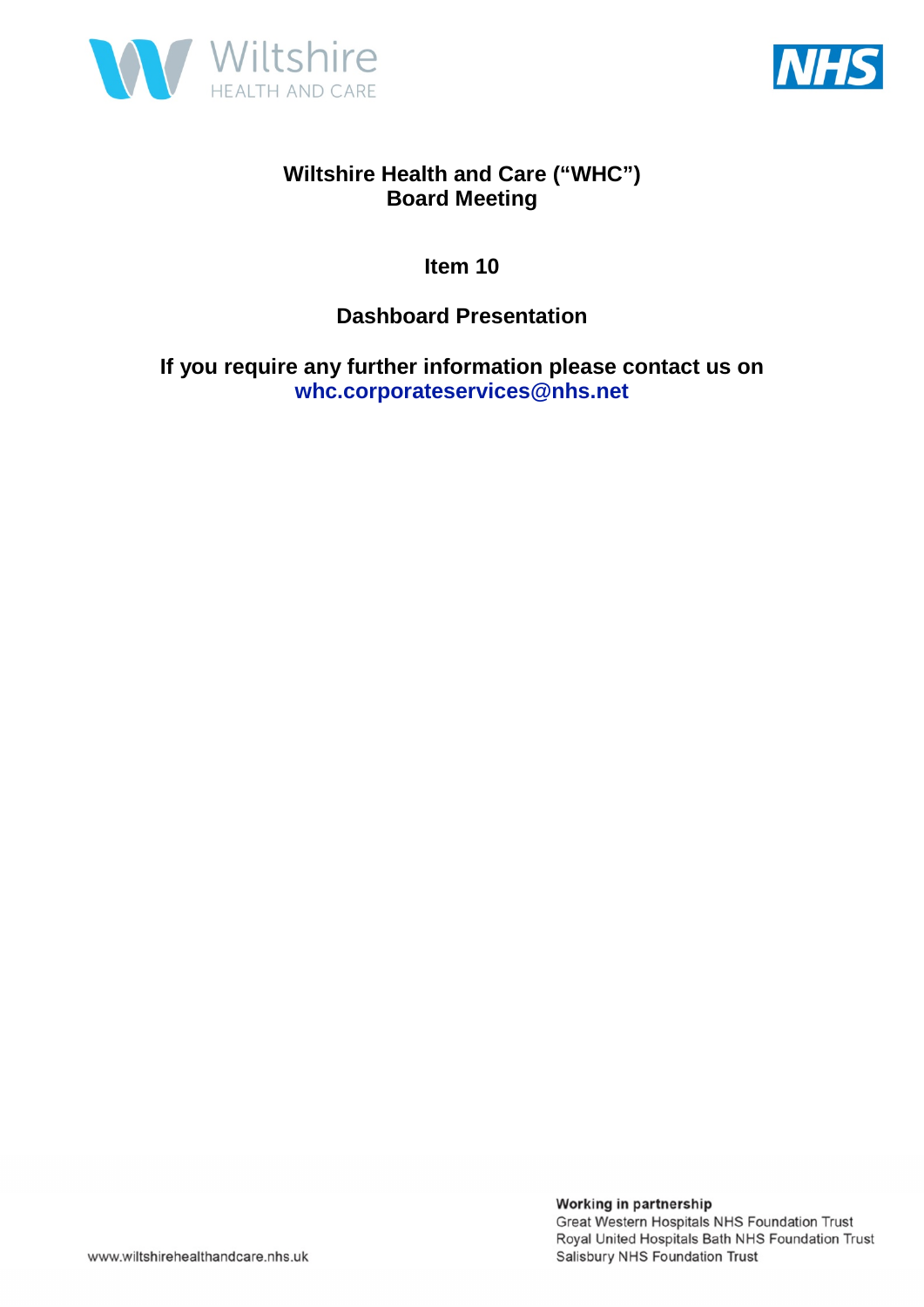



### Wiltshire Health and Care Board **For information**

**Subject: Quality, performance and finance quarterly report Date of Meeting: 06 September 2019 Author: Sarah-Jane Peffers, Lisa Hodgson, Annika Carroll**

#### **1. Purpose**

1.1 To provide an overview of the main issues arising from review of information about the quality and performance of Wiltshire Health and Care services and alert and advise the Board to issues by exception.

#### **2. Issues to be highlighted**

2.1 The quality and performance dashboards are attached for the Board's information. The following issues are highlighted to the Board in relation to the quality of services:

**ADVISE** Following implementation of the **DATIX risk module,** we are experiencing issues with limited functionality and the web based system not operating as expected, particular in relation to obtaining any reporting from the system. Workarounds are in place. An escalation meeting with DATIX is scheduled for 4 September 2019, to address the concerns. **Complaints Compliance.** Response compliance for July 2019 has reached 63%. It is anticipated that once colleagues become more familiar with the system this will markedly improve. Compliance data on the combined dashboard is inaccurate in month due to DATIX challenges, these are now been resolved and correct data reporting is expected going forward. There have been an increasing number of complaints relating to MIU services, these are being further scrutinised by the Senior Nurse and Deputy Chief Operating Officer to identify key learning and to ensure the learning is embedded. Some of the issues stem from local populations not recognising the limitations of a Minor Injuries Unit. **Duty of Candour**. Compulsory questions for Managers was expected to be in place in July, there has been a delay due to the on-going issues with DATIX therefore we would expect to see an improving picture by September. Intelligence suggests it is being completed but not always recorded. **Quality visits from WCCG.** WHC has received the report following the recent quality visit to Longleat. The majority of the report is very positive. However, they have recognised the current issues with the estate. These concerns do not differ from what is already recognised by WHC and these have been considered in the modelling and planning of proposed improvements. A further visit by the CCG to Salisbury Community team was undertaken on the  $9<sup>th</sup>$  August 2019. We are awaiting the follow on report. **Workforce information on dashboard.** Work has been completed to improve workforce data by aligning the Electronic Staff Record to budget information more closely. This is a contributory factor to an apparent rise in vacancy rates as all budgeted posts (regardless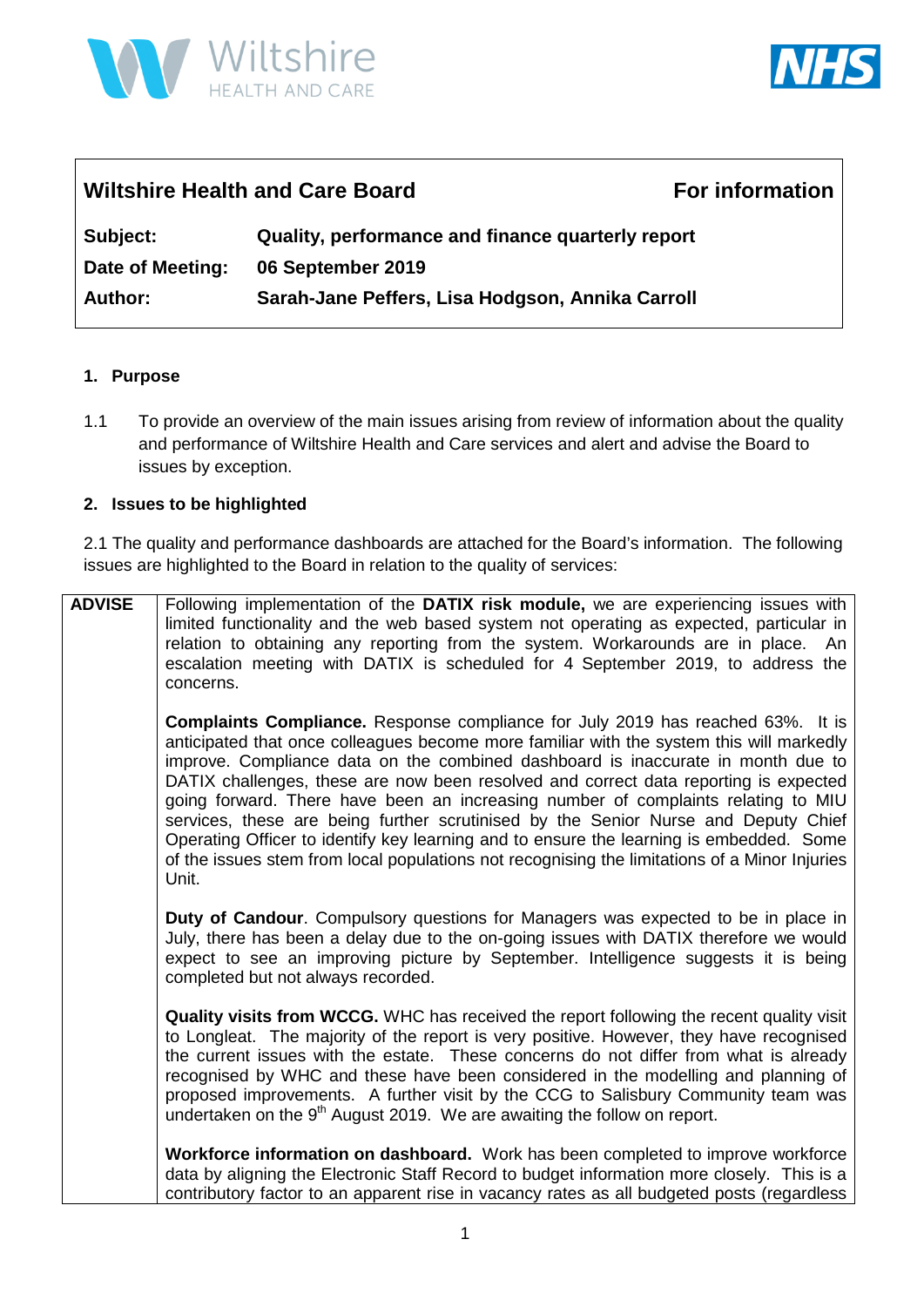|               | of whether they relate to newly formed services) are included in the denominator. The<br>Executive Committee has signed off a recruitment and retention plan to improve<br>processes and approach to address hotspot areas.                                                                                                                                           |
|---------------|-----------------------------------------------------------------------------------------------------------------------------------------------------------------------------------------------------------------------------------------------------------------------------------------------------------------------------------------------------------------------|
|               | Flu Campaign. On target, expected start date 1 <sup>st</sup> October 2019, dependent on<br>vaccination supply.                                                                                                                                                                                                                                                        |
|               | Serious Incidents. The process for recognising, analysing, reporting and embedding<br>learning from SIs is currently under review due to the number of reports outstanding. A<br>risk has been added to the risk register and the mitigating activity to be carried out during<br>September 2019. An improved approach is expected to be launched early October 2019. |
| <b>ALERT</b>  | Statutory notifications to CQC: delay in reporting. See attached alert report for details.                                                                                                                                                                                                                                                                            |
| <b>ACTION</b> | None                                                                                                                                                                                                                                                                                                                                                                  |

2.2 The following issues are highlighted to the Board in relation to the financial performance:

| <b>ADVISE</b> | Financial Reporting The new Wiltshire Health and Care budget manager reporting<br>system - Financial Information Centre (FIC), has been launched. This replaces previously<br>emailed budget statements and is available on-line within the financial ledger. Training to<br>all budget and service managers is being provided as part of budget manager meetings.<br>Further development of FIC is dependent on external consultancy and Financial Systems<br>Manager support (RUH). It is anticipated that bespoke reports for managers and users<br>will be developed during October (September development restricted due to Financial<br>Systems Manager's annual leave).<br>The Finance Dashboard is being expanded with guidance and support from NHSI to<br>include 'Use of Resources', particularly Liquidity rating from M5 (August 19) reporting.<br>The Finance Dashboard will include an Aged Debtor Report and Annual Forecast from<br>M5 (August 19)<br>Estates Reconciliation - NHSPS The final 2017/18 value, covering Hard FM and<br>Leases, has now been agreed with NHSPS. The value does not exceed the provision<br>made at year end for the outstanding liability.<br><b>VAT</b> The first draft of a VAT report has been received from the External VAT Advisors.<br>Initial findings show a lower than expected financial disadvantage to Wiltshire Health and<br>Care due to the VAT status of the LLP. A further update will be provided once the final<br>draft has been agreed.<br>The capacity of finance team to support productivity analysis There is temporarily no<br>capacity within the finance team to support further ad-hoc productivity analysis, due to<br>staffing shortages. Recruitment is on-going and regular updates will be provided to the<br>Board on progress. |
|---------------|--------------------------------------------------------------------------------------------------------------------------------------------------------------------------------------------------------------------------------------------------------------------------------------------------------------------------------------------------------------------------------------------------------------------------------------------------------------------------------------------------------------------------------------------------------------------------------------------------------------------------------------------------------------------------------------------------------------------------------------------------------------------------------------------------------------------------------------------------------------------------------------------------------------------------------------------------------------------------------------------------------------------------------------------------------------------------------------------------------------------------------------------------------------------------------------------------------------------------------------------------------------------------------------------------------------------------------------------------------------------------------------------------------------------------------------------------------------------------------------------------------------------------------------------------------------------------------------------------------------------------------------------------------------------------------------------------------------------------------------------------------------------------------------------------------------------|
| <b>ALERT</b>  | Agency usage: please see attached alert report.                                                                                                                                                                                                                                                                                                                                                                                                                                                                                                                                                                                                                                                                                                                                                                                                                                                                                                                                                                                                                                                                                                                                                                                                                                                                                                                                                                                                                                                                                                                                                                                                                                                                                                                                                                    |
| <b>ACTION</b> | None                                                                                                                                                                                                                                                                                                                                                                                                                                                                                                                                                                                                                                                                                                                                                                                                                                                                                                                                                                                                                                                                                                                                                                                                                                                                                                                                                                                                                                                                                                                                                                                                                                                                                                                                                                                                               |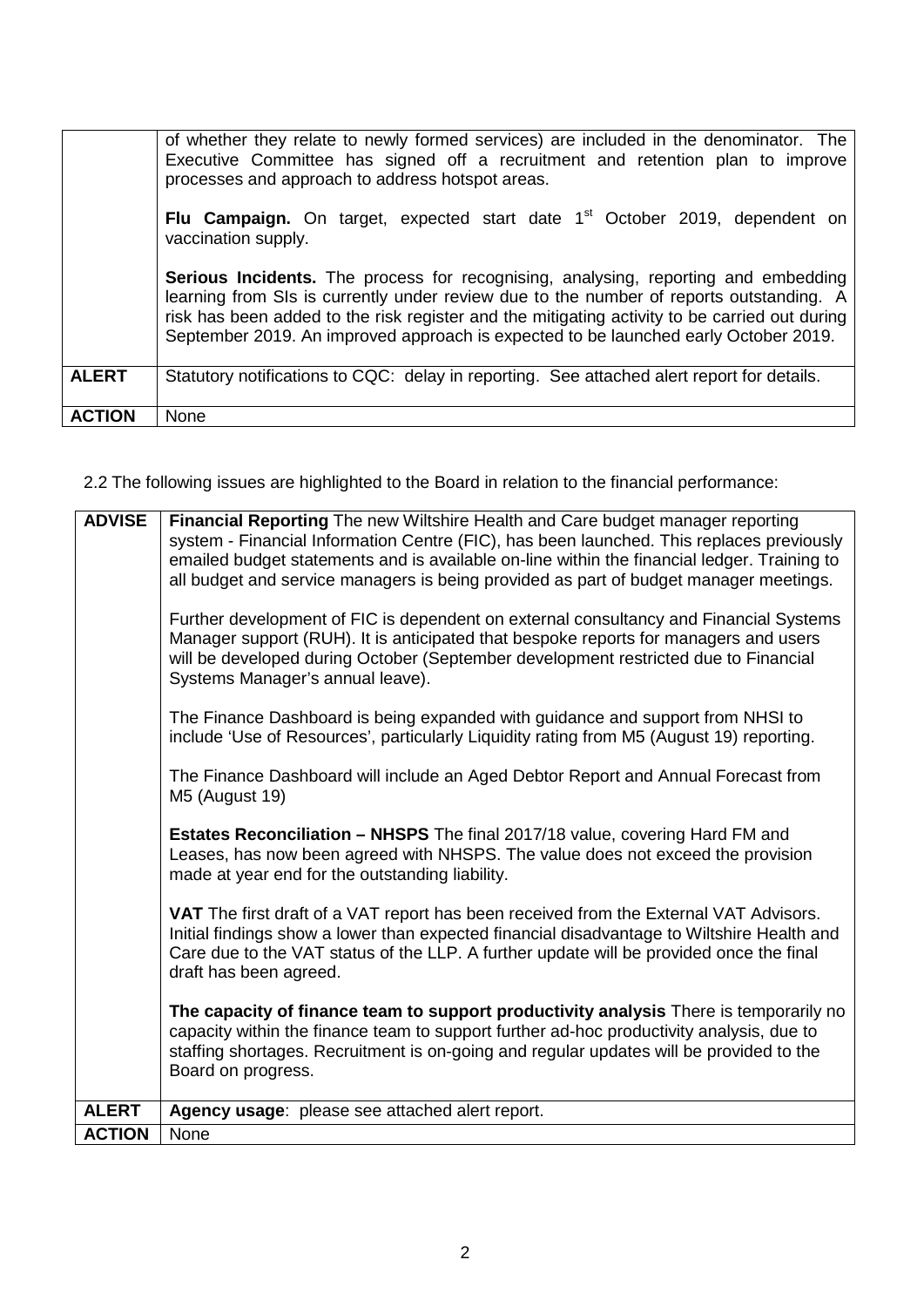2.3 The following issues are highlighted to the Board in relation to the maintaining performance against required performance standards:

| <b>ADVISE</b> | Flow:                                                                                                                        |
|---------------|------------------------------------------------------------------------------------------------------------------------------|
|               | The Patient Flow Hub is now processing all aspects of referrals for community wards.<br>$\bullet$                            |
|               | This is giving a much more "joined up" approach and the process from referral to                                             |
|               | discharge is much smoother. However, it is proving to be time consuming to                                                   |
|               | complete the assessments thoroughly. Good cross working with the ATLs at the                                                 |
|               | acute organisations is supporting the process.                                                                               |
|               | Weekly attendance at SFT for the Expert Panel is welcomed by stakeholders and is<br>$\bullet$                                |
|               | seen to be beneficial in order to promote correct use of pathways and means to                                               |
|               | escalate delays                                                                                                              |
|               | Community inpatient DTOC numbers have increased which they did in the same<br>$\bullet$                                      |
|               | period last year. Specific issues in relation to nursing home and funding decisions<br>have been escalated.                  |
|               |                                                                                                                              |
|               | It appears that delays related to the brokerage process have increased and work is<br>$\bullet$<br>been undertaken with WCC. |
|               | Flow through Home First has been constrained. Therapy remains the main<br>$\bullet$                                          |
|               | constraint within WHC's control; further work is been undertaken to review how this                                          |
|               | can be improved. Options will include reducing the length of time it takes to assess,                                        |
|               | use of joint posts and possible funding options.                                                                             |
|               | <b>Inpatients:</b>                                                                                                           |
|               | Maintaining service delivery with the current workforce constraints remains the                                              |
|               | highest risk. Very locally targeted work is yielding results but is very resource heavy.                                     |
|               | Attitudes and behaviours is a recurring theme from complaints and listening events<br>$\bullet$                              |
|               | have commenced with staff. Each event includes a focus on WHC values and                                                     |
|               | behaviours.                                                                                                                  |
|               |                                                                                                                              |
|               | <b>Community Teams:</b>                                                                                                      |
|               | An audit of current case load will be undertaken for a week from the 16 <sup>th</sup> September                              |
|               | 2019 as part of the community caseload project.                                                                              |
|               | <b>MIUs:</b>                                                                                                                 |
|               | Chippenham MIU will be fully staffed by the end of September 2019, although                                                  |
|               | vacancies remain at Trowbridge. A trial of MSK practitioners working in MIU's will                                           |
|               | commence in September 2019.                                                                                                  |
|               |                                                                                                                              |
|               | <b>Wheelchair Services:</b>                                                                                                  |
|               | All but one post are recruited to. Performance is improving slowly, however work is                                          |
|               | required to validate those waiting to understand if due to the length of wait re-triaging                                    |
|               | is required.                                                                                                                 |
| <b>ALERT</b>  | As in Quality section, response to SI & Statutory Notifications: see alert report attached.                                  |
|               |                                                                                                                              |
| <b>ACTION</b> | None                                                                                                                         |

#### **3 Recommendation**

#### **4**

3.1 The Board is invited to:

- Note the contents of this report.
- Raise any questions, concerns or comments which arise from its review of the accompanying dashboards.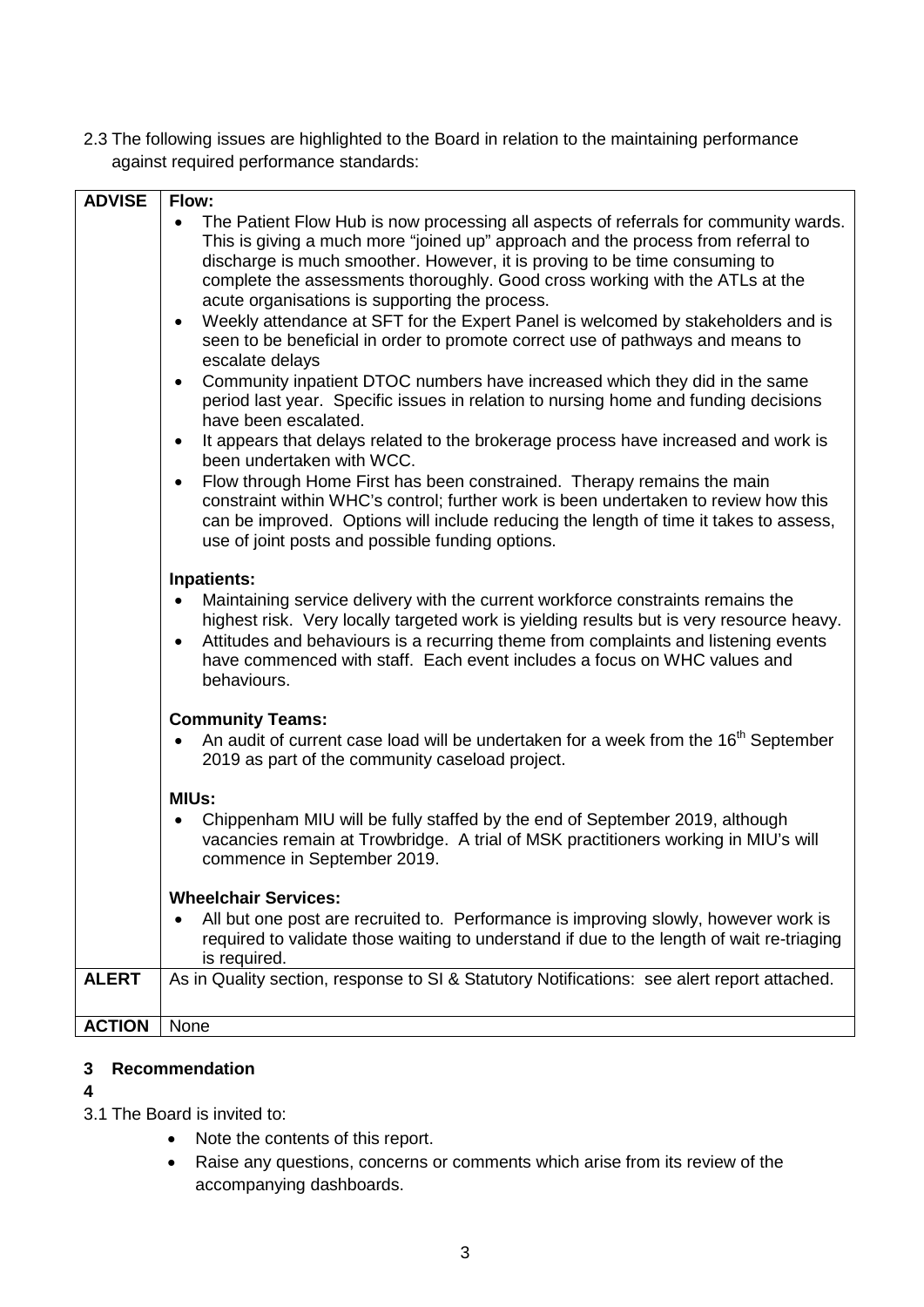|                                                                         | Finance/Quality/Performance Alert: Agency Usage                                                                                                                                                                                                                                                                                                                                                                                                                                                                                                                                                        |
|-------------------------------------------------------------------------|--------------------------------------------------------------------------------------------------------------------------------------------------------------------------------------------------------------------------------------------------------------------------------------------------------------------------------------------------------------------------------------------------------------------------------------------------------------------------------------------------------------------------------------------------------------------------------------------------------|
| <b>Purpose of alerting</b><br>the Board                                 | Agency usage has increased for the $8th$ consecutive month, and the YTD position<br>suggests that the expected spend for the year will be exceeded.                                                                                                                                                                                                                                                                                                                                                                                                                                                    |
| <b>Description of</b><br>issue                                          | Agency usage remains high, with July being the 8 <sup>th</sup> consecutive month reporting an<br>increase in number of agency shifts used. The YTD usage is higher than the forecast<br>included in the business plan.                                                                                                                                                                                                                                                                                                                                                                                 |
| How has issue<br>arisen (and for how<br>long)?                          | Agency usage has been a feature of inpatient wards and MIUs for several years, but<br>the recent growth has been visible since Q4 of 2018-19.                                                                                                                                                                                                                                                                                                                                                                                                                                                          |
| What is root cause<br>of the problem?                                   | There are two drivers of agency usage:<br>Increased needs of patients means an increased number of requests for ad<br>hoc enhanced support<br>Vacancies and sickness levels in community hospital wards and MIUs.                                                                                                                                                                                                                                                                                                                                                                                      |
| Does the issue<br>suggest a need for<br>improved systems<br>of control? | Yes, the agency internal audit provided recommendations in relation to tightening of<br>processes and review of agencies used.                                                                                                                                                                                                                                                                                                                                                                                                                                                                         |
| <b>Assurance/ Oversight</b>                                             |                                                                                                                                                                                                                                                                                                                                                                                                                                                                                                                                                                                                        |
| <b>Views/findings</b><br>from Committee<br>oversight                    | The findings of the internal audit were considered at Board in May.<br>The Executive Committee has establishment a Safer Staffing Programme to pull<br>together all actions in this area.                                                                                                                                                                                                                                                                                                                                                                                                              |
| Independent<br>/external assurance                                      | Based on year to date performance, it is clear that we will exceed the expected level of<br>agency spend set out in our Business Plan and shared with NHSI. Although this has<br>not been set as a cap on spend.                                                                                                                                                                                                                                                                                                                                                                                       |
| <b>Impacts and implications</b>                                         |                                                                                                                                                                                                                                                                                                                                                                                                                                                                                                                                                                                                        |
| Quality                                                                 | High levels of agency usage on community wards can contribute towards quality<br>issues, including need for robust handover and satisfying the requirements to assess<br>on admission for a range of issues. Where appropriate WHC are working with<br>agencies to book individual agency staff onto a consistent rota pattern. There are<br>rigorous checks prior to agency staff starting and full inductions completed in all ward<br>areas. The checks include the signing off of a ward induction checklist to assure there<br>is awareness and understanding of WHC policies and ward processes. |
| <b>Equality</b>                                                         | There are no specific equality impact and implications identified.                                                                                                                                                                                                                                                                                                                                                                                                                                                                                                                                     |
| <b>Financial</b>                                                        | Increases in agency costs are being met from underspend on permanent posts at<br>present. As permanent levels of staff increase, however, this is not a sustainable<br>position. An element of cost savings are predicated on agency reductions during the<br>2019/20 financial year.                                                                                                                                                                                                                                                                                                                  |
| <b>Operational</b><br>delivery                                          | Low numbers of substantive staff and reliance on agency staff complicates operational<br>delivery.                                                                                                                                                                                                                                                                                                                                                                                                                                                                                                     |
| Regulatory/ legal/<br>contractual                                       | Levels of agency spend is an indicator considered by NHSI/E in assessing<br>organisational performance.                                                                                                                                                                                                                                                                                                                                                                                                                                                                                                |
| <b>Links</b>                                                            |                                                                                                                                                                                                                                                                                                                                                                                                                                                                                                                                                                                                        |
| <b>Link to business</b><br>plan/ 5 year<br>programme of<br>change       | Objectives in the delivery plan for 2019/20 which are directly related to recovery<br>include:<br>By Q2 we will review and renew appropriate agency staff framework agreements.<br>By Q2 we will improve our board reporting so that it includes additional information<br>$\bullet$<br>(including agency spend).                                                                                                                                                                                                                                                                                      |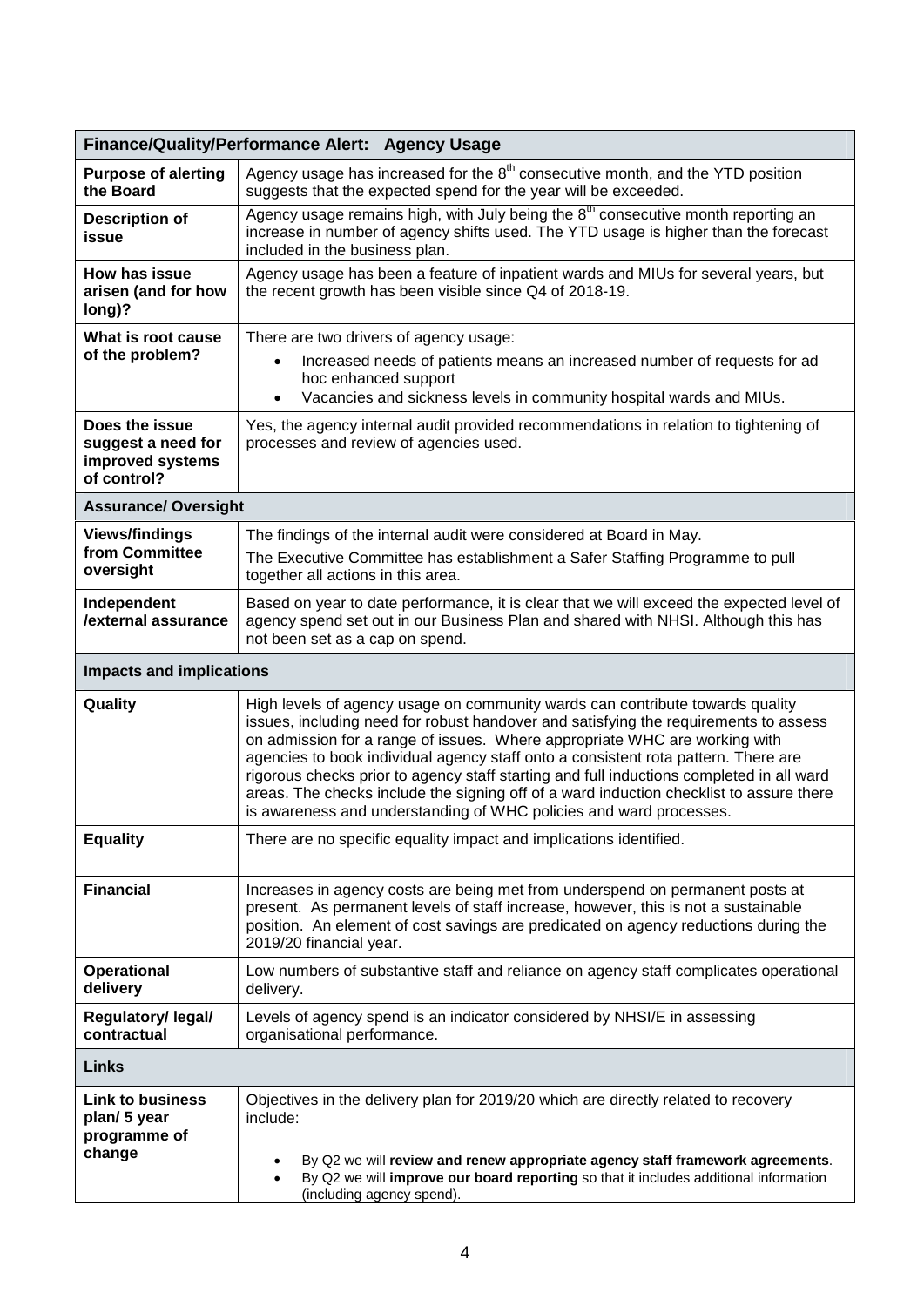|                                         | By Q4 we will implement E-roster across all services at team level.<br>$\bullet$<br>By the end of Q4, we will have increased the number of people recruited to our<br>bank by 25%.                                                                                                                  |
|-----------------------------------------|-----------------------------------------------------------------------------------------------------------------------------------------------------------------------------------------------------------------------------------------------------------------------------------------------------|
|                                         | Objectives which may be affected by lack of sustainable staffing                                                                                                                                                                                                                                    |
|                                         | Red and Green - By the end of Q2, we will have embedded red and green methodology<br>$\bullet$<br>fully on all inpatient wards.<br>By Q3, we will reduce length of stay in community hospital beds to be in line with<br>$\bullet$<br>national benchmarks for 19/20 to release capacity for winter. |
| Links to known<br>risks                 | Risks 56 and 59                                                                                                                                                                                                                                                                                     |
| <b>Identification of</b><br>new risks   | None                                                                                                                                                                                                                                                                                                |
| Plan                                    |                                                                                                                                                                                                                                                                                                     |
| What actions are<br>being taken?        | The Safer Staffing Programme, overseen by the Managing Director, is the focal point<br>for action. This includes:                                                                                                                                                                                   |
|                                         | Implementation of e rostering<br>$\bullet$<br>Acuity and dependency tools to guide the use of enhanced support<br>Prioritisation of preferred agencies from a quality and cost perspective<br>$\bullet$<br>Focus on workforce optimisation for HCA roles.                                           |
|                                         | The additional 'system' costs which have landed on WHC through the increased needs<br>of patients required more one to one support is being discussed by commissioners as a<br>way of mitigating some of the additional costs due to this aspect.                                                   |
| How and when will<br>issue be resolved? | The full implementation of e-rostering on wards and MIUS during Q3 is expected to<br>have an impact on the level of usage for vacancies                                                                                                                                                             |
|                                         | Increased focus on boosting recruitment on wards and MIUs is having some success,<br>and new staff should be feeding through during Q3.                                                                                                                                                             |
| When will Board be<br>updated?          | November 2019                                                                                                                                                                                                                                                                                       |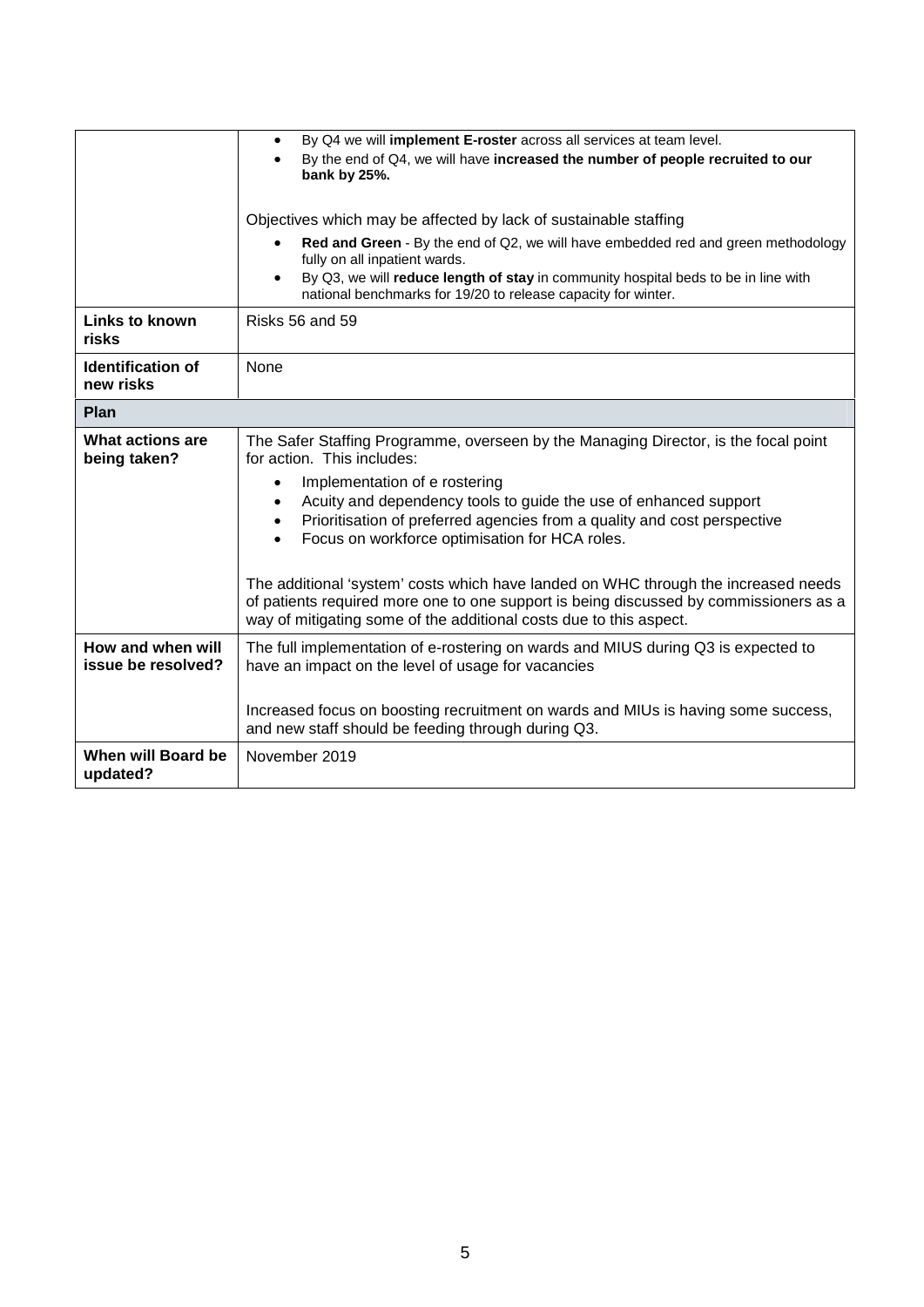|                                                                                     | <b>Quality/Performance Alert: Statutory Notifications delay in reporting</b>                                                                                                                                                                                                                                                                                                                                                                                                                                                                                                                                                                                                                                                     |                                                                                                                                                             |                                                                                          |  |  |  |  |
|-------------------------------------------------------------------------------------|----------------------------------------------------------------------------------------------------------------------------------------------------------------------------------------------------------------------------------------------------------------------------------------------------------------------------------------------------------------------------------------------------------------------------------------------------------------------------------------------------------------------------------------------------------------------------------------------------------------------------------------------------------------------------------------------------------------------------------|-------------------------------------------------------------------------------------------------------------------------------------------------------------|------------------------------------------------------------------------------------------|--|--|--|--|
| <b>Purpose of alerting</b><br>the Board                                             | To alert the Board that regulatory requirements to make statutory notifications to CQC<br>are not currently being fulfilled consistently.                                                                                                                                                                                                                                                                                                                                                                                                                                                                                                                                                                                        |                                                                                                                                                             |                                                                                          |  |  |  |  |
| <b>Description of</b><br>issue                                                      | There are issues relating to WHC fulfilling the regulatory requirement to notify CQC of<br>specific incidents. The data below illustrates the issue:                                                                                                                                                                                                                                                                                                                                                                                                                                                                                                                                                                             |                                                                                                                                                             |                                                                                          |  |  |  |  |
|                                                                                     | <b>Statutory Notifications to CQC:</b><br>Number of Incidents requiring a notification<br>124<br>CQC notification completed<br>24<br>CQC notification not completed<br>100<br><b>Amount of CQC Notifications submitted</b><br>Incidents requiring a CQC Notification<br>Team<br>Ailesbury<br>$\mathbf{1}$<br>7<br>2<br>Amesbury<br>Calne<br>Cedar<br>Chestnut<br>1<br>Chippenham<br>2<br>Corsham/Box<br>1<br><b>Devizes</b><br>17<br>5<br><b>Inpatient Wards</b><br>1<br><b>Intermediate Care West</b><br>1<br>Longleat<br>2<br>18<br>Malmesbury/RWB<br>$\overline{2}$<br>Marlborough<br>2<br>Melksham/BOA<br>10<br>2<br><b>MSK Physio North</b><br>1<br>1<br><b>Mulberry</b><br>10<br><b>Neuro Specialists</b><br>Podiatry<br>з |                                                                                                                                                             |                                                                                          |  |  |  |  |
|                                                                                     | <b>Salisbury City</b><br><b>Trowbridge</b><br>Warminster/Westbury<br>Wilton<br><b>Grand Total</b>                                                                                                                                                                                                                                                                                                                                                                                                                                                                                                                                                                                                                                | 8<br>5<br>10<br>8<br>124                                                                                                                                    | 2<br>1<br>4<br>1<br>24                                                                   |  |  |  |  |
|                                                                                     | taken.                                                                                                                                                                                                                                                                                                                                                                                                                                                                                                                                                                                                                                                                                                                           |                                                                                                                                                             | Data requires validation by the operational teams and urgent remedial action to be       |  |  |  |  |
| How has issue<br>arisen (and for how<br>long)?                                      | 2019/2020                                                                                                                                                                                                                                                                                                                                                                                                                                                                                                                                                                                                                                                                                                                        | This issue of non-submission of Statutory Notifications has increased in Q1 and Q2                                                                          |                                                                                          |  |  |  |  |
| What is root cause<br>of the problem?                                               | Managers in post                                                                                                                                                                                                                                                                                                                                                                                                                                                                                                                                                                                                                                                                                                                 | Inconsistent approach adopted by different teams. New Team Leaders/ Ward                                                                                    |                                                                                          |  |  |  |  |
| Does the issue<br>suggest a need for<br>improved systems<br>of control?             | WHC generic log-in.                                                                                                                                                                                                                                                                                                                                                                                                                                                                                                                                                                                                                                                                                                              | Yes, system changes that have been instigated since the move to DATIX.<br>This includes a systematic alert on the incident reports to highlight the need to | complete a Statutory Notification, direct access to the CQC portal and availability of a |  |  |  |  |
|                                                                                     |                                                                                                                                                                                                                                                                                                                                                                                                                                                                                                                                                                                                                                                                                                                                  | New managers need to be made aware of the need to complete this information.                                                                                |                                                                                          |  |  |  |  |
| <b>Assurance/ Oversight</b><br><b>Views/findings</b><br>from Committee<br>oversight | Monthly oversight at Quality and Planning and escalated to Performance and Planning.                                                                                                                                                                                                                                                                                                                                                                                                                                                                                                                                                                                                                                             |                                                                                                                                                             |                                                                                          |  |  |  |  |
| Independent<br>/external assurance                                                  | Quarterly meetings with CQC                                                                                                                                                                                                                                                                                                                                                                                                                                                                                                                                                                                                                                                                                                      |                                                                                                                                                             |                                                                                          |  |  |  |  |
| <b>Impacts and implications</b>                                                     |                                                                                                                                                                                                                                                                                                                                                                                                                                                                                                                                                                                                                                                                                                                                  |                                                                                                                                                             |                                                                                          |  |  |  |  |
| Quality                                                                             | incidents monthly onto NRLS                                                                                                                                                                                                                                                                                                                                                                                                                                                                                                                                                                                                                                                                                                      | There are currently internal checking mechanisms of incidents. WHC also reports all                                                                         |                                                                                          |  |  |  |  |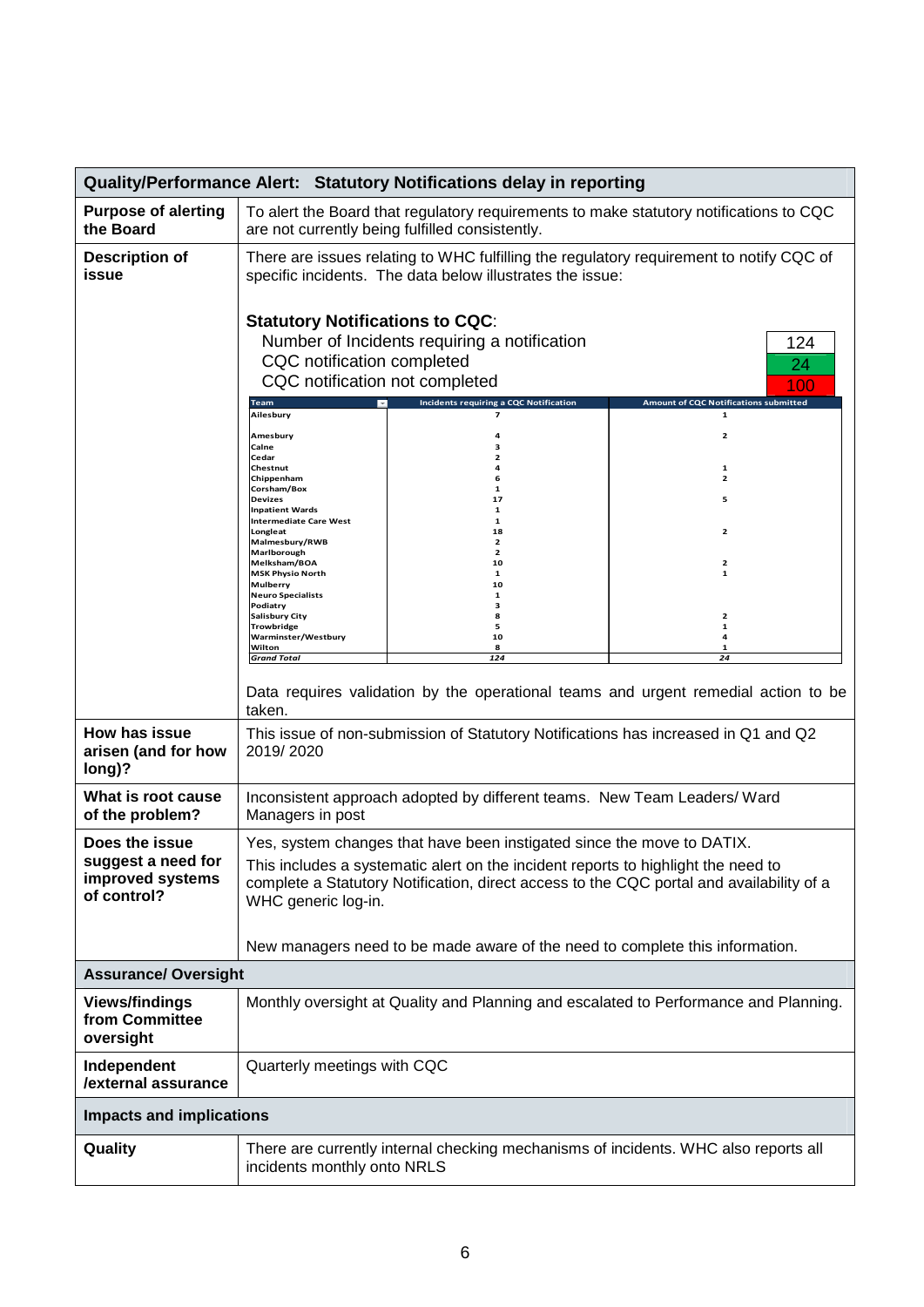| <b>Equality</b>                                                  | The submission or non-submission of Statutory Notifications does not directly impact<br>persons using the services provided by WHC.                                                                                                                                                                                                                                                                                                         |
|------------------------------------------------------------------|---------------------------------------------------------------------------------------------------------------------------------------------------------------------------------------------------------------------------------------------------------------------------------------------------------------------------------------------------------------------------------------------------------------------------------------------|
|                                                                  | Statutory Notifications are expected to be submitted for a number of reasons: Serious<br>Injury, Deprivation of Liberty Safeguards, abuse and allegations of abuse, incidents<br>reported to the Police, events that stop, or may stop the registered person from running<br>the service safely and properly, death of a person who uses the service, changes to<br>registration details, absence of registered persons of 28 days or more. |
| <b>Financial</b>                                                 | There is currently no financial impact                                                                                                                                                                                                                                                                                                                                                                                                      |
| <b>Operational</b><br>delivery                                   | It is expected that operational leads are responsible for the completion and submission<br>of Statutory Notifications                                                                                                                                                                                                                                                                                                                       |
| Regulatory/ legal/<br>contractual                                | WHC are required to notify CQC of certain incidents, events or changes to service. It is<br>an offence not to notify CQC when a relevant incident, event or change has occurred.<br>Whilst there is no set timescale, guidance does stipulate 'without delay'.                                                                                                                                                                              |
| <b>Links</b>                                                     |                                                                                                                                                                                                                                                                                                                                                                                                                                             |
| <b>Link to business</b><br>plan/5 year<br>programme of<br>change | Quality Focus- linked with the improved implementation and embedding of DATIX<br>incident and risk management tool                                                                                                                                                                                                                                                                                                                          |
| <b>Links to known</b><br>risks                                   | This is an operational issue at present. If level of non-submission continues to rise, it<br>could contribute towards strategic risk of lack of regulatory compliance.                                                                                                                                                                                                                                                                      |
| <b>Identification of</b><br>new risks                            | None.                                                                                                                                                                                                                                                                                                                                                                                                                                       |
| Plan                                                             |                                                                                                                                                                                                                                                                                                                                                                                                                                             |
| <b>What actions are</b><br>being taken?                          | All clinical services has been asked for an improvement trajectory to clear all SI<br>investigation and reporting within the required time frame by the 6 <sup>th</sup> September 2019.<br>Within the report those accountable for SI time frame and undertaking statutory<br>notifications will be shared.                                                                                                                                 |
| How and when will<br>issue be resolved?                          | The issue is expected to be resolved within 30 days                                                                                                                                                                                                                                                                                                                                                                                         |
| When will Board be<br>updated?                                   | The board will be updated in Q3                                                                                                                                                                                                                                                                                                                                                                                                             |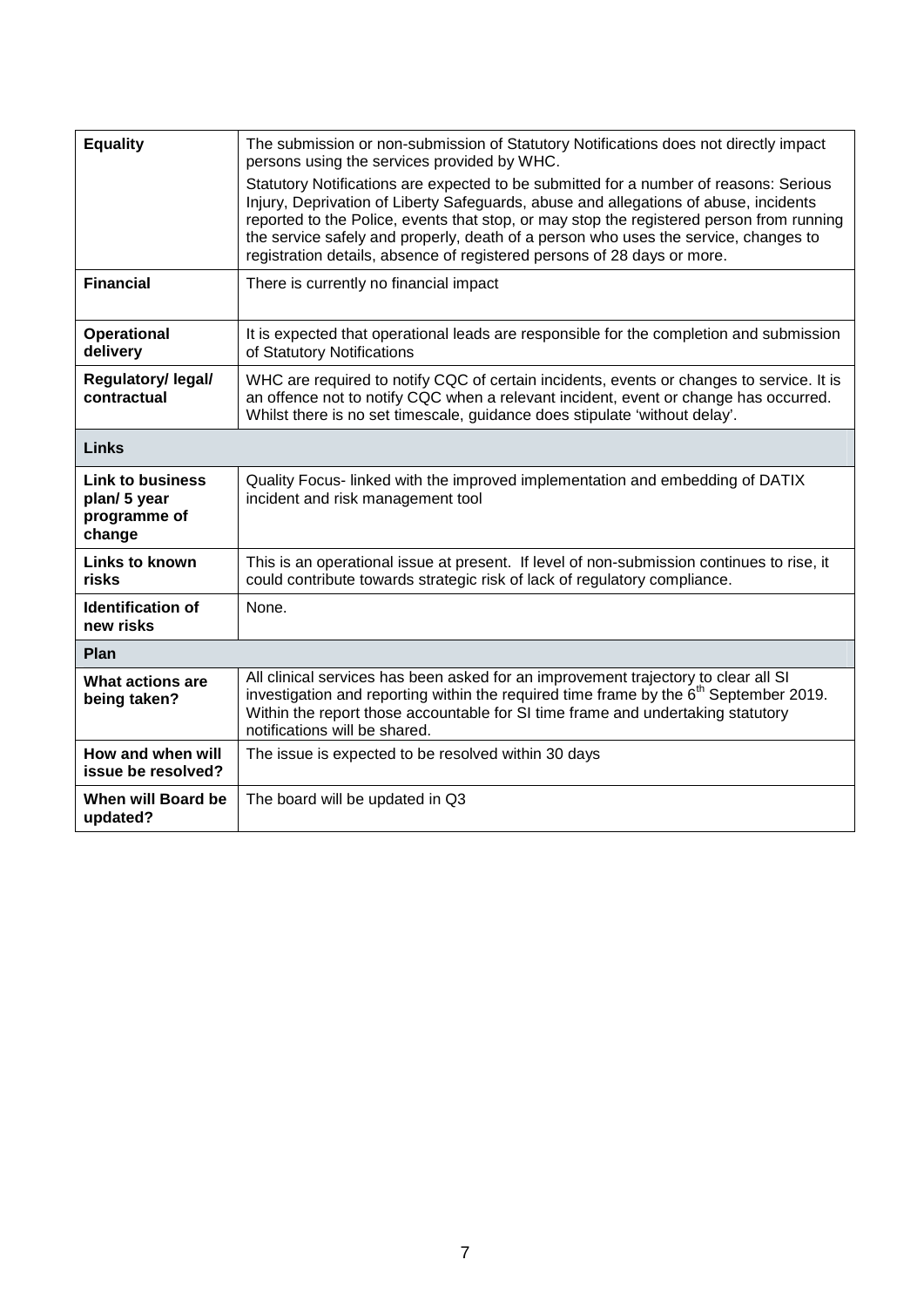



**Item 11a** 

### **Quality, Performance and Finance Dashboards**

**If you require any further information please contact us on whc.corporateservices@nhs.net**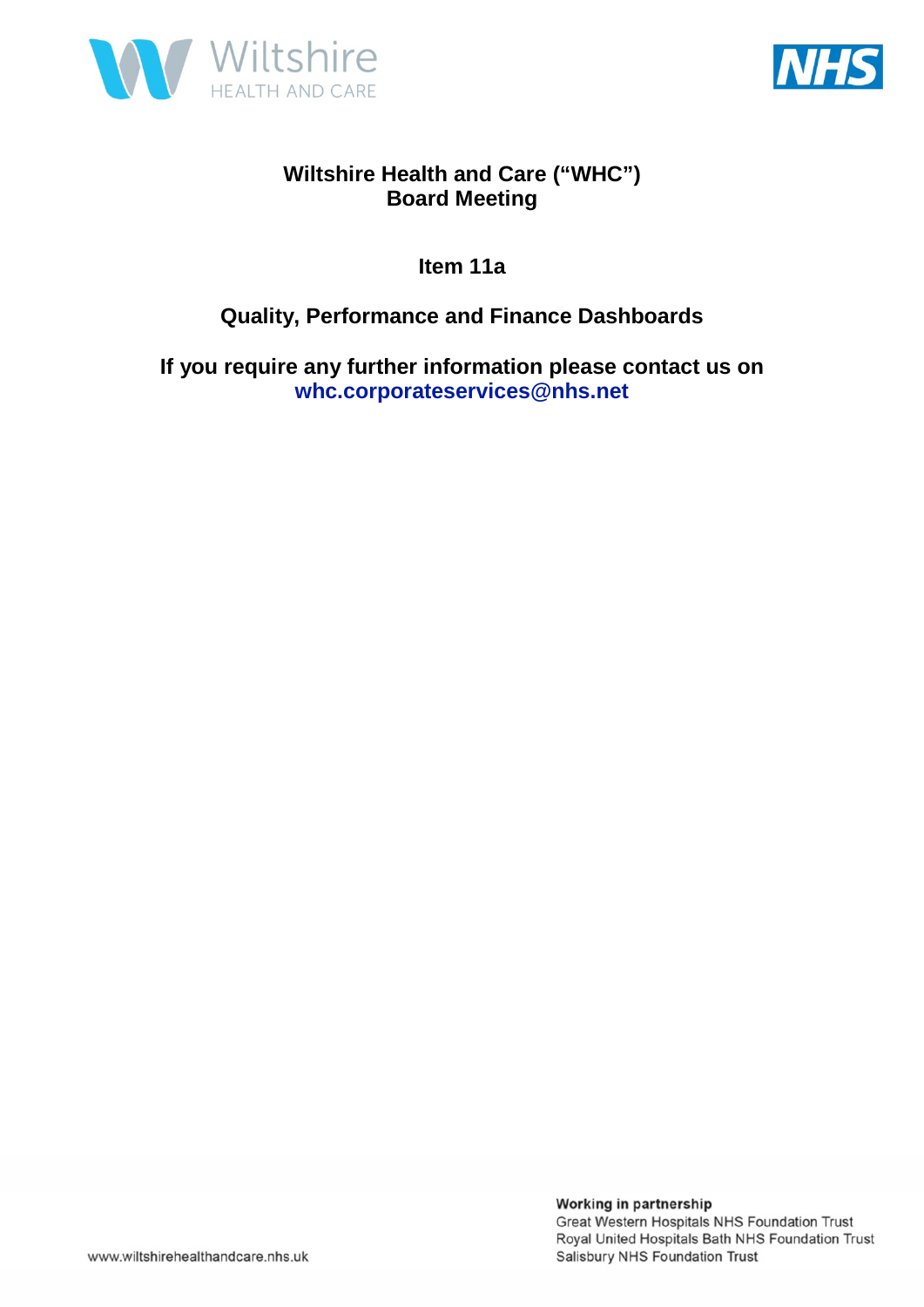



## Wiltshire Health and Care Board **For information Subject: Risk report Date of Meeting: 06 September 2019 Author: Tom Blowers Risk and Complaints Manager**

#### **1. Purpose**

This paper sets out:

- WHC risk summary profile is *for information only as there is no requirement (risk framework February 2019) to update the Board as no risk is presently scoring 15+*
- 12+ risks on the risk register, as of 19th of August 2019
- 2019/20 actions to implement and embed the risk management framework in line with DATIX risk module implementation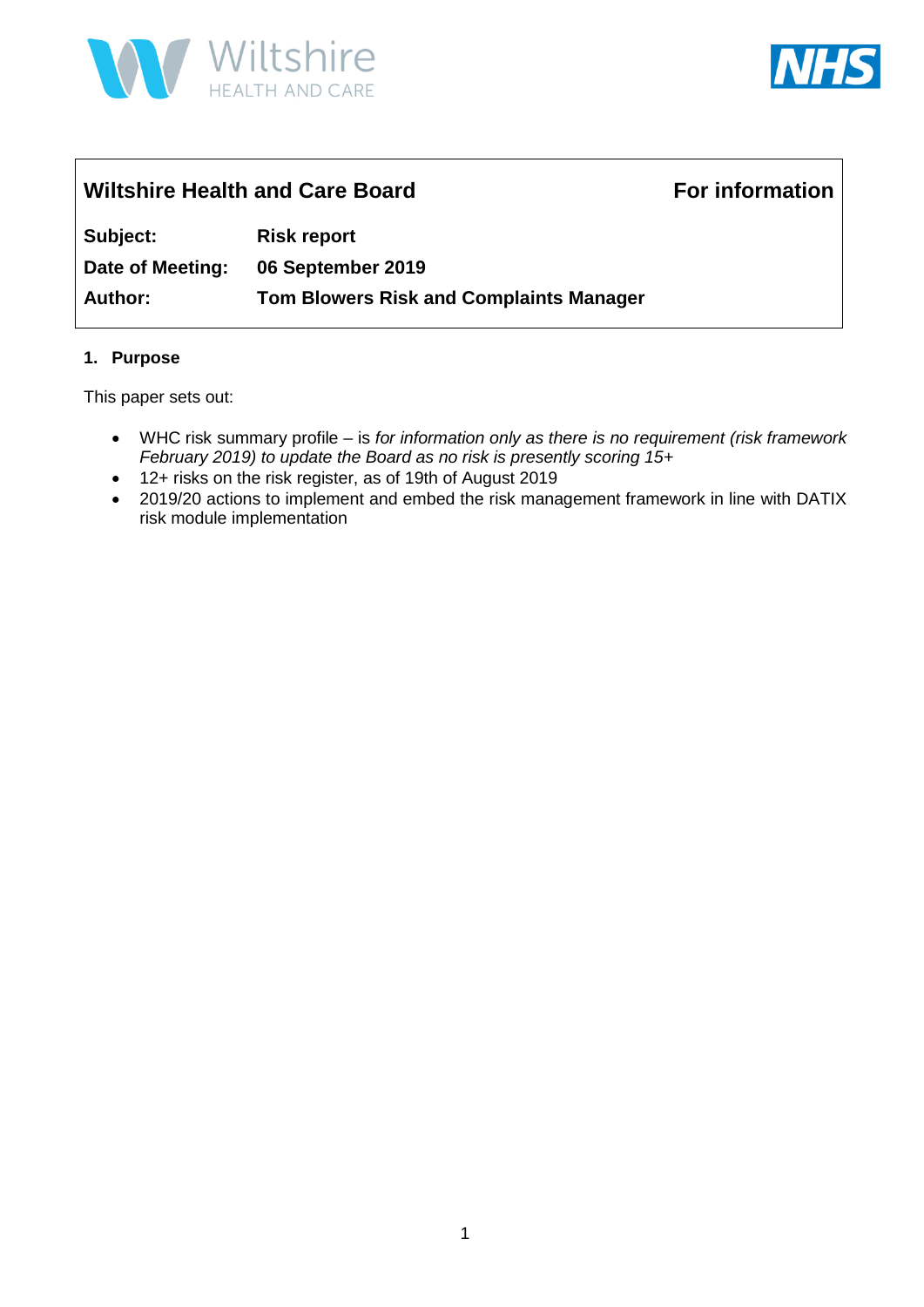#### **2. Background**

WHC's risk management framework was agreed by the Board in 1st February 2019. Changes to supporting systems and transfer to DATIX risk module took effect from 1 July 2019.

#### **WHC risk summary profile -** *for information*

#### **Risk profile (as of August 19th 2019) There are currently no 15+ risks on the risk register.**

| <b>Risk profile</b>                                                                   | July<br>Report | Movement | <u>August</u><br>Report |
|---------------------------------------------------------------------------------------|----------------|----------|-------------------------|
| Total open risks on WHC Risk Register (as of 18 <sup>th</sup> June 2019)  $\parallel$ | 69             |          |                         |
| "Accepted" open risk on the WHC Risk Register                                         | 11             |          |                         |
| "Live" open risks on the WHC Risk Register"                                           | 58             |          | 60                      |

#### **Risk scoring profile for WHC's "live" risks**

|                | Profile of live risks open as at 19 <sup>th</sup> of August<br>2019 2019<br>Total: 60 |                |                     |          |                |         |  |  |  |  |  |  |
|----------------|---------------------------------------------------------------------------------------|----------------|---------------------|----------|----------------|---------|--|--|--|--|--|--|
|                | Net Risk = Impact x Likelihood                                                        |                |                     |          |                |         |  |  |  |  |  |  |
| <b>Impact</b>  |                                                                                       |                |                     |          |                |         |  |  |  |  |  |  |
| 5              | Catastrophic                                                                          | 5              | 10                  | 15       | 20             | 25      |  |  |  |  |  |  |
| $\overline{4}$ | Major                                                                                 | $\overline{4}$ | 8                   | 12       | 16             | 20      |  |  |  |  |  |  |
| 3              | Moderate                                                                              | 3              | 6                   | 9<br>26  | 12             | 15      |  |  |  |  |  |  |
| 2              | <b>Minor</b>                                                                          | $\overline{2}$ | $\overline{4}$<br>3 | 6        | 8              | 10      |  |  |  |  |  |  |
| 1              | Negligible                                                                            | 4              | $\overline{2}$      | 3        | $\overline{4}$ | 5       |  |  |  |  |  |  |
|                | <b>Likelihood</b>                                                                     | Rare           | <b>Unlikely</b>     | Possible | Likely         | Certain |  |  |  |  |  |  |
|                |                                                                                       |                | 2                   | 3        | 4              | 5       |  |  |  |  |  |  |

#### **Or, as presented in a linear manner:**

|  |  |  |         | Risk scoring profile of live risks open as at 25 <sup>th</sup> July 2019 |  |  |                                     |
|--|--|--|---------|--------------------------------------------------------------------------|--|--|-------------------------------------|
|  |  |  |         | <u>  4   5   6   8   9   10   12   15   16   20   25   1</u>             |  |  | $\blacksquare$ Total $\blacksquare$ |
|  |  |  | 11 7 26 |                                                                          |  |  |                                     |

#### **In comparison to July 2019:**

|  |  |  |         | Risk scoring profile of live risks open as at 25 <sup>th</sup> July 2019 |  |  |       |
|--|--|--|---------|--------------------------------------------------------------------------|--|--|-------|
|  |  |  |         | <b>4</b> 5 6 8 9 10 12 15 16 20 25 1                                     |  |  | Total |
|  |  |  | 11 7 24 |                                                                          |  |  |       |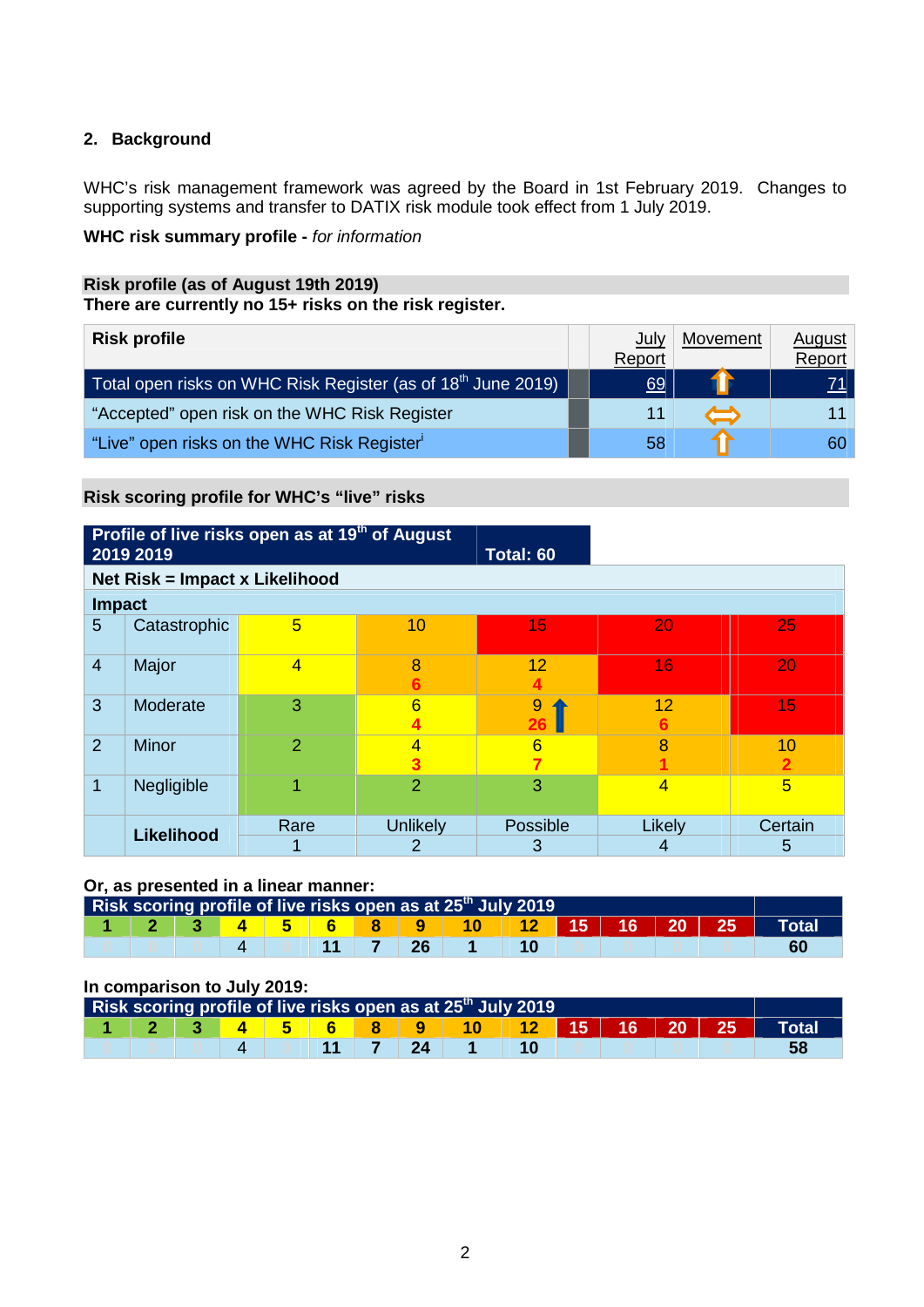|                                                                                                                                                                      | 12+ RISK Profile (No Change to 12+ risk profile in month July – Aug 2019)          |  |                                                               |  |                                                                                                         |                 |  |                                                                       |                                                           |                                                                                                    |
|----------------------------------------------------------------------------------------------------------------------------------------------------------------------|------------------------------------------------------------------------------------|--|---------------------------------------------------------------|--|---------------------------------------------------------------------------------------------------------|-----------------|--|-----------------------------------------------------------------------|-----------------------------------------------------------|----------------------------------------------------------------------------------------------------|
|                                                                                                                                                                      | Risk theme profile for 12+ risks                                                   |  |                                                               |  |                                                                                                         |                 |  |                                                                       |                                                           |                                                                                                    |
| <b>Operationa</b>                                                                                                                                                    | <b>Workfor</b><br>ce                                                               |  | <b>ICT</b><br><b>Infrastructu</b>                             |  | <b>Infrastructu</b><br>re                                                                               | <b>Financia</b> |  | Quality                                                               | <b>Governa</b><br>nce                                     | <b>Total</b>                                                                                       |
| $6\phantom{1}6$                                                                                                                                                      | $\bf{0}$                                                                           |  | re<br>$\bf{0}$                                                |  | $\Omega$                                                                                                | 3               |  | 1                                                                     | $\bf{0}$                                                  | 10                                                                                                 |
|                                                                                                                                                                      |                                                                                    |  |                                                               |  | 12+ Risks aligned with WHC Delivery Goals                                                               |                 |  |                                                                       |                                                           |                                                                                                    |
| Implementing<br>a new model<br>of care in line<br>with the NHS<br>Long Term<br>Plan, breaking<br>down the<br>barriers<br>between<br>primary and<br>community<br>care | Developing<br>our People<br>Including<br>our Safer<br><b>Staffing</b><br>Programme |  | Supporting<br>our patients<br>and<br>services<br>with good IT |  | Supporting<br>our patients<br>and staff with<br>physical<br>infrastructure<br>that better<br>meets need |                 |  | Providing<br>services in<br>an efficient<br>and<br>sustainable<br>way | Ensuring<br>everything<br>we do has<br>a quality<br>focus | Involving<br>and<br>engaging<br>our patients<br>and the<br>public in<br>developing<br>our services |
| (6)<br><b>Operational</b>                                                                                                                                            | (0)<br><b>Workforce</b>                                                            |  | (0)<br><b>ICT</b><br><b>Infrastructure</b>                    |  | $\overline{(0)}$<br><b>Infrastructure</b>                                                               |                 |  | (3)<br><b>Financial</b>                                               | (1)<br><b>Quality</b>                                     | Quality                                                                                            |
|                                                                                                                                                                      | (0) Governance                                                                     |  |                                                               |  |                                                                                                         |                 |  |                                                                       |                                                           |                                                                                                    |

### **12+ Risk Profile (No Change to 12+ risk profile in month July – Aug 2019)**

**Combined score of 12+ risks** 

|                       |                      | Organisational risk summary profile for active 12+ risks |                        |
|-----------------------|----------------------|----------------------------------------------------------|------------------------|
|                       | <b>Combined risk</b> |                                                          | <b>Number of risks</b> |
| <b>Category</b>       | score                |                                                          | associated.            |
| 1. Operational        | 60                   |                                                          | 6                      |
| 2. Workforce          | $\Omega$             |                                                          | 0                      |
| 3. ICT Infrastructure | 0                    |                                                          | 0                      |
| 4. Infrastructure     | 0                    |                                                          | 0                      |
| 5. Financial          | 36                   |                                                          | 3                      |
| 6. Quality            | 12                   |                                                          |                        |
| <b>Governance</b>     | 0                    |                                                          | O                      |

#### **\*See appendix 1 for detail of all 12+ risks.**

#### **New 12+ Risks as of 25th July 2019**

There were zero 12+ risks added to the register in the reporting period.

### **Closed/Downgraded 12+ Risks in reporting period July – Aug 2019**

Zero12+ risks were closed

#### **Accepted 12+ Risks in reporting period July – Aug 2019**

Zero risks were accepted during the reporting period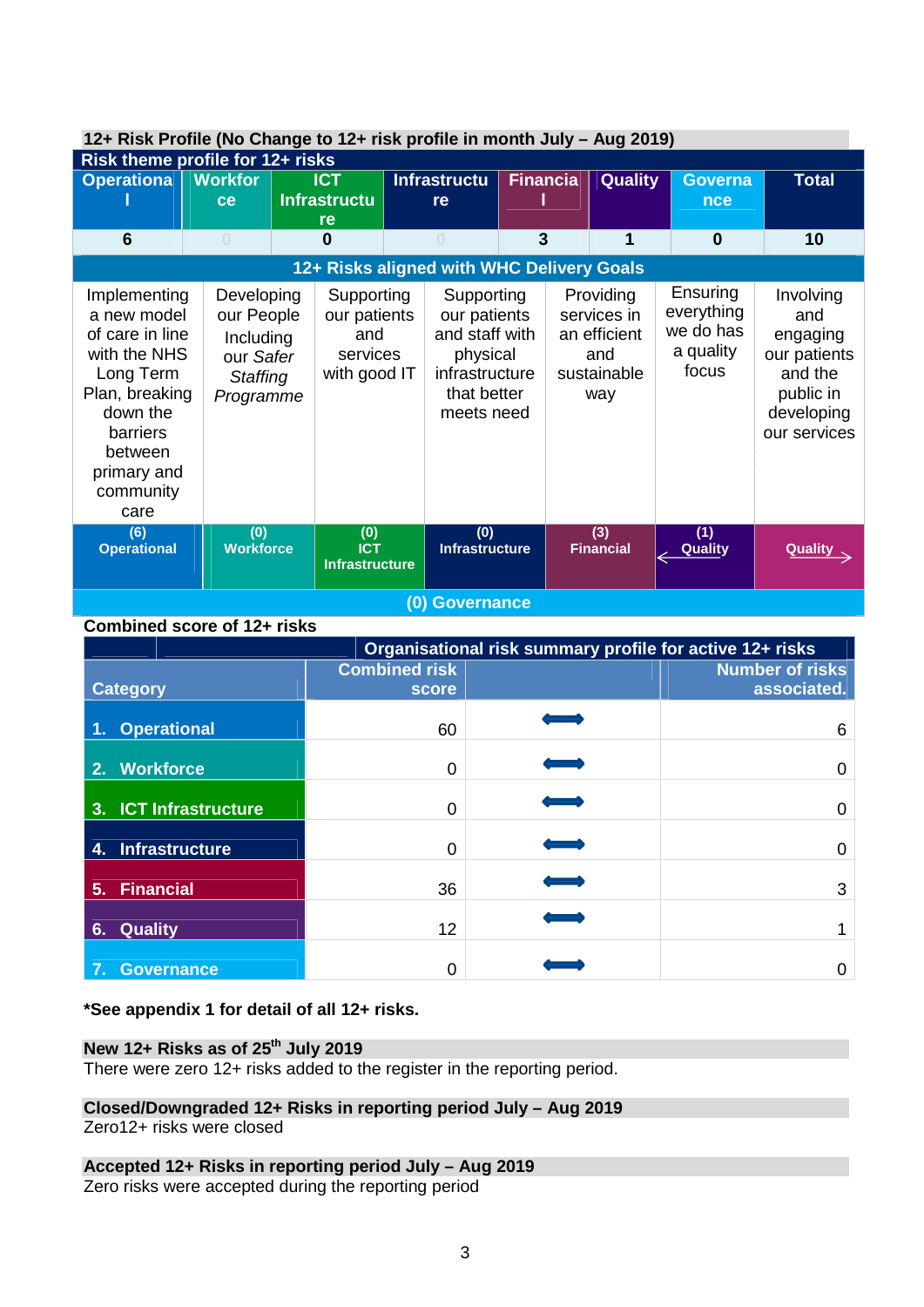#### **Movement of 12+ Risks in reporting period July – Aug 2019**

There were no changes to the scoring status of any 12+ risks in the reporting period.

#### **15+ Risks (August 2019)**

As August 19th 2019, WHC has **ZERO** 15+ risks on its Risk Register.

#### **Risk movement of 15 + risks (as of August 2019)**

During the reporting period July to August 2019, no risks have **escalated** to a risk score of 15+. During Q4 18/19, no **newly added** risks score 15+.

#### **Q1 19/20 actions to implement and embed the risk management framework as we implement DATIX -** *for information*

The risk module of Datix was implemented with effect from 1 July 2019. However, using the tool in practice, we are experiencing issues with its readiness and suitability. Discussions are on-going with DATIX to resolve these concerns, with an escalation meeting due to be held on the 4th September 2019. The main defects in functionality are as follows:

| <b>Issue</b> |                                     | <b>Description</b>                                                                                                                                   | Action                                                                                                                                                                                                                                                                                                                                | Timescale for<br>resolution |
|--------------|-------------------------------------|------------------------------------------------------------------------------------------------------------------------------------------------------|---------------------------------------------------------------------------------------------------------------------------------------------------------------------------------------------------------------------------------------------------------------------------------------------------------------------------------------|-----------------------------|
|              | The risk review<br>process on DATIX | When a risk review is<br>performed, it is unclear<br>where the previous<br>version is saved,<br>impacting on the ability<br>to report and audit risk | TB and DC have raised<br>issues with DATIX and WHC<br>project team. Awaiting 'fixes'<br>from DATIX<br>Awaiting the implementation<br>of Yellow Fin reporting tool<br>DATIX are currently sending<br>the Risk and Complaints<br>Manager an excel spread<br>sheet on a monthly basis in<br>order for internal and external<br>reporting | 30.09.2019                  |
|              | Reporting                           | There are no reporting<br>tools for the ERM,<br>impacting on the ability<br>to report and audit risk                                                 | As above                                                                                                                                                                                                                                                                                                                              | As above                    |

Following the commercial meeting with DATIX on 4<sup>th</sup> September 2019, and the functionality being in line with expectations and contract agreements, DATIX training will be delivered in October to key staff across the organisation. This is to ensure effective risk management and full utilisation of DATIX functionality. Alongside the face to face training, a training tracker module will be launched for appropriate staff to complete. This will include understanding of the Risk Management Framework and DATIX.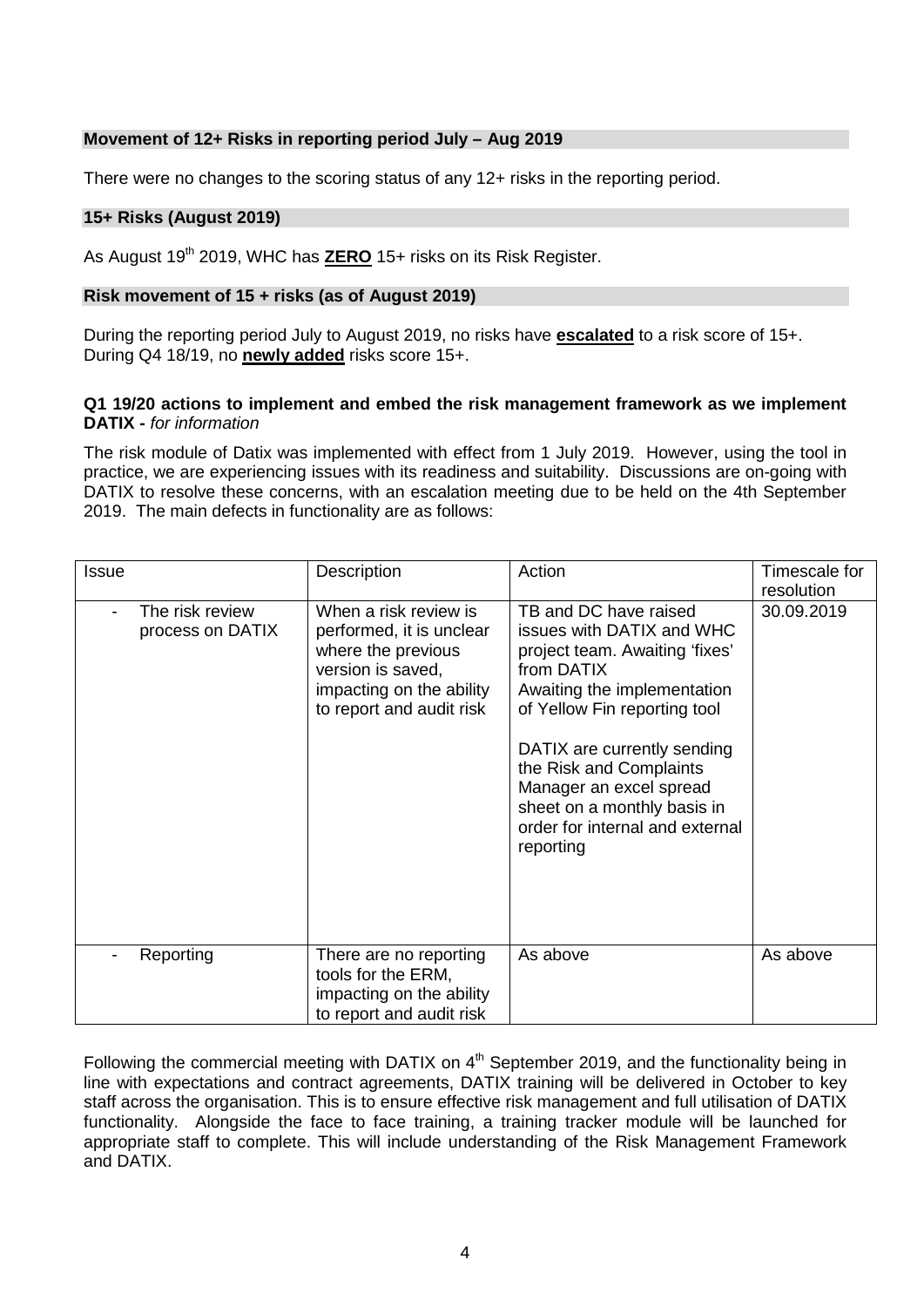#### **3. Recommendation**

The Board is invited to:

- note the position with regards to WHC's 12+ risks
- confirm it is satisfied that WHC's key risks are being appropriately managed
- note the update in relation to the implementation of the risk module of DATIX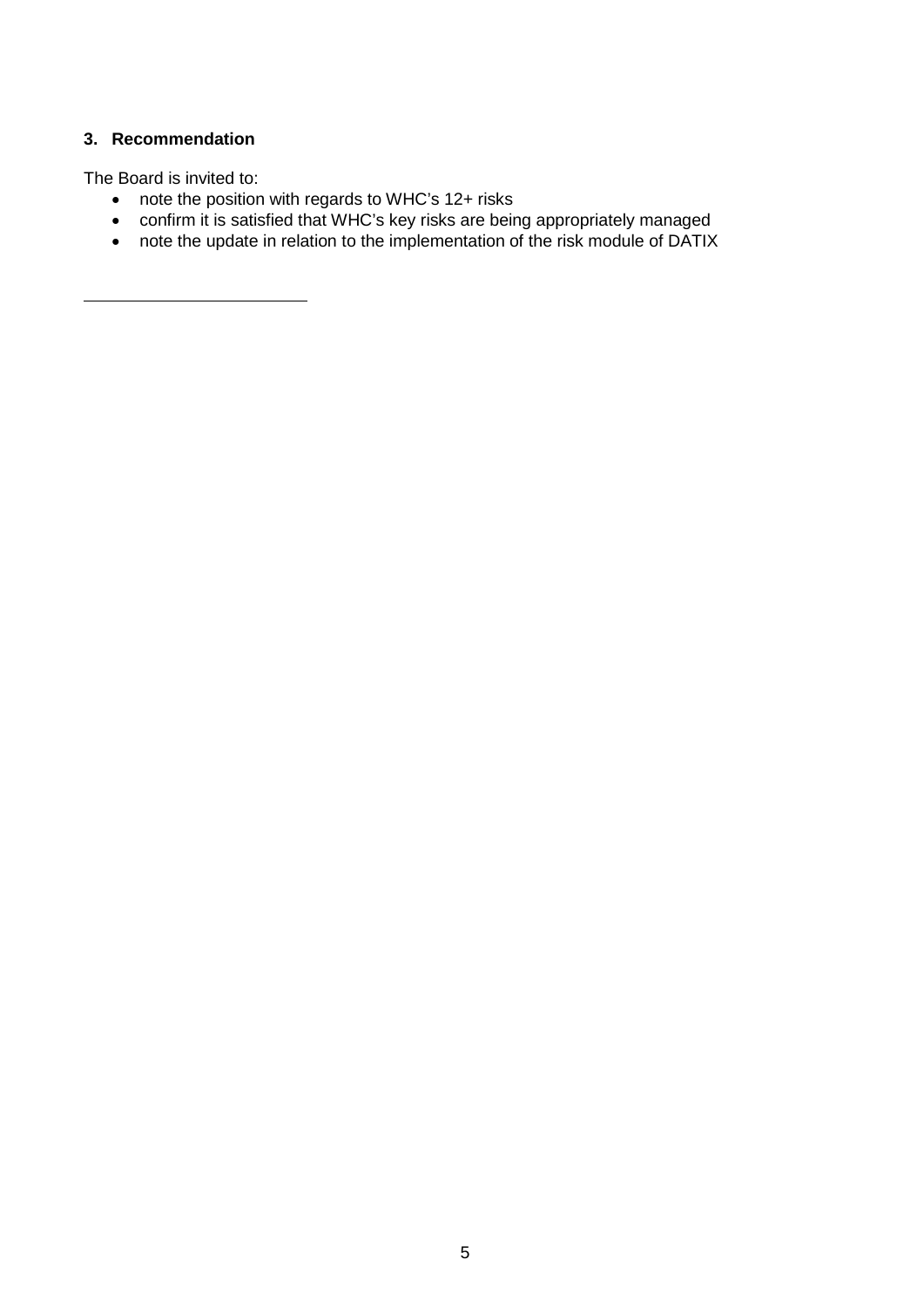



**Item 12a** 

**Details of all 12+ risks** 

**If you require any further information please contact us on whc.corporateservices@nhs.net**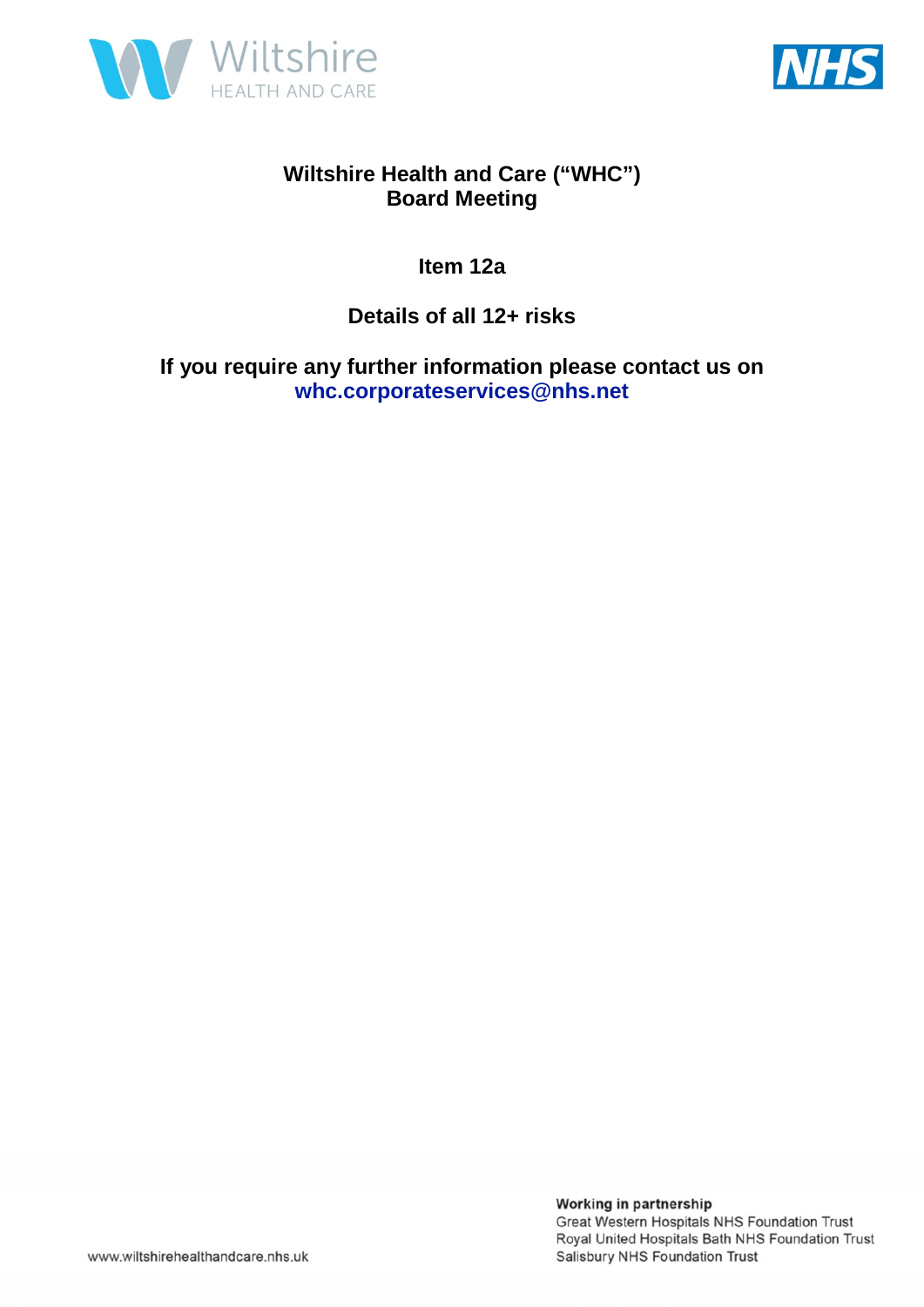



### Wiltshire Health and Care Board **For information**

**Subject: Delivery Plan Tracker Date of Meeting: 06 September 2019 Author: Douglas Blair, Managing Director** 

#### **1. Purpose**

1.1 Outline progress against Wiltshire Health and Care (WHC) Delivery Plan 2019-20 objectives.

#### **2. Background**

2.1 WHC recognises the importance of monitoring achievement against plan. To assist with this process regular updates are received to ensure delivery on track. Criteria used are:

- Delivery milestone achieved;
- Delivery milestone on track to be completed by target quarter;
- Delivery milestone off-track to be completed by target quarter, but actions in place to achieve milestone by the end of 19/20;
- Delivery milestone off-track to be completed by target quarter;
- Milestone unlikely to be achieved by the end of 19/20 and
- Delivery milestone no longer applicable because of national decision making/ other

#### **3. Discussion**

3.1 The attached tracker sets out an update on all objectives. Overall, good progress is being made against the plan. The Delivery Plan included a mixture of objectives that could be delivered by Wiltshire Health and Care, and others focused on the ongoing development of community services which would be reliant on agreement with commissioners. On these, the Board will want to note that there are a number of objectives for which progress has either stalled, or the objective will not be achieved, due to factors outside the direct control of WHC. This is clearly shown in the accompanying narrative.

#### **4. Recommendation**

4.1 The Board is invited to note the information supplied and comment on the progress made against the 2019/20 plan.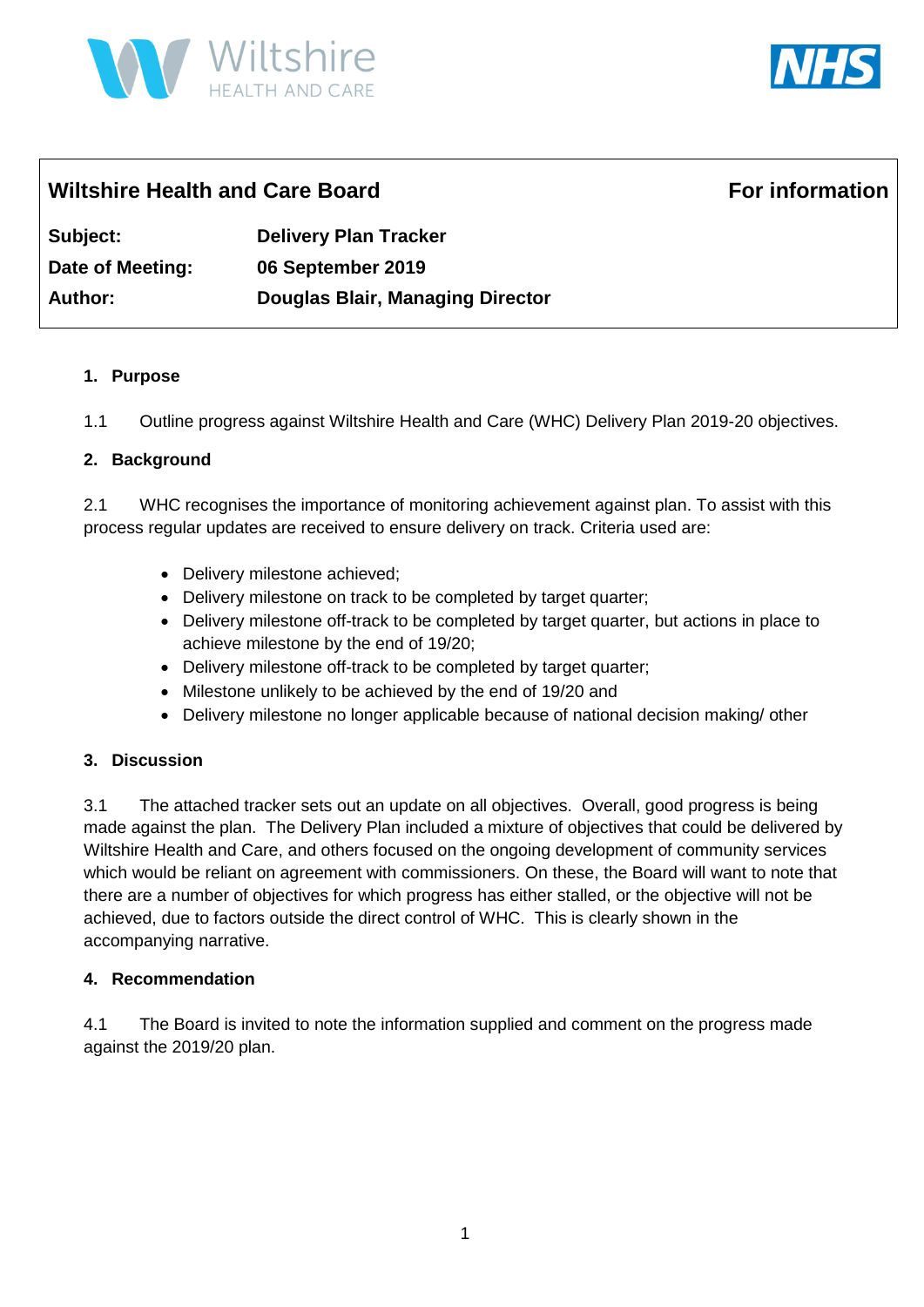



### **Progress Report: Wiltshire Health and Care Delivery Plan, 2019-2020**

| Meeting:                         | <b>Executive Committee</b>         |                                                                                                                                                                                                                                                         |  |  |  |  |  |  |  |  |
|----------------------------------|------------------------------------|---------------------------------------------------------------------------------------------------------------------------------------------------------------------------------------------------------------------------------------------------------|--|--|--|--|--|--|--|--|
| Date of Report:                  | August 2019                        |                                                                                                                                                                                                                                                         |  |  |  |  |  |  |  |  |
|                                  |                                    |                                                                                                                                                                                                                                                         |  |  |  |  |  |  |  |  |
| <b>RAG key:</b>                  | Delivery milestone achieved.       |                                                                                                                                                                                                                                                         |  |  |  |  |  |  |  |  |
|                                  |                                    | Delivery milestone on track to be completed by target quarter.                                                                                                                                                                                          |  |  |  |  |  |  |  |  |
|                                  |                                    | Delivery milestone off-track to be completed by target quarter, but actions in place to achieve milestone by the end of 19/20.                                                                                                                          |  |  |  |  |  |  |  |  |
|                                  |                                    | Delivery milestone off-track to be completed by target quarter, and milestone unlikely to be achieved by the end of 19/20.                                                                                                                              |  |  |  |  |  |  |  |  |
|                                  |                                    | Delivery milestone no longer applicable because of national decision making/other.                                                                                                                                                                      |  |  |  |  |  |  |  |  |
|                                  |                                    |                                                                                                                                                                                                                                                         |  |  |  |  |  |  |  |  |
| <b>Type of objective</b><br>key: | Transformation (T)                 | Specifically funded transformation resource leading the delivery of the objective under the steer of a Programme Board sponsored by a<br>member of the Executive Committee. Detail on the progress of these programmes provided as part of this report. |  |  |  |  |  |  |  |  |
|                                  | Project (P)                        | Organisational project resource supporting the delivery of the objective under the steer of a senior manager. In addition to project<br>reporting, progress will be tracked through this report.                                                        |  |  |  |  |  |  |  |  |
|                                  | <b>Service Development</b><br>(SD) | New, defined piece of work being undertaken by one or more staff members within WHC's usual establishment as part of their annual<br>work programme. Progress tracked through this report.                                                              |  |  |  |  |  |  |  |  |
|                                  | <b>Business as Usual</b><br>(BAU)  | Work already part of WHC's usual delivery model. Work being undertaken by one or more staff members within WHC's usual<br>establishment as part of their usual work programme.                                                                          |  |  |  |  |  |  |  |  |
|                                  |                                    |                                                                                                                                                                                                                                                         |  |  |  |  |  |  |  |  |
| Key:                             | Lead                               | Person responsible for reporting to the Executive Committee on progress against objetcive.                                                                                                                                                              |  |  |  |  |  |  |  |  |

|              |                                                          |        | <b>SECTION 1: IMPLEMENTING A NEW MODEL OF CARE</b>                                                                                                                                                                     |             |                                                     |    |                                                               |               |                                                                             |                     |                    |                                                                                                                  |                                                                                                                                                                            |
|--------------|----------------------------------------------------------|--------|------------------------------------------------------------------------------------------------------------------------------------------------------------------------------------------------------------------------|-------------|-----------------------------------------------------|----|---------------------------------------------------------------|---------------|-----------------------------------------------------------------------------|---------------------|--------------------|------------------------------------------------------------------------------------------------------------------|----------------------------------------------------------------------------------------------------------------------------------------------------------------------------|
|              | <b>Topic/</b><br><b>Theme</b>                            |        | Objective                                                                                                                                                                                                              | <b>Type</b> | <b>Reporting</b><br>Lead                            |    | $\begin{array}{c} \n\mathsf{Q} \\ \n\mathsf{1} \n\end{array}$ | $\frac{Q}{2}$ | $\begin{array}{ c }\n\hline\n\mathbf{Q} \\ \hline\n\mathbf{3}\n\end{array}$ | $\overline{a}$<br>4 | [Q1]<br><b>RAG</b> | <b>Objective KPI</b>                                                                                             | Narrative to explain current position                                                                                                                                      |
| $\mathbf 1$  | Start well,<br>live well, stay<br>well, age well         | 1.1.1  | • Increase the number of staff<br>attending Making Every Contact<br><b>Counts training.</b>                                                                                                                            | <b>SD</b>   | Community<br>Service<br>Manager, West               | Ĕ. |                                                               |               |                                                                             |                     |                    | The number of staff<br>having completed the<br>MECC training higher<br>at Q4 19/20, than it<br>was at Q4 18/19.  |                                                                                                                                                                            |
|              |                                                          | 1.1.2  | • Continue to use our systems and<br>contacts to prompt preventative<br>discussion and lifestyle advice.                                                                                                               | <b>SD</b>   | Community<br>Service<br>Manager, West               | è. |                                                               |               |                                                                             |                     |                    |                                                                                                                  | On-going work following risk behaviours CQUIN.                                                                                                                             |
|              |                                                          | 1.1.3  | • Continue to maintain good access<br>to treatment with over 92% of<br>people treated within 18 weeks.                                                                                                                 | <b>BAU</b>  | <b>Chief Operating</b><br>Officer (LH)              |    |                                                               |               |                                                                             |                     |                    | Over 92% of<br>incomplete waiters<br>waiting under 18<br>weeks.                                                  | Performance maintained in Q1                                                                                                                                               |
|              |                                                          | 1.1.4  | • Define an optimal service model<br>and pathway for First Contact<br>Physiotherapy with primary care<br>colleagues.                                                                                                   | SD          | Head of Service,<br><b>MSK</b><br>(CLJ)             |    |                                                               |               |                                                                             |                     |                    | Service specification<br>in place.                                                                               | Good progress, with PCNs expresssing interest. Draft service<br>model in circulation for final approval.<br>Expanded to Calne, EOI from 5 further PCNs                     |
|              |                                                          | 1.1.5  | • Increase the number of areas<br>where First Contact<br>Physiotherapy is delivered.                                                                                                                                   | SD          | Head of Service,<br><b>MSK</b><br>(CLJ)             | O  |                                                               |               |                                                                             |                     |                    | Signed agreements to<br>deliver First Contact<br>Physios in multiple<br><b>Primary Care</b><br>Networks in place |                                                                                                                                                                            |
| $\mathbf{2}$ | Live well with<br>one or more<br>long term<br>conditions | 1.2.1  | • Expand the provision of structured<br>education and digital self-<br>management support tools.                                                                                                                       | SD          | Head of Service,<br><b>Diabetes</b><br>(Paul Mabey) |    |                                                               |               |                                                                             |                     |                    | Digital options<br>available. Increase<br>uptake of places                                                       | Pilot in place for type 2 working with CCG. Signposting to Type 1<br>course and read coding records on completion certificate. Direct<br>booking from primary care.        |
|              |                                                          | 1.2.2  | • We will contribute to the<br>development of the 'whole life'<br>pathway to ensure the needs of<br>patients with Learning Disabilities<br>are recognised and addressed<br>within the developing model of<br>provision | SD          | Head of<br>Operations<br>(Heather Khaler)           |    |                                                               |               |                                                                             | ✓                   |                    | Renewed service<br>specification for LD<br>services                                                              | Good dialogue opened with WCC, now part of the wider<br>programme board                                                                                                    |
|              |                                                          | 1.2.3  | • Develop a single unified pathway<br>for diabetes                                                                                                                                                                     | <b>SD</b>   | Head of Service,<br>Diabetes (PM)                   |    |                                                               |               |                                                                             |                     |                    | Wiltshire diabetes<br>pathway in place                                                                           | Initial pathway work commenced with WCCG. Internal pathways<br>within WHC aligned                                                                                          |
|              |                                                          | 1.2.4  | • Develop a common model for the<br>provision of specialist advice and<br>support for people with long term<br>conditions                                                                                              | <b>SD</b>   | Head of Service,<br>Diabetes (PM)                   |    |                                                               |               |                                                                             |                     |                    | LTC model in place                                                                                               | Developing concept in diabetes pathway that can be used for<br>other LTC's                                                                                                 |
|              |                                                          | 1.2.5  | • Reduce wheelchair waiting times<br>so the 18-week RTT target is<br>always achieved                                                                                                                                   | <b>BAU</b>  | Head of Service,<br><b>MSK</b><br>(CLJ)             |    |                                                               |               |                                                                             |                     |                    | RTT achieved                                                                                                     | This is a challenging kpi as the clock does not stop on 1 <sup>st</sup><br>appointment - recovery plan accepted by CCG, however further<br>work is required with suppliers |
|              |                                                          | 1.2.6  | • Reduce waiting times for patients<br>waiting for wheelchair repair.                                                                                                                                                  | SD          | Head of Service,<br><b>MSK</b><br>(CLJ)             | Ĕ  |                                                               |               |                                                                             |                     |                    | As above                                                                                                         | As above                                                                                                                                                                   |
|              |                                                          | 1.2.7  | • We will develop personalised<br>wheelchair budget systems                                                                                                                                                            | SD          | Head of Service,<br><b>MSK</b><br>(CLJ)             |    |                                                               |               |                                                                             |                     |                    | A clear process is in<br>place for PWB                                                                           | Most service users will decline a PWB, further work is required to<br>agree the service spec for which includes PWB                                                        |
|              |                                                          | 1.2.8  | • We will introduce a stock<br>management system for<br>wheelchairs.                                                                                                                                                   | SD          | Head of Service,<br><b>MSK</b><br>(CLJ)             |    |                                                               | ✓             |                                                                             |                     |                    | A robust stock<br>management system<br>is in place                                                               | We have an interim but require a longer term solution                                                                                                                      |
|              |                                                          | 1.2.9  | • Develop a proposal for a Wiltshire-<br>wide model for community heart<br>failure, in partnership with the 3<br>cardiology depts.                                                                                     | <b>SD</b>   | <b>Chief Operating</b><br>Officer (LH)              | O  |                                                               |               |                                                                             |                     |                    | Proposal for WHC to<br>deliver enhanced HF<br>services                                                           | A model has been developed but on hold pending CCG action                                                                                                                  |
|              |                                                          | 1.2.10 | • Case for change created which<br>defines the benefits of expanding<br>the WHC Oxygen service to south<br>Wilts.                                                                                                      | <b>SD</b>   | Ella Purvis                                         | O  |                                                               |               |                                                                             |                     |                    | Case for change<br>completed for WHC<br>expand Community<br>Oxygen service to<br>South                           | Presentation to CCG on 6 <sup>th</sup> September 2019                                                                                                                      |
|              |                                                          | 1.2.11 | • Provide commissioners with a<br>costed options appraisal to expand<br>pulmonary rehabilitation.                                                                                                                      | <b>SD</b>   | Ella Purvis                                         | O  |                                                               |               |                                                                             |                     |                    | Costed options<br>available to<br>commissioners                                                                  | Community options/locations being considered.                                                                                                                              |
|              |                                                          | 1.2.12 | • Put in place arrangements to<br>support the use of Diasend for<br>Wiltshire community patients.                                                                                                                      | SD          | Head of Service,<br><b>Diabetes</b>                 | O  |                                                               |               |                                                                             |                     |                    | Diasend used to<br>support care                                                                                  | Costed proposal developed, Initial discussions with CCG, may<br>not fund                                                                                                   |
| 3            | <b>Support for</b><br>complex<br>comorbidities           | 1.3.1  | • Work with the CCG to develop a<br>proposal for pain management<br>services across Wiltshire                                                                                                                          | <b>SD</b>   | Head of Service,<br><b>MSK</b><br>(CLJ)             | O  | ✓                                                             |               |                                                                             |                     |                    | Proposal for WHC to<br>deliver enhanced pain<br>management service                                               | On hold by CCG                                                                                                                                                             |
|              | /frailty                                                 | 1.3.2  | • Define the pathway for the<br>management of frail patients<br>outside of hospital, and present the                                                                                                                   | <b>SD</b>   | <b>Chief Operating</b><br>Officer (LH)              | O  |                                                               |               |                                                                             |                     |                    | Model in place                                                                                                   | This is been led through BSW- needs further input by WHC<br>COO to make local progress                                                                                     |
|              |                                                          |        | Wiltshire Health and Care "Delivery Plan Tracker, 2019-2020                                                                                                                                                            |             |                                                     |    |                                                               |               |                                                                             |                     |                    |                                                                                                                  | Version:<br>0.1                                                                                                                                                            |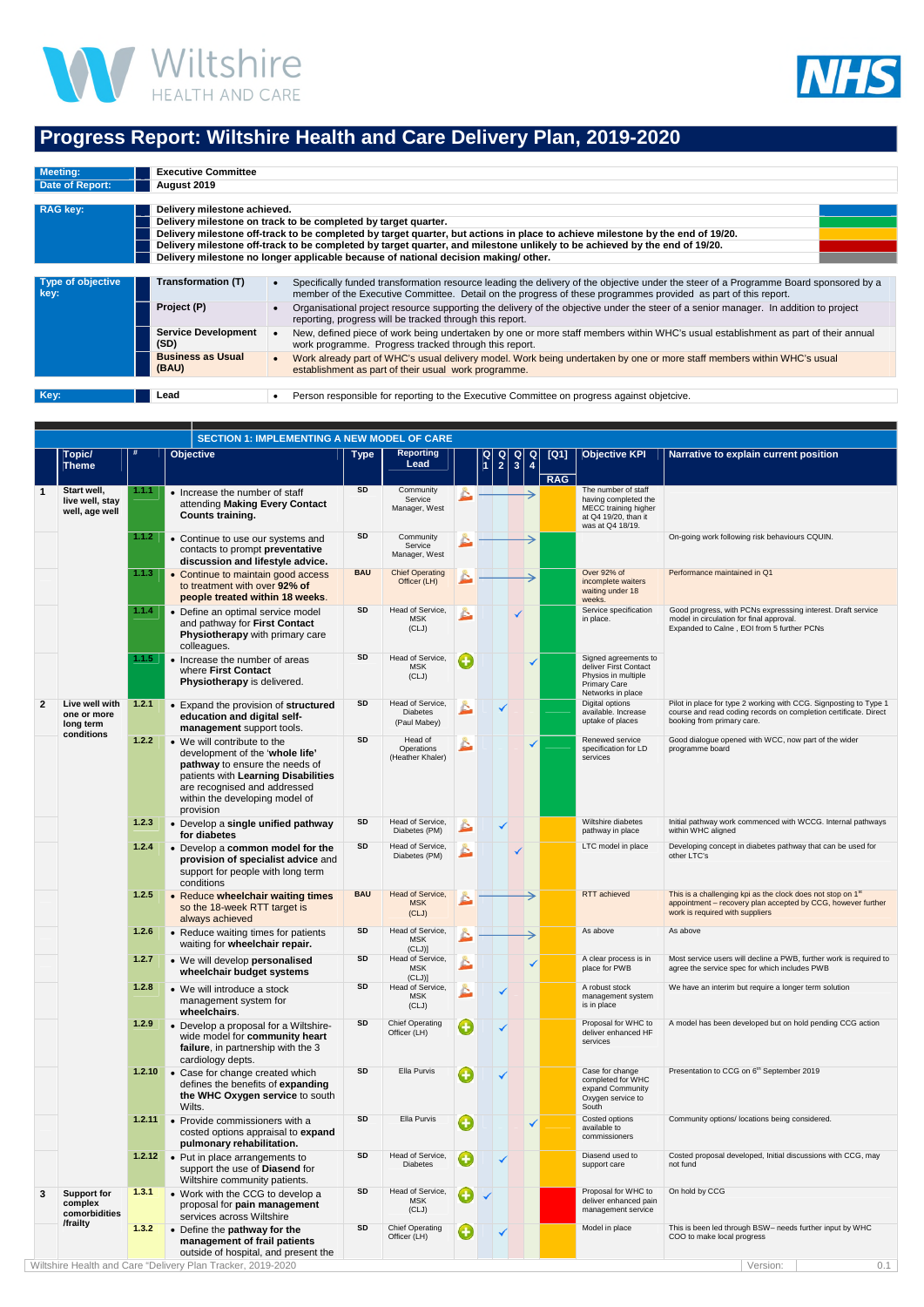|    |                                                                           |        | funding requirements to<br>commissioners.                                                                                                                                  |            |                                                       |    |  |   |   |                                                                                                        |                                                                                                                                                                  |
|----|---------------------------------------------------------------------------|--------|----------------------------------------------------------------------------------------------------------------------------------------------------------------------------|------------|-------------------------------------------------------|----|--|---|---|--------------------------------------------------------------------------------------------------------|------------------------------------------------------------------------------------------------------------------------------------------------------------------|
|    | <b>Accessible</b><br>effective<br>support in                              | 1.4.1  | • Robust improvement plan in place<br>to deliver improved resilience in our<br><b>Minor Injury Units.</b>                                                                  | <b>SD</b>  | Head of<br>Operations<br>(Clare Robinson)             |    |  |   |   | MIU action plan in<br>place                                                                            | Action plan approved, no reds remaining, staffing improving                                                                                                      |
|    | crisis                                                                    | 1.4.2  | • Trialled physiotherapists in MIUs,<br>evaluated impact of this by the end<br>of $Q4$ .                                                                                   | SD         | Head of Service,<br><b>MSK</b><br>(CLJ)               |    |  |   | ✔ | Outcome of trial<br>known and agreed<br>way forward                                                    | Posts approved and recruited to: start dates 9/9/19                                                                                                              |
|    |                                                                           | 1.4.3  | • Work with commissioners to clarify<br>the specification for Urgent<br><b>Treatment Centres in Wiltshire.</b>                                                             | SD         | <b>Chief Operating</b><br>Officer (LH)                | O  |  |   |   | Clear plan for Urgent<br>treatment Centres in<br>place in Wiltshire                                    | Awaiting clarity of commissioning intentions.                                                                                                                    |
|    |                                                                           | 1.4.4  | <b>PRIORITY</b><br>• Work as part of the Wiltshire<br>Delivery Group to develop a<br>proposal for an increase and<br>streaming of rapid response<br>services.              | T          | Band 8A<br>Transformation<br>Manager                  | O  |  |   |   | Agreed service model<br>with commissioners.<br>with clear plan for<br>WHC's part in<br>implementation. | Moving into design phase currently – will not impact for this winter                                                                                             |
|    |                                                                           | 1.4.5  | • As part of the design of rapid<br>response services, we would look<br>to deliver the full falls pathway<br>across Wiltshire.                                             | SD         | Head of<br>Operations<br>(Clare Robinson)             | O  |  |   |   | Proposal for WHC<br>delivering a falls<br>response service                                             | A proposal has been made to the CCG and is on hold pending<br>procurement advice                                                                                 |
|    |                                                                           | 1.4.6  | • Proposal for the delivery of IV<br>therapy in the patient's home for<br>south Wiltshire.                                                                                 | SD         | <b>Chief Operating</b><br>Officer (LH)                | O  |  |   |   | Service in place to<br>deliver IV therapy at<br>home                                                   | On hold by CCG pending Rapid Response design                                                                                                                     |
| 5  | <b>High quality</b><br>person-<br>centred<br>specialist and<br>acute care | 1.5.1  | • Red and Green - By the end of Q2,<br>we will have embedded red and<br>green methodology fully on all<br>inpatient wards.                                                 | SD         | Head of<br>Inpatients (Lisa<br>Maslen)                | č. |  |   |   | Red & green in place                                                                                   | Project Lead pulled back into service. Clear plan in place to roll<br>out from Sept 19                                                                           |
|    |                                                                           | 1.5.2  | • Align the Acute Trust Liaison<br>service to the Wiltshire Patient<br>Flow Hub.                                                                                           | SD         | <b>Chief Operating</b><br>Officer (LH)                | O  |  |   |   | Community in reach<br>model in place                                                                   | Proposal to be made for WHC to manage function over winter                                                                                                       |
| 6  | Good hand<br>over and<br>discharge<br>planning and<br>post support        | 1.6.1  | • We will reduce the number of bed<br>days occupied by patients with an<br>acute length of stay of 21 days or<br>more waiting for discharge to<br>Pathway 1 and Pathway 2. | <b>BAU</b> | <b>Chief Operating</b><br>Officer (LH)                |    |  |   |   | <b>Reduction in bed</b><br>days for >21 day for<br>Pathway 1 and 2.                                    | Need to agree on data monitoring process, as data does not<br>exist at pathway level for all.                                                                    |
|    |                                                                           | 1.6.2  | • By Q3, we will reduce length of<br>stay in community hospital beds to<br>be in line with national benchmarks<br>for 19/20 to release capacity for<br>winter.             | SD         | <b>Chief Operating</b><br>Officer (LH)                | è. |  |   |   | LoS to be at 27 days<br>in Q4                                                                          | Plans inplace to address, MDT's are occuring however we have<br>a growing number of very complex pts and DTOCs                                                   |
|    |                                                                           | 1.6.3  | • Develop the Wiltshire Patient Flow<br>Hub further to increase<br>coordination of Home First+<br>discharges.                                                              | SD         | <b>Chief Operating</b><br>Officer (LH)                |    |  |   |   | Agreement for<br>increased resources<br>for Home First<br>coordination.                                | Review of processes underway but increased resources very<br>unlikely for this aspect, as baseline resources for 7 day working<br>have not been confirmed.       |
|    |                                                                           | 1.6.4  | • Align the Wiltshire Patient Flow<br><b>Hub with Wiltshire Council</b><br>patient flow processes.                                                                         | SD         | <b>Chief Operating</b><br>Officer (LH)                | O  |  |   |   | Agreed joint<br>processes in place                                                                     | Progress made and some SW will be located within the hub from<br>September                                                                                       |
| 7  | <b>Effective</b><br>rehabilitation<br>and                                 | 1.7.1  | • Complete the roll out of the Home<br>First + pathway with Wiltshire<br><b>Council</b> in all localities.                                                                 | SD         | <b>Chief Operating</b><br>Officer (LH)                | O  |  |   |   | Pathway rolled out in<br>all areas.                                                                    | Completed, now embedding                                                                                                                                         |
|    | reablement                                                                | 1.7.2  | • Stroke rehabilitation reviewed,<br>and proposal to increase<br>rehabilitation at home.                                                                                   | SD         | <b>Chief Operating</b><br>Officer (LH)                | G  |  |   |   | Proposal for<br>increased stroke<br>rehab                                                              | Good work undertaken with ESD - however further funding<br>required - proposal needs to be written                                                               |
|    |                                                                           | 1.7.3  | • By the start of Q1, we will define<br>the preferred model for clinical<br>input into ICT beds.                                                                           | <b>SD</b>  | <b>Chief Operating</b><br>Officer (LH)                | O  |  |   |   | Preferred model<br>defined.                                                                            | Model defined, CCG agreed, but decision now reversed. This<br>objective will therefore not be achieved, as CCG have decided<br>on different approach in 2019/20. |
|    |                                                                           | 1.7.4  | • Propose new approach for<br>fracture clinics.                                                                                                                            | SD         | <b>Chief Operating</b><br>Officer (LH)                | O  |  |   |   | New model in place                                                                                     | Proposal to be considered by exec 26/8/19                                                                                                                        |
| 8  | Person<br>centred,<br>dignified,<br>long term<br>care                     | 1.8.1  | • By Q3, we will develop a proposal<br>for increased support to care<br>homes to prevent escalation.                                                                       | SD         | Head of<br>Operations,<br>Community<br>Team (HK)      | O  |  | ✓ |   | There will be a<br>Wiltshire wide care<br>home model of<br>support                                     | Asking CCG to define their preferred model                                                                                                                       |
| 9  | Support,<br>control, and<br>choice at the<br><b>End of Life</b>           | 1.9.1  | • Processes formalised to provide<br>care support to patients who have<br>a diagnosis of a terminal illness<br>but who are not yet entering the<br>final phase of life.    | <b>SD</b>  | Head of<br>Operations,<br>Community<br>Team (HK)      | È. |  |   |   | Formalised process<br>as part of EOL<br>pathway work.                                                  | On-going work.                                                                                                                                                   |
| 10 | Integrated<br>services to<br>provide<br>person-<br>centred care           | 1.10.1 | <b>PRIORITY</b><br>• Review and reorganise<br>management of caseloads in<br>community teams and working with<br>GP practices.                                              | T          | Band 8A<br>Transform-ation<br>Maganer<br>(Gemma Pugh) | Δ  |  |   |   | Agreed case load<br>numbers and<br>processes to achieve<br>in place                                    | PID written, Case load audit to be undertaken in Sept 19                                                                                                         |

| <b>SECTION 2: DEVELOPING OUR PEOPLE</b> |               |                  |
|-----------------------------------------|---------------|------------------|
| Topic/Theme                             | $\parallel$ # | <b>Objective</b> |

**Type of<br>
objective** 

|                          |     |                                                                                                                            | objective | Lead                                 |   | ľ1 | $\left  \right $ | $3 \mid 4$ | <b>RAG</b> |                                                             | objective off-track                                                                                                                                                                                                                                                                |          |     |
|--------------------------|-----|----------------------------------------------------------------------------------------------------------------------------|-----------|--------------------------------------|---|----|------------------|------------|------------|-------------------------------------------------------------|------------------------------------------------------------------------------------------------------------------------------------------------------------------------------------------------------------------------------------------------------------------------------------|----------|-----|
| Developing our<br>People | 2.1 | • We will undertake an <b>agency</b><br>diagnostic, using an NHSI<br>tool, to support on-going<br>development.             | SD        | Head of People<br>(Hanna Mansell)    |   |    |                  |            |            | Agency diagnostic<br>undertaken.                            | This has been completed, and will be shared at the safer<br>staffing programme board. All areas where there is an<br>identified area for improvement fit within already existing<br>action plans                                                                                   |          |     |
|                          | 2.2 | • By Q2 we will review and<br>renew appropriate agency<br>staff framework<br>agreements.                                   |           | Director of<br>Finance               | Ĕ |    |                  |            |            | Agreements<br>reviewed and<br>renewed where<br>appropriate. | Agency arrangements reviewed and priortisation agreed.                                                                                                                                                                                                                             |          |     |
|                          | 2.3 | • By Q2 we will improve our<br>board reporting so that it<br>includes additional information<br>(including agency spends). | SD        | Head of People<br>(Hanna Mansell)    |   |    |                  |            |            | Revised board<br>reporting.                                 | Initial work has started to look at the data required and how<br>the systems are currently able to provide this. ESR will have<br>corrected budgets from June 19, which is the current gap for a<br>full workforce KPI report. Draft report template currently being<br>worked up. |          |     |
|                          | 2.4 | • By Q4 we will implement E-<br>roster across all services at<br>team level.                                               |           | Safer staffing<br>programme<br>board | ک |    |                  |            |            | E roster implemented                                        | Inpatient wards and MIUs by end of 2019; community teams in<br>Q4. Some smaller specialist services may bridge into<br>beginning of 2020/21.                                                                                                                                       |          |     |
|                          | 2.5 | • By the end of Q4, we will have<br>increased the number of<br>people recruited to our bank<br>by 25%.                     | SD        | Head of People<br>(Hanna Mansell)    |   |    |                  |            |            | <b>Bank numbers</b><br>increased by 25%                     | Recruitment and retention plan and 'One Workforce' plan<br>signed off in August 2019.<br>Action plans are drafted within the one workforce and R&R<br>plans. These are to be tabled at Executive Committee August<br>2019.                                                         |          |     |
|                          | 2.6 | • By the end of Q4 we will<br>increase our voluntary                                                                       | SD        | Head of People<br>(Hanna Mansell)    |   |    |                  |            |            | Volunteer workforce<br>increased by 10-                     |                                                                                                                                                                                                                                                                                    |          |     |
|                          |     | Wiltshire Health and Care "Delivery Plan Tracker, 2019-2020                                                                |           |                                      |   |    |                  |            |            |                                                             |                                                                                                                                                                                                                                                                                    | Version: | 0.1 |

**Reporting Lead** 

**Q 1**

**Narrative to explain current position where objective off-track** 

**Q 2 Q 3 Q**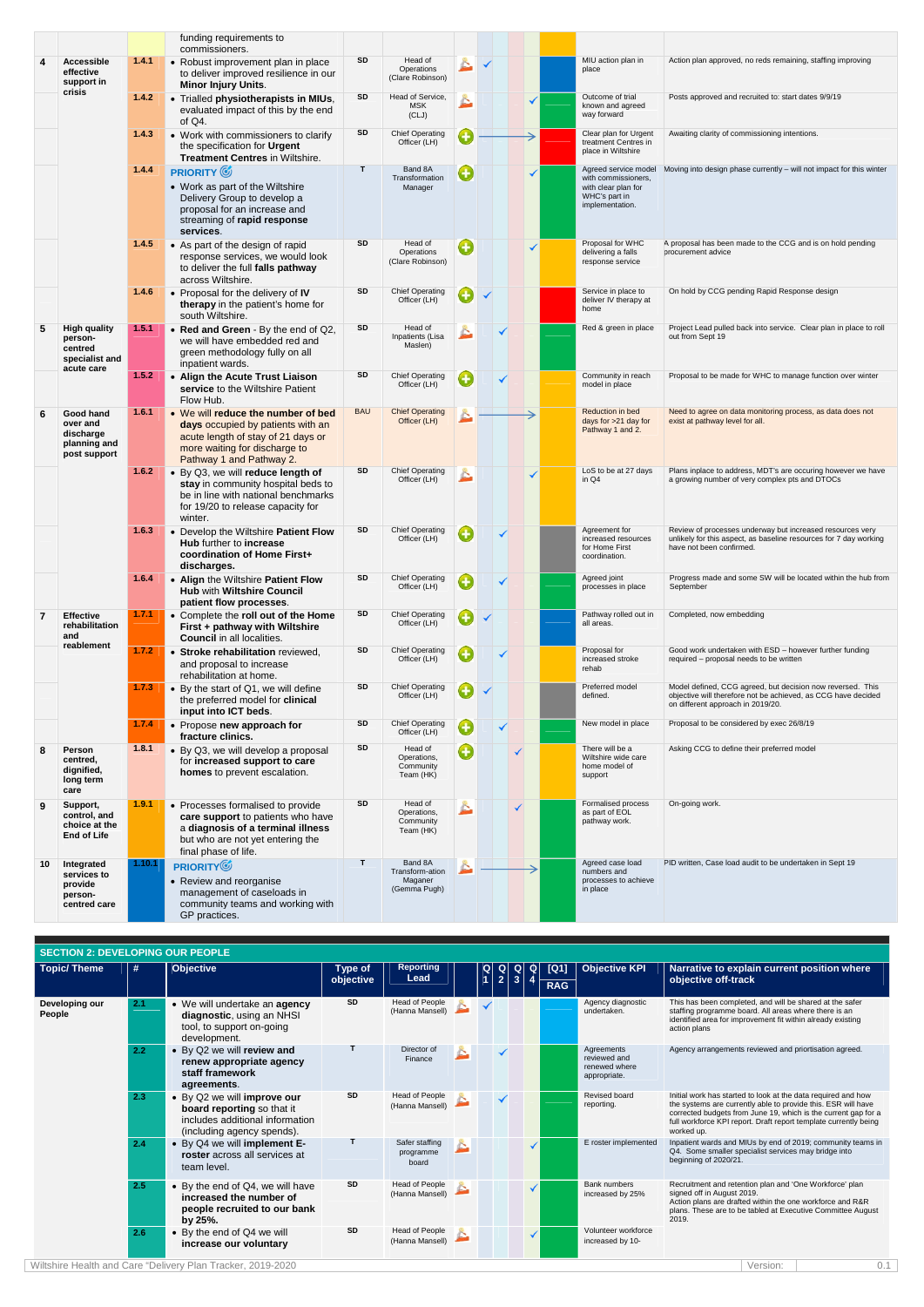|      | workforce by 10-15%.                                                                                                                                                                                                                                                                                          |    |                                                            |    |  |   | 15%.                                                          |                                                                                                                                                                                                                                                                           |
|------|---------------------------------------------------------------------------------------------------------------------------------------------------------------------------------------------------------------------------------------------------------------------------------------------------------------|----|------------------------------------------------------------|----|--|---|---------------------------------------------------------------|---------------------------------------------------------------------------------------------------------------------------------------------------------------------------------------------------------------------------------------------------------------------------|
| 2.7  | • Commence recruitment of<br>physiotherapy rotational<br>posts in three areas.                                                                                                                                                                                                                                | SD | Head of Service,<br><b>MSK</b><br>(CLJ)                    |    |  |   | Rotational posts in<br>place and<br>recruitment<br>commenced. | 3 new graduates recruited for North rotation, ward/community<br>& MSK. First preceptorship training booked for October.                                                                                                                                                   |
| 2.8  | • Develop and deliver training<br>from a new education and<br>training hub at Savernake<br>Hospital.                                                                                                                                                                                                          | SD | Head of<br>Learning and<br>Developt<br>(Vanessa<br>Ongley) | Ĕ. |  |   | Training hub in place                                         | Reliant on estates changes                                                                                                                                                                                                                                                |
| 2.9  | • Develop and deliver an Acuity<br>and Dependency tool across<br>all community wards - aligned<br>to e-rostering.                                                                                                                                                                                             | Т  | Safer Staffing<br>Programme<br>Board                       |    |  |   | Acuity and<br>dependency tool<br>implemented.                 |                                                                                                                                                                                                                                                                           |
| 2.10 | • By Q2, we will develop and<br>deliver Clinical Leadership<br>pathways.                                                                                                                                                                                                                                      | SD | Head of<br>Learning and<br>Developt<br>(Vanessa<br>Ongley) |    |  |   | New clinical<br>leadership pathways<br>in place               | Clinical career development 'flowers' in development                                                                                                                                                                                                                      |
| 2.11 | • From Q1 we will implement a<br>new value based appraisal<br>process.                                                                                                                                                                                                                                        | SD | Head of People<br>(Hanna Mansell)                          |    |  |   | New appraisal<br>process in place                             | Final documentation has been agreed and pilot area is testing<br>to feedback before rolling out to the full organisation.                                                                                                                                                 |
| 2.12 | • By Q2, we will review the<br>current Advanced Nurse<br><b>Practitioner/ Advanced Care</b><br>Practitioner role and<br>competency framework in<br>community in-patient settings,<br>and set out a revised proposal<br>to maximise the potential of<br>the role and the community<br>hospital delivery model. | SD | Head of<br>Learning and<br>Developt<br>(Vanessa<br>Ongley) |    |  |   | Review complete                                               | Achieved                                                                                                                                                                                                                                                                  |
| 2.13 | • By Q2, we will recruit and<br>embed medical doctors to<br>support clinical leadership<br>and delivery of the clinical<br>governance agenda.                                                                                                                                                                 | SD | Head of People<br>(Hanna Mansell)                          |    |  |   | Medical doctors<br>recruited.                                 | The first medical Dr is in place with WHC, and two further<br>appointments are going through the recruitment process. All<br>policies which are under review are to review the requirements<br>for medical staff, contracts and terms and conditions are all in<br>place. |
| 2.14 | • By Q2, we will review, and<br>implement the Health and<br>Wellbeing charter, through<br>health and wellbeing<br>forums. We will evaluate its<br>impact through staff survey<br>results.                                                                                                                     | SD | Head of People<br>(Hanna Mansell)                          |    |  |   | Reviewed and<br>implement charter                             | Draft presented to WFDGPOG August 19                                                                                                                                                                                                                                      |
| 2.15 | • Implement a performance<br>review system with Health and<br>Wellbeing an integral part of<br>the process.                                                                                                                                                                                                   | SD | Head of People<br>(Hanna Mansell)                          |    |  |   | Performance review<br>system in place                         | Final documentation has been agreed and pilot area is testing<br>to feedback before rolling out to the                                                                                                                                                                    |
| 2.16 | • From Q4, we will align our<br><b>SAFER staffing project to</b><br>our health and wellbeing<br>charter.                                                                                                                                                                                                      | SD | Head of People<br>(Hanna Mansell)                          |    |  | ✔ | Outcomes of safer<br>staffing aligned to<br>charter.          | This is work in progress with the development of the charter<br>and the requirements of the safer staffing programme<br>developing.                                                                                                                                       |
| 2.17 | • Up-skill key staff within the<br>Human Resources and<br>Learning & Development team<br>to support and deliver<br>organisational development.                                                                                                                                                                | SD | Head of People<br>(Hanna Mansell)                          |    |  |   | OD skills within HR<br>and L&D team.                          | Course obtained and one staff member completing in July 19,<br>with further development of L&D team in August 19.                                                                                                                                                         |
| 2.18 | • Scope the development and<br>delivery of non-medical<br>consultant roles in<br>community settings and<br>produce a paper for<br>consideration by our<br>commissioners by the end of<br>Q1.                                                                                                                  | SD | <b>Chief Operating</b><br>Officer (LH)                     |    |  |   | Proposals produced.                                           | Proposal was produced, relating to ICT in South, but not<br>accepted.                                                                                                                                                                                                     |
|      |                                                                                                                                                                                                                                                                                                               |    |                                                            |    |  |   |                                                               |                                                                                                                                                                                                                                                                           |

|                                                       |                  | <b>SECTION 3: SUPPORTING OUR SERVICES AND PATIENTS WITH GOOD IT</b>                                                                                                    |            |                                                  |          |                                                         |               |                                                |                                                                         |            |                                            |                                                                                                                                   |
|-------------------------------------------------------|------------------|------------------------------------------------------------------------------------------------------------------------------------------------------------------------|------------|--------------------------------------------------|----------|---------------------------------------------------------|---------------|------------------------------------------------|-------------------------------------------------------------------------|------------|--------------------------------------------|-----------------------------------------------------------------------------------------------------------------------------------|
| <b>Topic/Theme</b>                                    | #                | <b>Objective</b>                                                                                                                                                       | Type of    | <b>Reporting</b>                                 |          | $\begin{bmatrix} \mathsf{Q} \ \mathsf{1} \end{bmatrix}$ | $\frac{Q}{2}$ | $\begin{array}{c} \n 0 \\ \n 3 \n \end{array}$ | $\begin{array}{ c } \hline \mathsf{Q} \\ \hline \mathsf{4} \end{array}$ | $[Q1]$     | <b>Objective KPI</b>                       | Narrative to explain current position where                                                                                       |
|                                                       |                  |                                                                                                                                                                        | objective  | Lead                                             |          |                                                         |               |                                                |                                                                         | <b>RAG</b> |                                            | objective off-track                                                                                                               |
| Strengthening<br>foundations                          | 3.1              | • By the end of Q1, we will have<br>completed the migration of all<br>N <sub>3</sub> links on to more cost-<br>effective and fit for purpose<br>infrastructure (HSCN). | P          | <b>IT Project</b><br>Manager (Devid<br>Thompson) | Ċ.       |                                                         |               |                                                |                                                                         |            | Migration complete.                        | Held up by GWH migration. The majority of sites will be migrated<br>by the end of June.                                           |
|                                                       | 3.2              | • We will have established and<br>begun a rolling replacement<br>programme for our desktop<br>estate.                                                                  | <b>BAU</b> | Head of IT (KS)                                  | A.       |                                                         |               |                                                |                                                                         |            | Rolling replacement<br>programme in place. |                                                                                                                                   |
| <b>Supporting our</b><br>teams to work<br>efficiently | 3.3 <sub>1</sub> | • By the end of Q4, all Wiltshire<br>Health and Care computers<br>will have migrated to<br>Windows 10.                                                                 | P          | <b>IT Project</b><br>Manager (Devid<br>Thompson) |          |                                                         |               |                                                |                                                                         |            | Windows 10<br>migration complete           | Reliance on GWH to facilitate the required changes. WHC project<br>to be initiated despite dependency on GWH windows 10 planning. |
|                                                       | 3.4              | • An Asset management<br>system for Wiltshire Health<br>and Care's digital ICT will be<br>in place by the end of Q3.                                                   | P          | Head of IT (KS)                                  | A.       |                                                         |               |                                                |                                                                         |            | New asset<br>management in<br>place.       |                                                                                                                                   |
|                                                       | 3.5              | • We will have an agreed 'to be'<br>network design and<br>migration plan, and work will<br>have begun to deliver it.                                                   | P          | Head of IT (KS)                                  | $\Delta$ |                                                         |               |                                                |                                                                         |            | Plan completed.                            |                                                                                                                                   |
|                                                       | 3.6              | • We will have gone live with a<br>dedicated Wiltshire Health<br>and Care intranet.                                                                                    | SD         | Comms and<br>Engage-ment<br>Lead (Emma<br>Bye)   |          |                                                         |               |                                                |                                                                         |            | Intranet in place.                         | New intranet went live in May 2019.                                                                                               |
|                                                       | 3.7              | • We will be in a position to run<br>a competitive tender for a new<br>telephone system provider.                                                                      | P          | Head of IT (KS)                                  |          |                                                         |               |                                                |                                                                         |            | Tender process<br>commenced.               | Dependency on the new network being available.                                                                                    |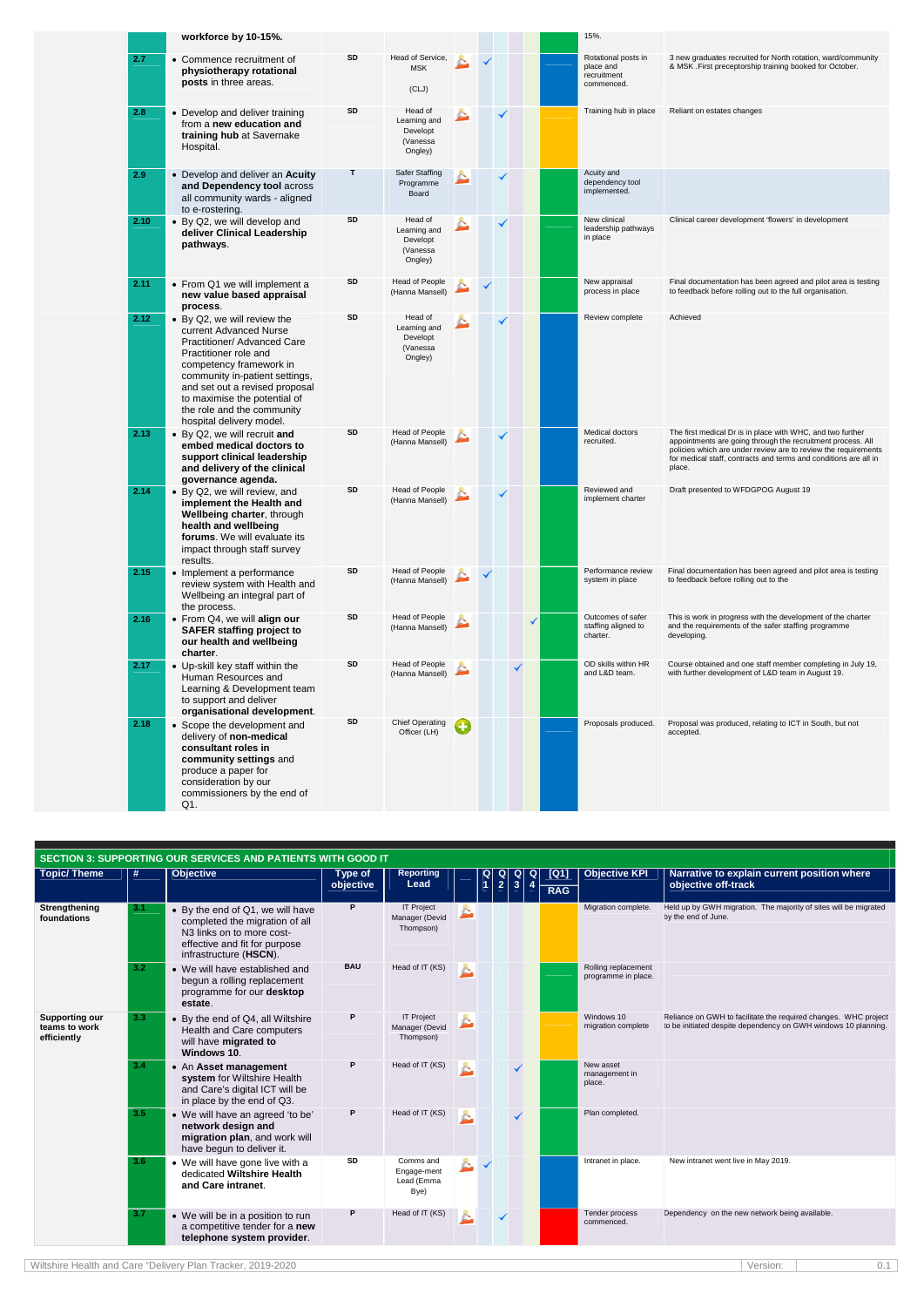|                                                       | 3.8  | • We will have established a<br>project to procure and<br>implement the new telephone<br>system.                                                                                                       | P          | <b>IT Project</b><br>Manager (Devid<br>Thompson) |    |   | Project in place.           | Dependancy on 3.7                                                       |
|-------------------------------------------------------|------|--------------------------------------------------------------------------------------------------------------------------------------------------------------------------------------------------------|------------|--------------------------------------------------|----|---|-----------------------------|-------------------------------------------------------------------------|
|                                                       | 3.9  | • By the end of Q4, Wiltshire<br>Health and Care will be "fax<br>free".                                                                                                                                | P          | Project<br>Administrator,<br>(Trish Kidly)       |    |   | No fax machines in<br>use.  |                                                                         |
| <b>Supporting</b><br>digitally enabled<br>health care | 3.10 | • Ongoing participation and<br>engagement in the BSW STP<br>interoperability programme                                                                                                                 | <b>BAU</b> | Head of IT (KS)                                  | è. |   | On-going<br>participation.  |                                                                         |
|                                                       | 3.11 | • We will generate a<br>specification outlining<br>Wiltshire Health and Care's<br>future business intelligence<br>requirements                                                                         | P          | Head of IT (KS)                                  | Ā. |   | Specification<br>completed. | Dependant on STP work.                                                  |
|                                                       | 3.12 | • If the commissioners confirm<br>that they are supportive of a<br>move to SystmOne for our<br>wards by the end of Q1, we<br>will initiate the project to<br>implement this by the<br>beginning of Q3. | P          | Director of<br>Infrastructure<br>(VH)            | O  | ✓ |                             | No agreement from commissioners in Q1, timeline will therefore<br>slip. |
|                                                       | 3.13 | • Support care homes<br>delivering intermediate care<br>to use SystmOne as clinical<br>system (ensuring our system<br>is shared appropriately)                                                         | P          | Director of<br>Infrastructure<br>(VH)            | G  |   |                             | Ready to support, but reliant on CSU/CCG action to roll out.            |
|                                                       | 3.14 | • We will develop a project to<br>provide a text-based advice<br>and guidance service for<br>patients (e.g. Diabetes<br>patients) to help support<br>appropriate condition<br>management.              | SD         | Director of<br>Infrastructure<br>(VH)            | O  | ✓ |                             |                                                                         |
|                                                       | 3.15 | • We will explore increased<br>use of wearable technology<br>and remote monitoring with<br>partners.                                                                                                   | SD         | Director of<br>Infrastructure<br>(VH)            | O  |   |                             | Part of a bid to participate in AHSN activity, led by CCG.              |

|                                                                   |     | SECTION 4: SUPPORTING OUR PATIENTS AND STAFF WITH PHYSICAL INFRASTRUCTURE THAT BETTER MEETS NEED                                                                                                               |                             |                               |    |                      |                      |                                                                                                |                    |                                              |                                                                                                  |
|-------------------------------------------------------------------|-----|----------------------------------------------------------------------------------------------------------------------------------------------------------------------------------------------------------------|-----------------------------|-------------------------------|----|----------------------|----------------------|------------------------------------------------------------------------------------------------|--------------------|----------------------------------------------|--------------------------------------------------------------------------------------------------|
| <b>Topic/Theme</b>                                                | #   | <b>Objective</b>                                                                                                                                                                                               | <b>Type of</b><br>objective | <b>Reporting</b><br>Lead      |    | Q <br>$\overline{1}$ | Q <br>$\overline{2}$ | $\begin{array}{ c }\n\hline\n9\n\end{array}$<br>$\begin{array}{c} \n 0 \\ \n 4 \n \end{array}$ | [Q1]<br><b>RAG</b> | <b>Objective KPI</b>                         | Narrative to explain current position where<br>objective off-track                               |
| Improve quality<br>and efficiency of<br>existing<br>accommodation | 4.1 | <b>Specialist community</b><br>services (including<br>Iymphedema) co-located on<br>the Chippenham Community<br>Hospital site. The first phase<br>of backlog maintenance<br>and service consolidation<br>works. | <b>BAU</b>                  | Director of<br>Infrastructure | C. | $\checkmark$         |                      |                                                                                                |                    | New accomodation for<br>specialist services. | Delayed to August 2019 due to NHS PS works.                                                      |
|                                                                   | 4.2 | • The first phase backlog<br>maintenance will have been<br>completed and space<br>planned to support efficient<br>effective patient care in<br><b>Warminster Community</b><br>Hospital.                        | <b>BAU</b>                  | Director of<br>Infrastructure |    |                      |                      |                                                                                                |                    | First phase works<br>complete.               | Delayed to August 2019 due to NHS PS works.                                                      |
|                                                                   | 4.3 | • Scoped options for the<br>provision of compliant, safe,<br>ward accommodation in the<br><b>Warminster Hospital</b><br>building will be available.                                                            | <b>BAU</b>                  | Director of<br>Infrastructure |    |                      |                      |                                                                                                |                    | Options scoped                               | Good progress made in scoping options.                                                           |
|                                                                   | 4.4 | • We will facilitate a long-term<br>sustainable solution for the<br>provision of soft FM<br>services across Wiltshire<br>community sites.                                                                      | SD                          | Director of<br>Infrastructure |    |                      |                      |                                                                                                |                    | Long term solution in<br>place.              | Dependent on GWH and NHS PS processes.                                                           |
| <b>Transformed estate</b><br>to support new<br>models of care     | 4.5 | • New lease negotiation for the<br>community team within<br><b>Ludgershall Health Centre.</b>                                                                                                                  | <b>BAU</b>                  | Director of<br>Infrastructure |    |                      |                      |                                                                                                |                    | Negotiation complete.                        | Progress made. Delivery timelines dependent on GWH<br>handing back and delapadation works.       |
|                                                                   | 4.6 | • New lease negotiation for<br>additional space for the<br>community team in the new<br><b>Wiltshire Council Community</b><br>Hub in Tisbury.                                                                  | <b>BAU</b>                  | Director of<br>Infrastructure |    |                      |                      |                                                                                                |                    | Negotiation complete.                        | Agreement reached in Q1. Move dependent on planning<br>permission and IT requirements being met. |
|                                                                   | 4.7 | Sufficient space available to<br>$\bullet$<br>deliver community<br>physiotherapy activity in<br>the south of Wiltshire,<br>including Hydrotherapy, and<br>the associated leases<br>negotiated.                 | SD                          | Director of<br>Infrastructure |    |                      |                      |                                                                                                |                    |                                              | Dependant on SFT progressing costings                                                            |
|                                                                   | 4.8 | • Sufficient space available to<br>deliver community diabetes<br>and dietetic care in the<br>south of Wiltshire,<br>associated leases negotiated.                                                              | SD                          | Director of<br>Infrastructure |    |                      |                      |                                                                                                |                    |                                              | Dependent on SFT progressing costings                                                            |
|                                                                   | 4.9 | • We will work with Wiltshire<br>CCG and their consultants to<br>work up the detail for the<br>business cases to deliver the<br>new integrated care centres<br>in Devizes and Trowbridge.                      | SD                          | Director of<br>Infrastructure |    |                      |                      |                                                                                                |                    |                                              | There are risks to the CCG programme and budget.                                                 |

Wiltshire Health and Care "Delivery Plan Tracker, 2019-2020 0 0.1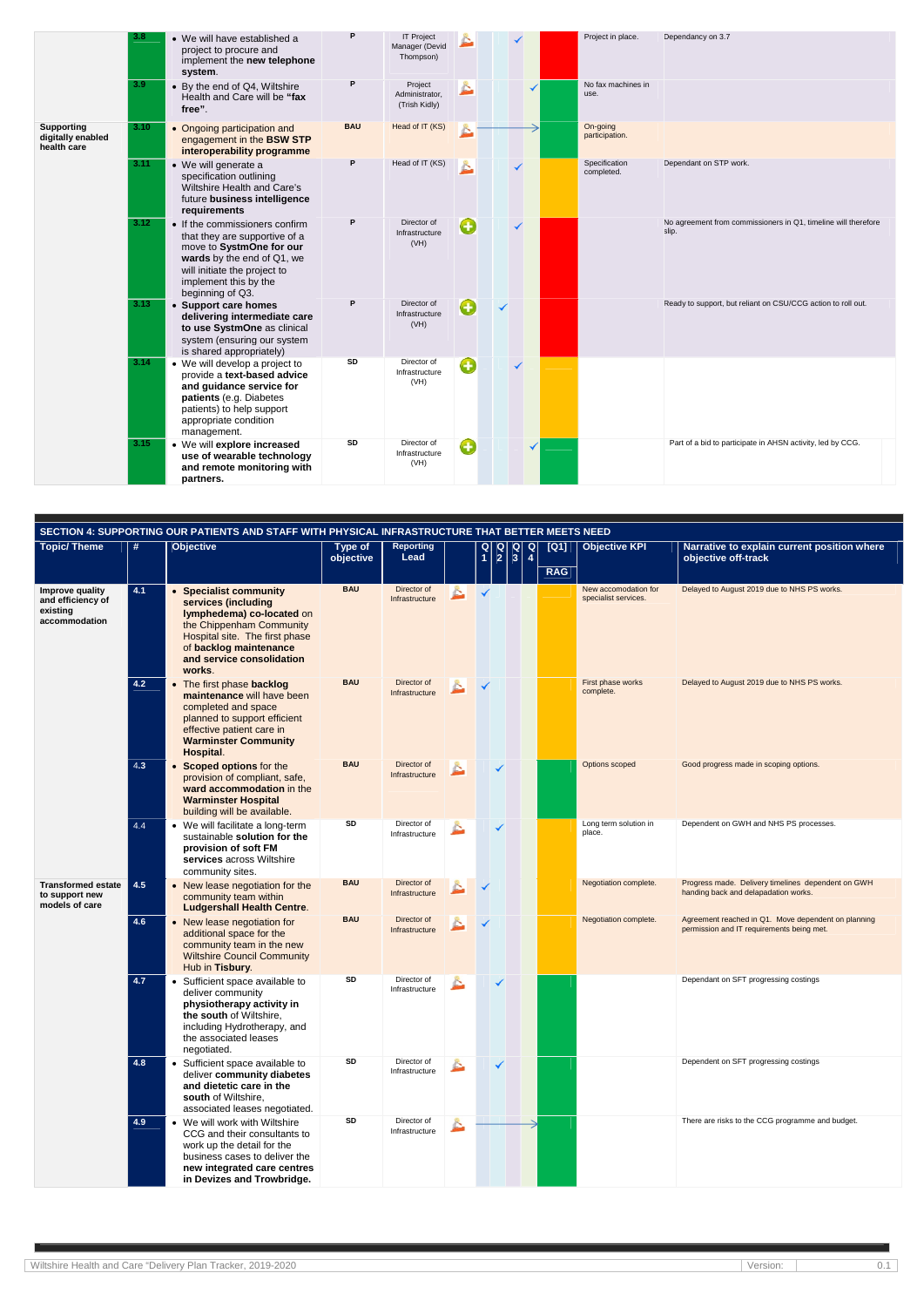Wiltshire Health and Care "Delivery Plan Tracker, 2019-2020 Version: 0.1

|                                                 |     | SECTION 5: FINANCIAL SUSTAINABILITY AND PRODUCTIVITY/ ENVIRONMENTAL SUSTAINABILITY                                                                                                                                                                                               |                      |                                                                 |                                                                                                                                                               |   |                    |                                                                      |                                                                                                                                                                                                                                                      |
|-------------------------------------------------|-----|----------------------------------------------------------------------------------------------------------------------------------------------------------------------------------------------------------------------------------------------------------------------------------|----------------------|-----------------------------------------------------------------|---------------------------------------------------------------------------------------------------------------------------------------------------------------|---|--------------------|----------------------------------------------------------------------|------------------------------------------------------------------------------------------------------------------------------------------------------------------------------------------------------------------------------------------------------|
| <b>Topic/Theme</b>                              | #   | <b>Objective</b>                                                                                                                                                                                                                                                                 | Type of<br>objective | <b>Reporting</b><br>Lead                                        | $\begin{array}{c c c c c c} \hline \textbf{Q} & \textbf{Q} & \textbf{Q} & \textbf{Q} \\ \hline \textbf{1} & \textbf{2} & \textbf{3} & \textbf{4} \end{array}$ |   | [Q1]<br><b>RAG</b> | <b>Objective KPI</b>                                                 | Narrative to explain current position where<br>objective off-track                                                                                                                                                                                   |
|                                                 |     |                                                                                                                                                                                                                                                                                  |                      |                                                                 |                                                                                                                                                               |   |                    |                                                                      |                                                                                                                                                                                                                                                      |
| Financial<br>sustainability and<br>productivity | 5.1 | • 2.5% of our resources will<br>be released from planned<br>expenditure for reinvestment<br>to support services.                                                                                                                                                                 | <b>BAU</b>           | Executive<br>Committee                                          |                                                                                                                                                               |   |                    | <b>Cost Improvement</b><br>Programmes in place and<br>delivery upon. | CIPs totalling 2.5% planned as part of budgets. On track in<br>Q1.                                                                                                                                                                                   |
| Environmental<br>sustainability                 | 5.2 | • We will establish a<br>sustainability group within<br>our governance structure.                                                                                                                                                                                                | P                    |                                                                 |                                                                                                                                                               |   |                    |                                                                      | No formal sustainability group required. Action plan will be<br>managed via P&P for ops, WFDGPOG for workforce and EDIT<br>POG for infrastructure.                                                                                                   |
|                                                 | 5.3 | • We will produce a<br><b>Sustainable Development</b><br>Action Plan for 19/20 for<br>agreement by the Board                                                                                                                                                                     | P                    | Ops<br>delivery(sup<br>ported by<br>project<br>manager -<br>JN) |                                                                                                                                                               |   |                    | Plans and strategies in<br>place.                                    | Dependent on agreed actions at P&P 19.09.19. WFDGPOG<br>15.10.19 and EDIT POG 24.09.19. Project manager meeting<br>with communications, procurement, soft FM and waste to outline<br>potential data collection to support sustainability monitoring. |
|                                                 | 5.4 | • We will develop a<br>sustainable Travel Plan<br>using The Health Outcomes<br>of Travel Tool, and refresh<br>our related policies.                                                                                                                                              | P                    | Ops<br>delivery<br>(supported<br>by project<br>manager -<br>JN) |                                                                                                                                                               | ✓ |                    |                                                                      |                                                                                                                                                                                                                                                      |
|                                                 | 5.5 | • We will communicate our<br>travel strategy and related<br>policies to all of our<br>stakeholders, with particular<br>attention being given to<br>raising awareness of the low<br>carbon travel alternatives<br>available to staff, patients and<br>visitors travelling to site | P                    | Ops<br>delivery<br>(supported<br>by project<br>manager -<br>JN) |                                                                                                                                                               | ✓ |                    |                                                                      |                                                                                                                                                                                                                                                      |
|                                                 | 5.6 | • We will develop a 'Paperless<br>programme' including a<br>reduction in paper usage,<br>printing, postage costs                                                                                                                                                                 | P                    | Ops<br>delivery<br>(supported<br>by project<br>manager -<br>JN) |                                                                                                                                                               | ✓ |                    |                                                                      |                                                                                                                                                                                                                                                      |
|                                                 | 5.7 | • We will develop an<br>engagement plan for our<br>sustainability efforts (to<br>engage and encourage<br>support for carbon reduction<br>from staff, patients, visitors,<br>suppliers and the local<br>community).                                                               | P                    | Ops<br>delivery<br>(supported<br>by project<br>manager -<br>JN) |                                                                                                                                                               |   |                    |                                                                      |                                                                                                                                                                                                                                                      |
|                                                 | 5.9 | • We will have reviewed and<br>drafted a plan to improve<br>our data collection to<br>support sustainability<br>monitoring and reporting<br>within Wiltshire Health and<br>Care.                                                                                                 | P                    | Ops<br>delivery<br>(supported<br>by project<br>manager -<br>JN) |                                                                                                                                                               |   |                    |                                                                      |                                                                                                                                                                                                                                                      |

| <b>SECTION 6: QUALITY FOCUS</b> |     |                                                                                                                                                                                                                                               |                             |                                                               |               |                                                             |                      |                    |                                                      |                                                                                                                                                                                                                                                                                                  |
|---------------------------------|-----|-----------------------------------------------------------------------------------------------------------------------------------------------------------------------------------------------------------------------------------------------|-----------------------------|---------------------------------------------------------------|---------------|-------------------------------------------------------------|----------------------|--------------------|------------------------------------------------------|--------------------------------------------------------------------------------------------------------------------------------------------------------------------------------------------------------------------------------------------------------------------------------------------------|
| <b>Topic/Theme</b>              | #   | <b>Objective</b>                                                                                                                                                                                                                              | <b>Type of</b><br>objective | Lead                                                          | $\frac{Q}{1}$ | $\begin{array}{ c c }\n\hline\nQ & Q \\ 2 & 3\n\end{array}$ | Q <br>$\overline{4}$ | [Q1]<br><b>RAG</b> | <b>Objective KPI</b>                                 | Narrative to explain current position where<br>objective off-track                                                                                                                                                                                                                               |
| <b>Quality focus</b>            | 6.1 | • Throughout 19/20, Wiltshire<br>Health and Care will<br>collaborate with West of<br><b>England Academic Health</b><br>Science Network to develop<br>and implement an Early<br><b>Warning Score for people</b><br>with Learning Disabilities. | <b>SD</b>                   | Director of<br>Quality,<br>Profess-<br>ions, and<br>Workforce |               |                                                             |                      |                    | Early Warning Score<br>developed and<br>implemented. |                                                                                                                                                                                                                                                                                                  |
|                                 | 6.2 | Wiltshire Health and Care will<br>$\bullet$<br>increase the Public and<br>Patient voice within the<br>organisation by the<br>development and delivery<br>of a forum.                                                                          | <b>SD</b>                   | <b>NEW</b><br>Engage-<br>ment Post                            |               |                                                             |                      |                    | Forum in place.                                      | Awaiting start of new Engagement Officer.                                                                                                                                                                                                                                                        |
|                                 | 6.3 | • In Q1 we will implement new<br>clinical risk software to<br>improve incident reporting<br>and risk management.                                                                                                                              | <b>SD</b>                   | Director of<br>Quality,<br>Profess-<br>ions, and<br>Workforce |               |                                                             |                      |                    | New software in place.                               | Datix implemented for incident reporting and risk management<br>in Q1, but the software is not delivering the functionality that<br>was promised in the specification purchased. Meeting to hold<br>Datix to account diarised, seeking firm commitments to<br>delivery, and interim mitigations. |

|                                        |     | <b>SECTION 7: EQUALITY AND DIVERSITY (E&amp;D)</b>                                                                        |                      |                                                                   |          |   |                               |   |                    |                                 |                                                                                                                                                                  |
|----------------------------------------|-----|---------------------------------------------------------------------------------------------------------------------------|----------------------|-------------------------------------------------------------------|----------|---|-------------------------------|---|--------------------|---------------------------------|------------------------------------------------------------------------------------------------------------------------------------------------------------------|
| Topic/Theme                            | #   | <b>Objective</b>                                                                                                          | Type of<br>objective | Lead                                                              | $Q \mid$ | 2 | $ {\bf Q} $<br>$\overline{3}$ | Q | [Q1]<br><b>RAG</b> | <b>Objective KPI</b>            | Narrative to explain current position where<br>objective off-track                                                                                               |
| <b>Equality and</b><br>Diversity (E&D) | 7.1 | • We will carry out a survey of<br>how staff members feel about<br>the E&D culture at Wiltshire<br><b>Health and Care</b> | Р                    | Head of<br>People<br>(supported<br>by Project<br>Manager -<br>JN) | ఆ≺       |   |                               |   |                    | Survey carried out.             | This was completed through the Q1 Staff Friends and Family<br>with Report approved at August WFDG and to be presented at<br>Exec Co 24 Sept 19                   |
|                                        | 7.2 | • We will produce an Equality<br>and Diversity Action Plan for<br>19/20 for agreement by the<br><b>Board</b>              | Р                    | Head of<br>People<br>(supported<br>by Project<br>Manager -        |          |   |                               |   |                    | Action Plan agreed by<br>Board. | Action plan developed based on current programs of activity and<br>results from SFF Q1. To be presented at Exec Co 24 Sept 19.<br>Timeline on plan to be defined |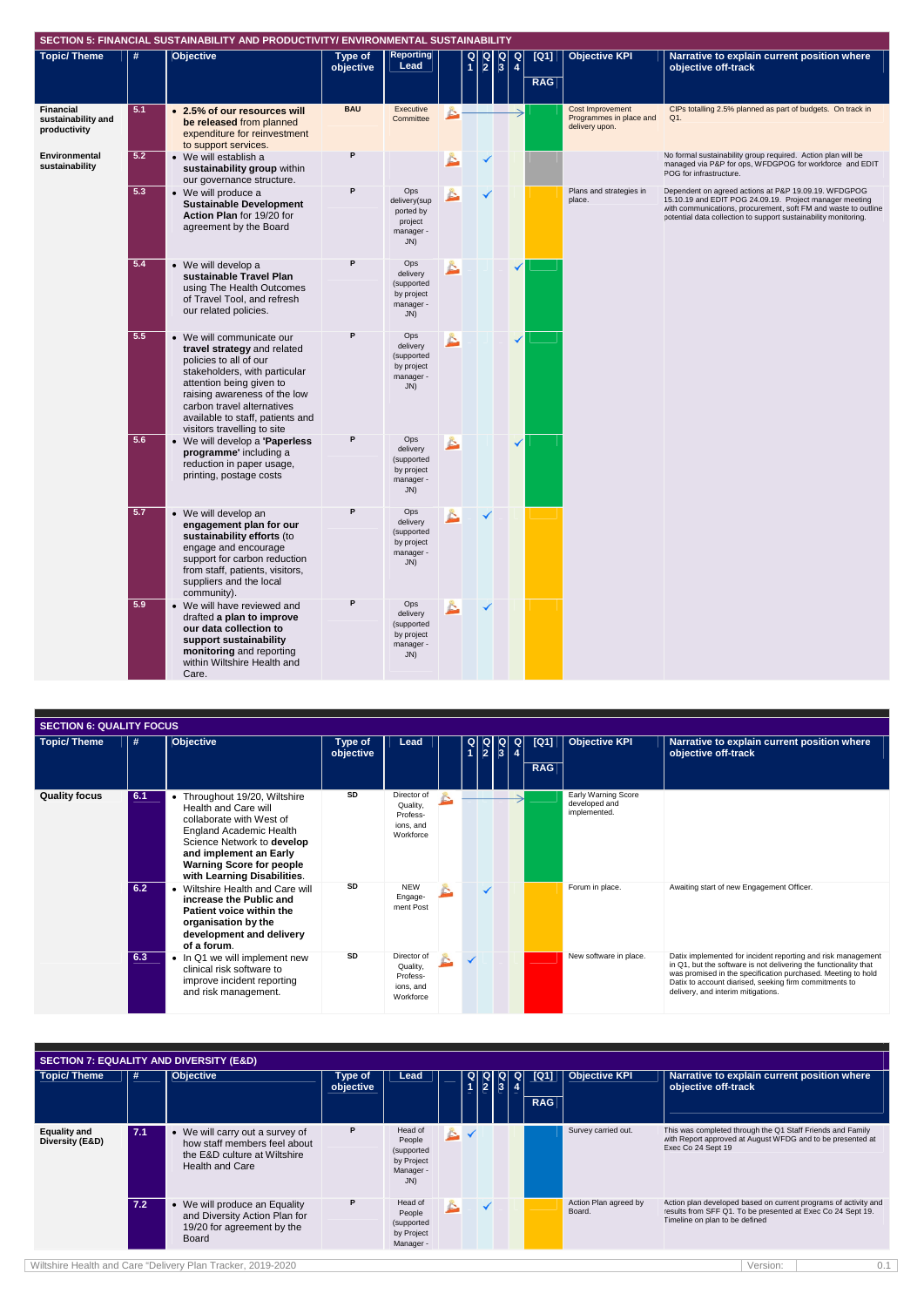|     |                                                                                                                           |   | J(N)                                                              |  |  |                                        |                                                                                                                                                                                                                                |
|-----|---------------------------------------------------------------------------------------------------------------------------|---|-------------------------------------------------------------------|--|--|----------------------------------------|--------------------------------------------------------------------------------------------------------------------------------------------------------------------------------------------------------------------------------|
| 7.3 | • We will identify and build an<br>E&D data set to support the<br>delivery of our E&D Strategy<br>and Action Plan.        | P | Head of<br>People<br>(supported<br>by Project<br>Manager -<br>JN) |  |  | E&D data set identified<br>and built.  | Initial scoping and research has been undertaken, however<br>opportunity for new data through existing systems still need to<br>be defined. Data set development to be completed within<br>workstreams activity in action plan |
| 7.4 | $\bullet$ We will develop a<br>communication and<br>engagement plan to support<br>the delivery of the E&D Action<br>Plan. |   | Head of<br>People<br>(supported<br>by Project<br>Manager -<br>JN) |  |  | Comms and engagement<br>plan in place. | This is as identified in the action plan. HR and communications<br>to agree outline comms and engagement plan                                                                                                                  |

| <b>SECTION 8: PATIENT AND PUBLIC ENGAGEMENT AND INVOLVEMENT</b> |      |                                                                                                                                                                                                                     |                                  |                                    |    |                                        |                                        |                                                   |  |                    |                      |                                                                                                                                                                  |
|-----------------------------------------------------------------|------|---------------------------------------------------------------------------------------------------------------------------------------------------------------------------------------------------------------------|----------------------------------|------------------------------------|----|----------------------------------------|----------------------------------------|---------------------------------------------------|--|--------------------|----------------------|------------------------------------------------------------------------------------------------------------------------------------------------------------------|
| <b>Topic/ Theme</b>                                             | $\#$ | <b>Objective</b>                                                                                                                                                                                                    | Type of<br>objective             | Lead                               |    | $\begin{bmatrix} 2 \\ 1 \end{bmatrix}$ | $\begin{bmatrix} Q \\ 2 \end{bmatrix}$ | $\begin{array}{c c}\n0 & 0 \\ 3 & 4\n\end{array}$ |  | [Q1]<br><b>RAG</b> | <b>Objective KPI</b> | Narrative to explain current position where<br>objective off-track                                                                                               |
| <b>Patient and Public</b><br><b>Involvement</b>                 | 8.1  | • We will establish a patient<br>and public involvement group<br>for Wiltshire Health and Care<br>(either by reaching agreement<br>to extend the scope of an<br>existing group or by<br>developing one of our own). | SD (with<br>project<br>elements) | <b>NEW</b><br>Engage-<br>ment Post | è. |                                        | ✓                                      |                                                   |  |                    |                      | Patient and Public Engagement Officer recruited and starting in<br>post in Septemeber 2019. Work programme will be reviewed<br>and prioritised during September. |
|                                                                 | 8.2  | • We will hold patient and<br>public involvement group<br>listening events                                                                                                                                          | SD (with<br>project<br>elements) | <b>NEW</b><br>Engage-<br>ment Post |    |                                        |                                        |                                                   |  |                    |                      |                                                                                                                                                                  |
|                                                                 | 8.3  | • We will draft a proposal for<br>how we can involve patients<br>and the local public in the<br>following areas: staff<br>recruitment and induction;<br>when carrying out service<br>specific workshops.            | SD (with<br>project<br>elements) | <b>NEW</b><br>Engage-<br>ment Post |    |                                        |                                        |                                                   |  |                    |                      |                                                                                                                                                                  |
|                                                                 | 8.4  | • We will create and maintain a<br>database of people who wish<br>to actively participate in<br>service development<br>discussions and regularly<br>communicate with them.                                          | SD (with<br>project<br>elements) | <b>NEW</b><br>Engage-<br>ment Post |    |                                        |                                        |                                                   |  |                    |                      |                                                                                                                                                                  |
|                                                                 | 8.5  | • Wee will define our approach<br>for how we will listen to the<br>voice of children who use our<br>services.                                                                                                       | SD (with<br>project<br>elements) | <b>NEW</b><br>Engage-<br>ment Post |    |                                        |                                        |                                                   |  |                    |                      |                                                                                                                                                                  |
|                                                                 | 8.6  | • We will define our approach<br>for how we involve our<br>patients and the public in our<br>Clinical Reference Group.                                                                                              | SD (with<br>project<br>elements) | <b>NEW</b><br>Engage-<br>ment Post |    |                                        |                                        |                                                   |  |                    |                      |                                                                                                                                                                  |

#### **Transformation Programmes: Overview**

#### **Rapid Response Services**

The Wiltshire Delivery Group – a group of providers, co –chaired by the Managing Director of WHC, has been leading work to design an approach to rapid response to crises in the community. The overall high level design has been agreed, and more detailed modelling of activity and demand against the model is currently being undertaken. The programme will be supported by system project management resource funded through the Better Care Fund. The overall outcome is to ensure that Wiltshire as a whole is meeting the requirements of the NHS Long Term Plan for enhanced rapid response services, delivered in an integrated manner between health and social care. Wiltshire Health and Care's role is to participate fully in the design and to play its part in creating and implementing any additional and/or adjusted services, subject to commissioning decisions. The demand on 'internal' change capacity is more likely to be towards the end of 2019/20 and into 2020/21.

#### **Community caseload programme**

Review and reorganise management of caseloads in community teams and working with GP practices.

A programme of work has been established to focus on new approaches to the caseload of community teams. In particular, an audit of case load will commence the week of the 16th September 2019. Following feedback from the teams, the revised plan will now include all staff rather than nursing caseload only. The aim is to gather information on the type of intervention we complete, in what environment, by what band, and for what duration. Currently 2 staff are trialling the study before we go live.

Community teams, as part of the pressure ulcer action plan, are working with informatics to pull reports on Case management per team caseload each month and have updated S1 inputting and "Waiting list "guidance to staff in the teams. In addition, work is ongoing alongside some emerging PCNs to explore closer ways of working between primary care and community services which would have a beneficial impact on caseload management.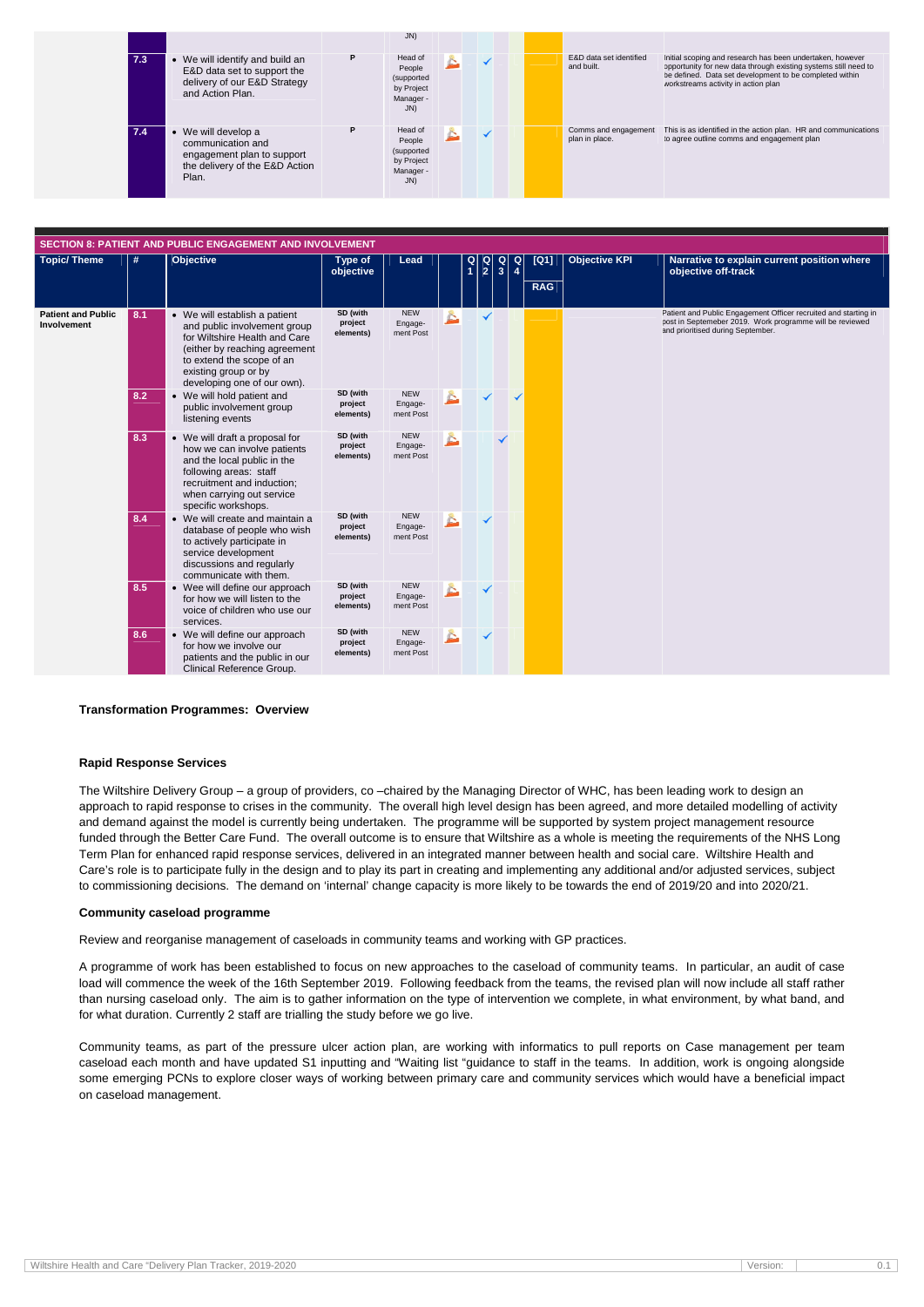| Tracker, 2019-2020<br>Wiltshire.<br><b>Sire Health and Care "Delivery Plan Tic</b> | Version. |  |
|------------------------------------------------------------------------------------|----------|--|

#### **Safer Staffing Programme**

The Safer Staffing Programme has been established to oversee and deliver improvements in the way in which staffing is planned and organised to ensure suitable levels of staffing is achieved within services. The particular objectives from the Delivery Plan included in this programme are:

#### By Q2 we will **review and renew appropriate agency staff framework agreements**.

- By Q4 we will **implement E-roster** across all services at team level.
- Develop and deliver an **Acuity and Dependency tool** across all community wards aligned to e-rostering.

Since June 2019, the programme has been overseen by the Managing Director. A comprehensive plan has been put in place, and good progress is being made against it. Both MIUs and two wards will be using the relaunched e-roster software fully for rosters covering October onwards, with other ward areas commencing in following months, followed by community teams

Further analysis of agency and bank usage has been undertaken, with costs clarified and contractual arrangements strengthened. Incentives for bank and substantive staff are being reviewed A safer staffing audit tool has been developed to be used in community ward areas every 6 months, which is being trialled during August 2019.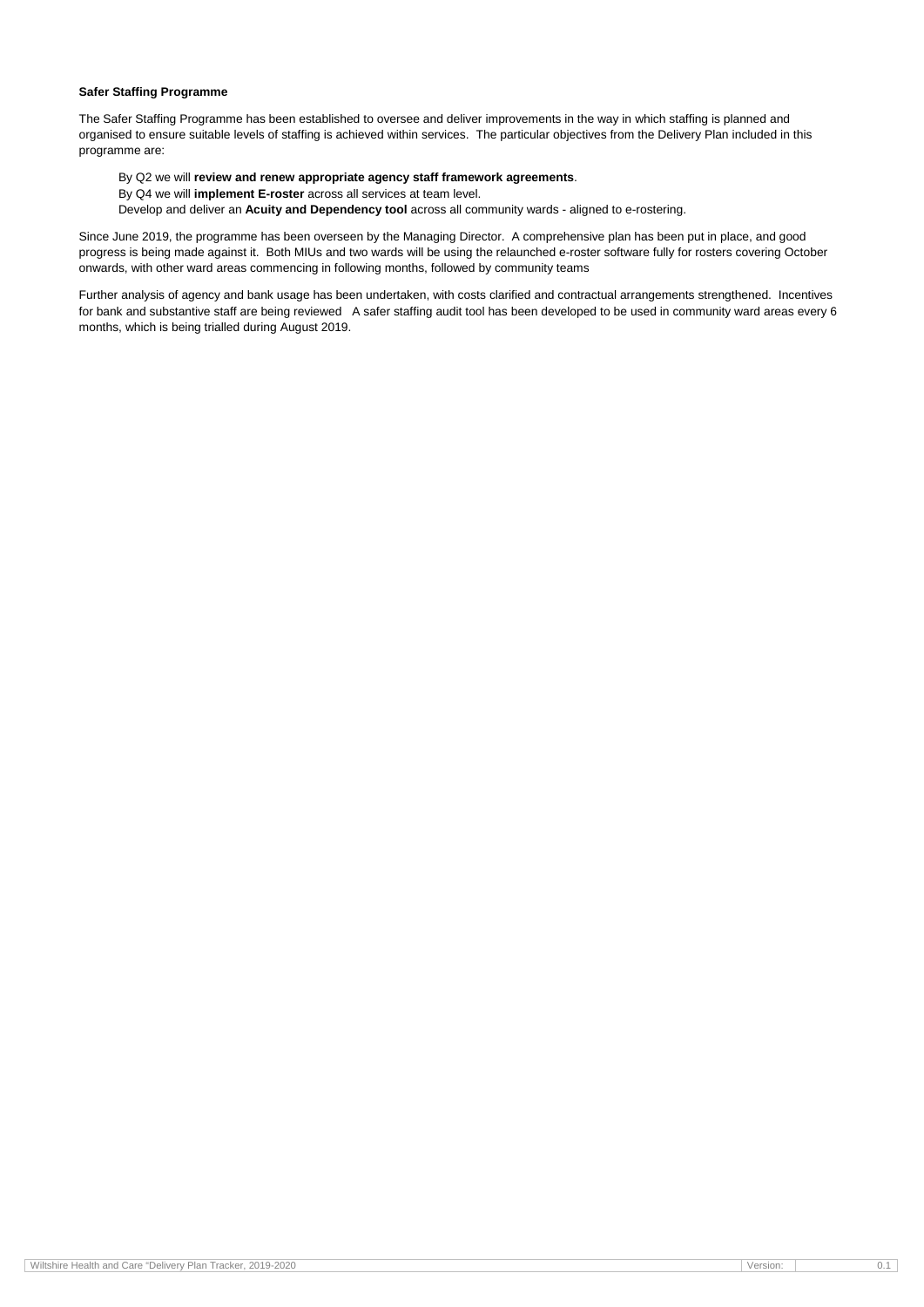



**Item 14** 

**Any Other Business** 

**VERBAL**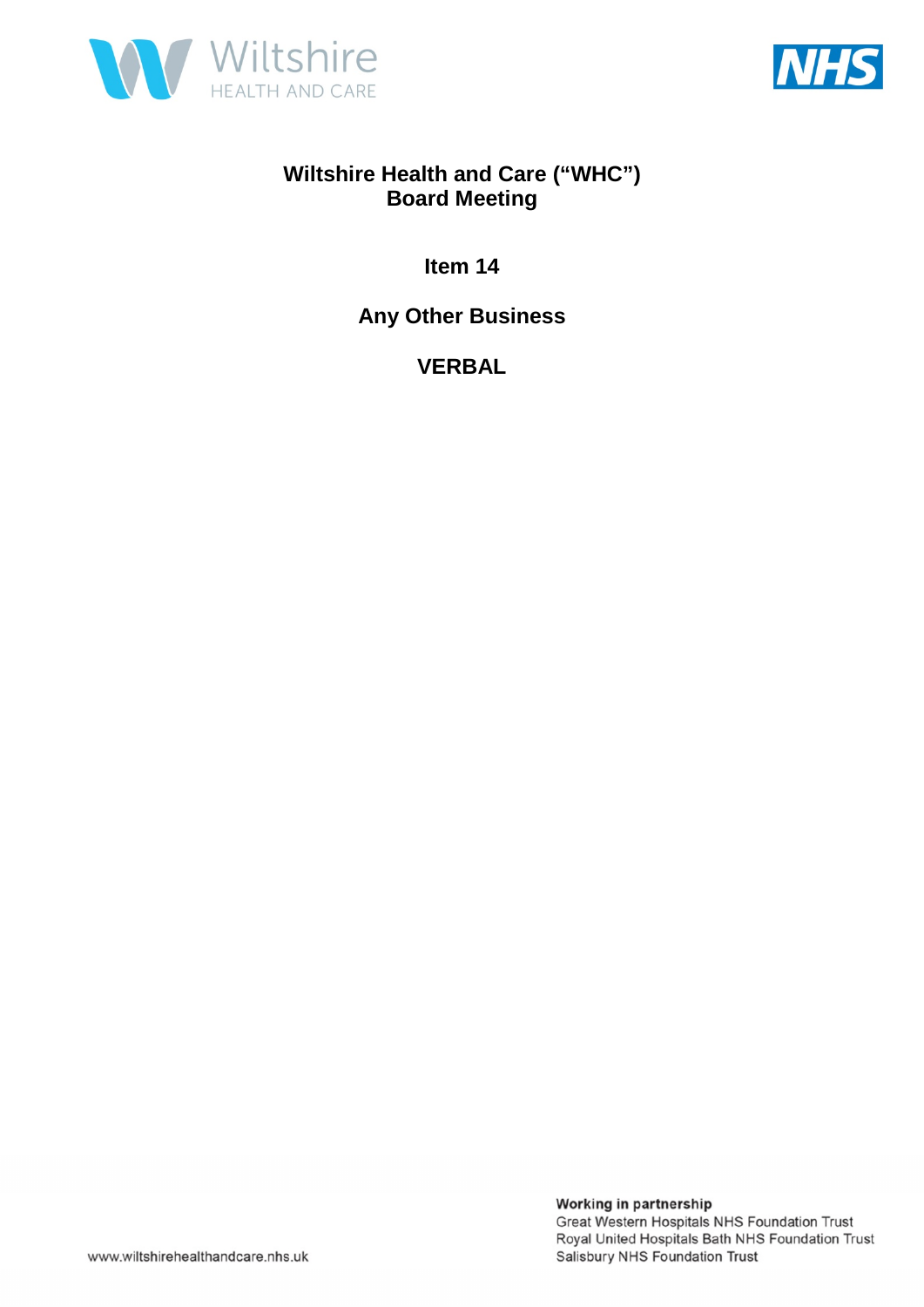



### **Date of Next Meeting**

### **1 st November 2019, 10.00-13.00**

### **Training Room 1, Chippenham Community Hospital**